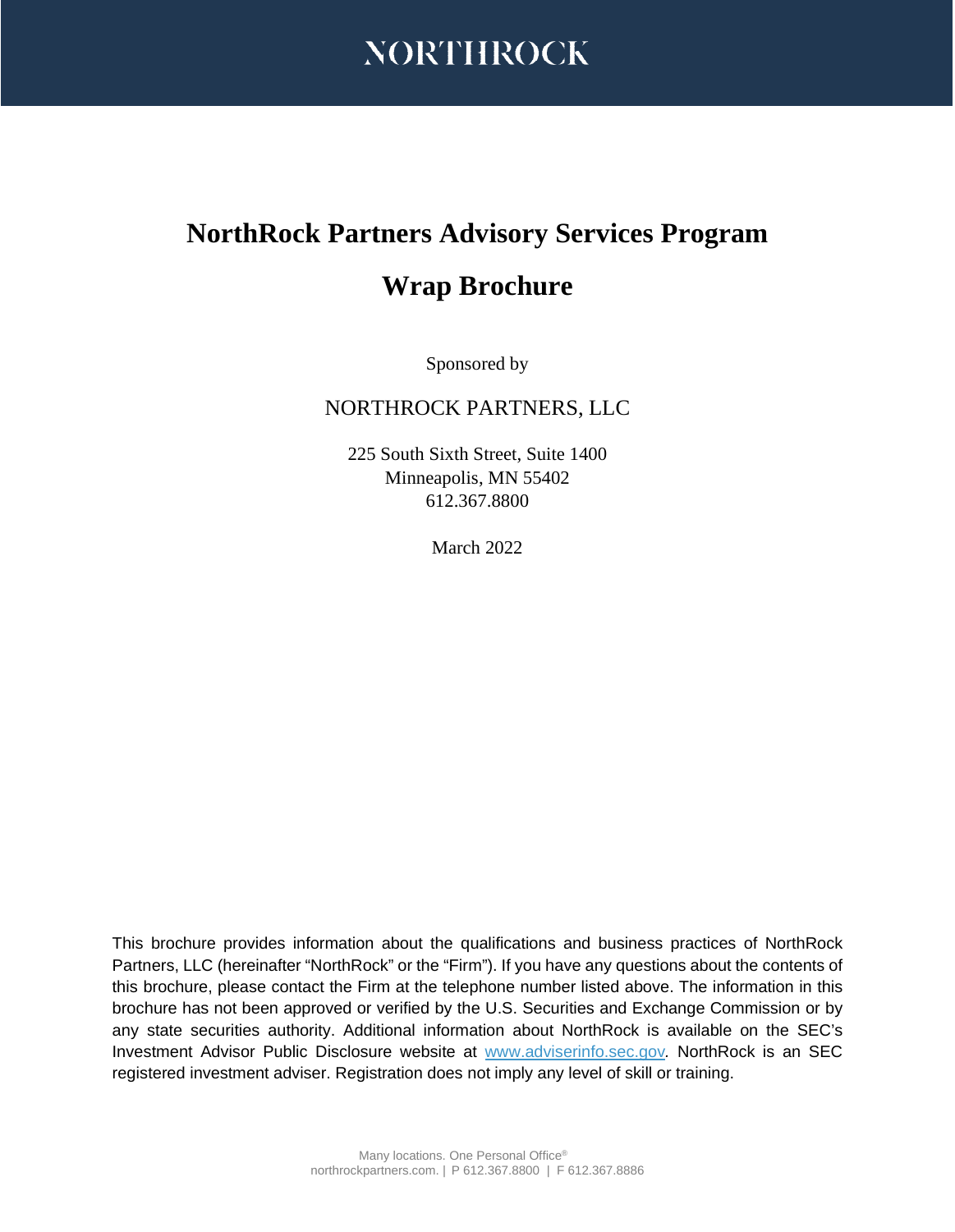## **Item 2. Material Changes**

Since our last annual filing, dated March 2021, we have made the following changes to our business and services:

- In September 2021, NorthRock acquired a minority interest in NorthRock X Europe SARL, which is a French financial services entity located in Paris, France.
- In October 2021, NorthRock became 100% owner of NRX Holding, LLC, a Minnesota limited liability company which acquired 100% of NRX Hockey LLC, a Minnesota limited liability company and hockey agency.
- In January 2022, NorthRock launched Foundation X, Inc, a tax-exempt 501c3 organization, a charitable gifting vehicle. In addition, Foundation X LLC was formed which is a wholly owned subsidiary of NorthRock Partners. This business provides foundation management and consulting services.

NorthRock will provide ongoing disclosure information about material changes or new information as necessary, and while it is available on our website we are happy to provide a current brochure at any time to our clients or prospective clients. A printed brochure may be requested by contacting our compliance department a[t compliance@northrockpartners.com](mailto:jim@northrockpartners.com) or 612.367.8800.

Additional information about NorthRock is also available via the SEC's web site [www.adviserinfo.sec.gov.](http://www.adviserinfo.sec.gov/) The SEC's web site also provides information about any persons affiliated with NorthRock who are required to be registered as investment adviser representatives of NorthRock.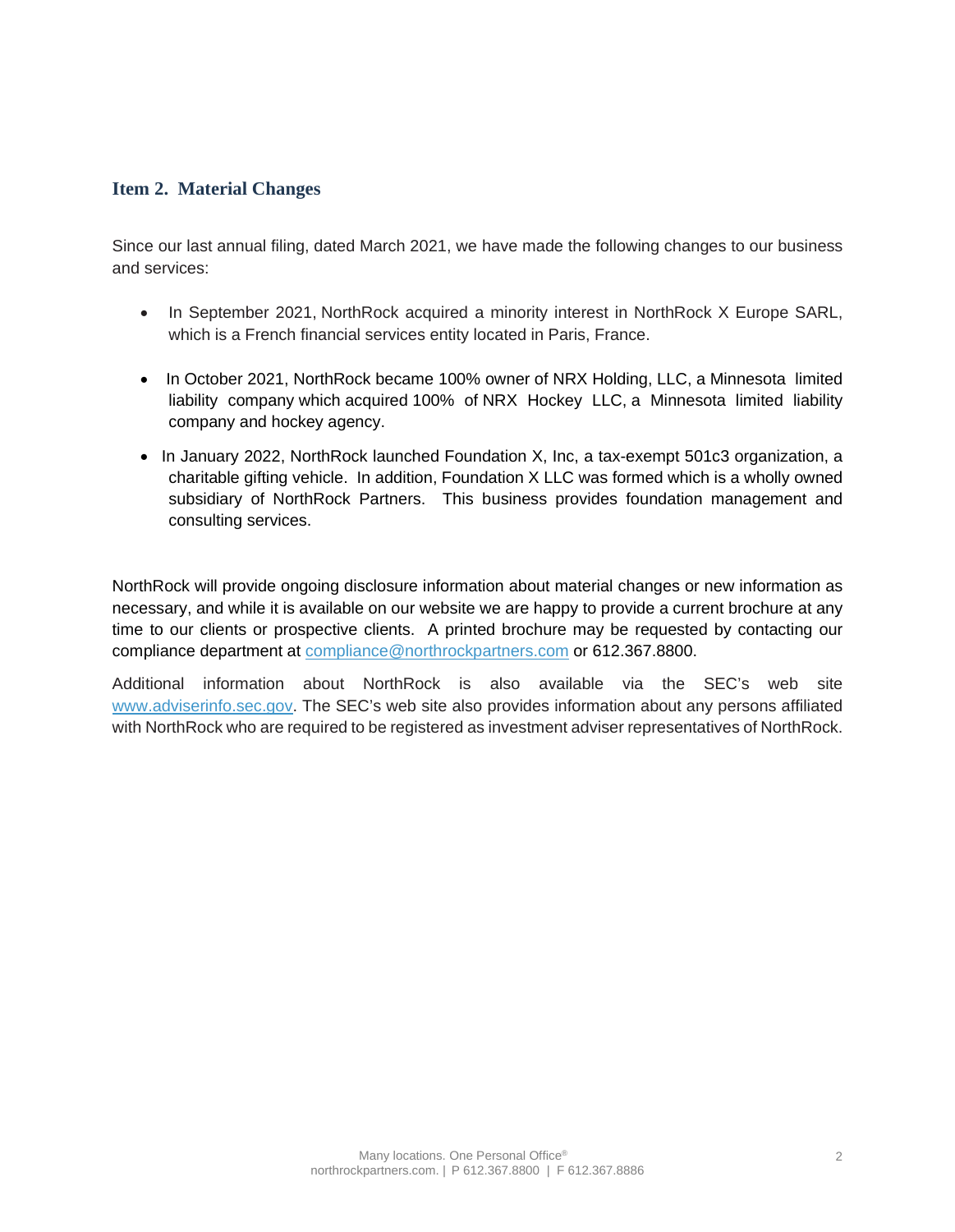## **Item 3. Table of Contents**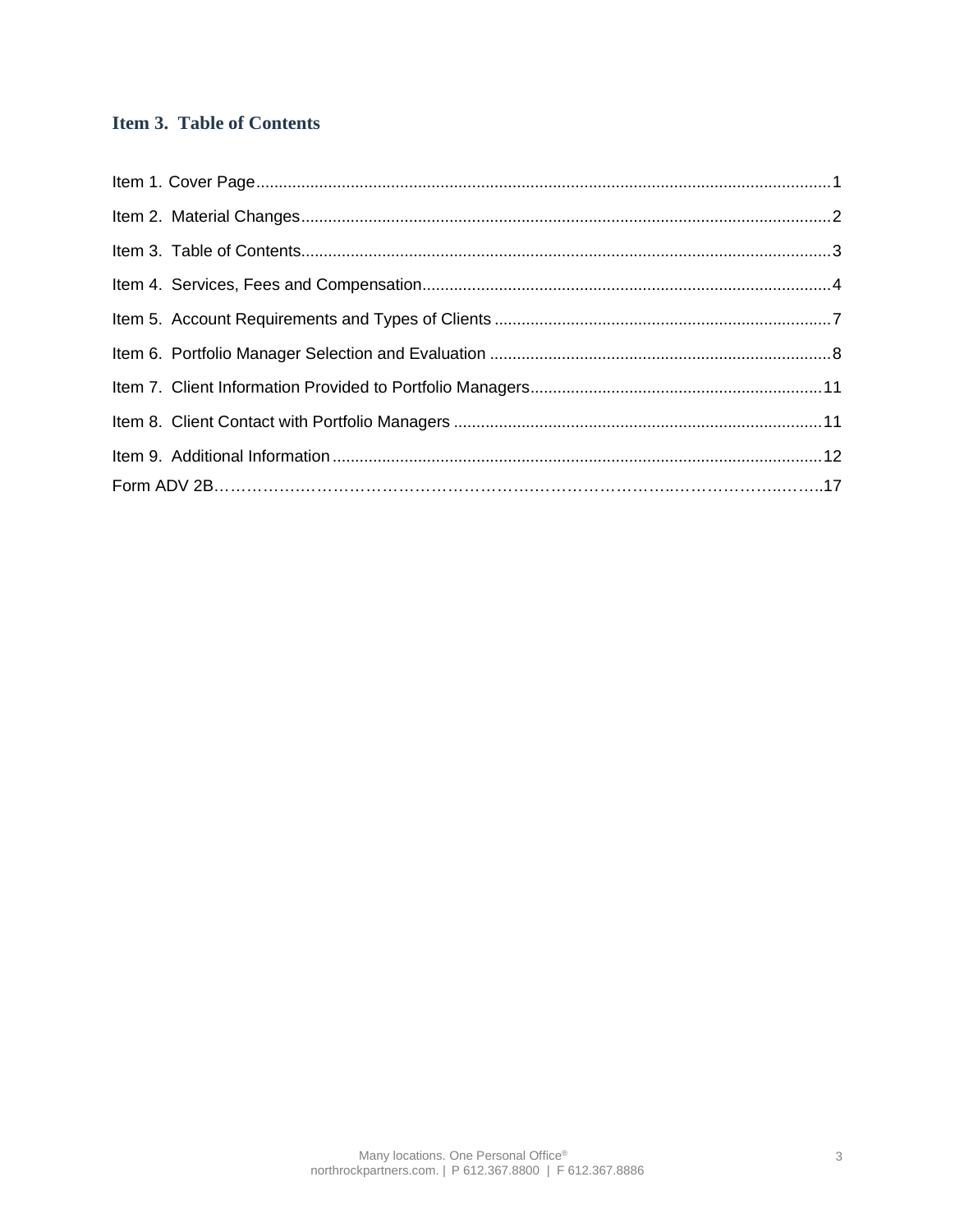## **Item 4. Services, Fees and Compensation**

The NorthRock Partners Advisory Services Program (the "Program") is an investment advisory program sponsored by NorthRock, a registered investment adviser, formed in 2013. NorthRock is owned and operated by principals that work on and in the business every day, including Robert Nelson with a majority interest, along with Todd Moser. NorthRock is a full-service wealth management firm offering a comprehensive suite of financial planning, consulting and investment portfolio management services. As of December 31, 2021, NorthRock had approximately \$4,188,038,000 in regulatory assets under management and advisement.

While this brochure generally describes the business of NorthRock, certain sections also discuss the activities of its officers, partners, directors (or other persons occupying a similar status or performing similar functions), employees, or other persons who provide investment advice on NorthRock's behalf and are subject to the Firm's supervision or control.

### DESCRIPTION OF THE PROGRAM

The Program is offered as a wrap fee program, which, among other things, provides the ability to trade in certain investment products without incurring separate brokerage commissions, transaction charges, or fees related to NorthRock's non-advisory services. NorthRock's wrap fee program is an arrangement under which clients receive investment advisory services (which may include portfolio management, asset allocation or advice concerning the selection of other investment advisers), other non-investment advisory services (e.g., tax), as applicable, and the execution of client transactions through the independent custodian and broker-dealer, Charles Schwab & Co., Inc. ("Schwab"), for a fee not based upon transactions in their accounts.

Prior to receiving services through the Program, clients are required to enter into a written agreement with NorthRock setting forth the relevant terms and conditions of the advisory relationship (the "Agreement"). Clients must also open a new securities brokerage account and complete a new account agreement with a qualified custodian – e.g., Schwab, Fidelity Institutional Asset Management ("Fidelity") or another custodian NorthRock approves under the Program (collectively "Financial Institutions").

At the onset of the Program, NorthRock advisors work with clients to understand their individual investment objectives, liquidity and cash flow needs, time horizon and risk tolerance, as well as any other factors pertinent to their specific financial situations. After an analysis of the relevant information, NorthRock generally assists its clients in developing an appropriate strategy for managing their assets and financial affairs. NorthRock manages clients' investment portfolios on a discretionary or nondiscretionary basis by allocating assets among the various investment products available under the Program, as described further in Item 6 (below).

Under the Program, NorthRock may also offer clients a variety of financial planning, consulting services, or other non-investment advisory services (Personal Office® services) which are customized to accommodate the needs and resources of each client and may address a broad range of matters, including, but not limited to: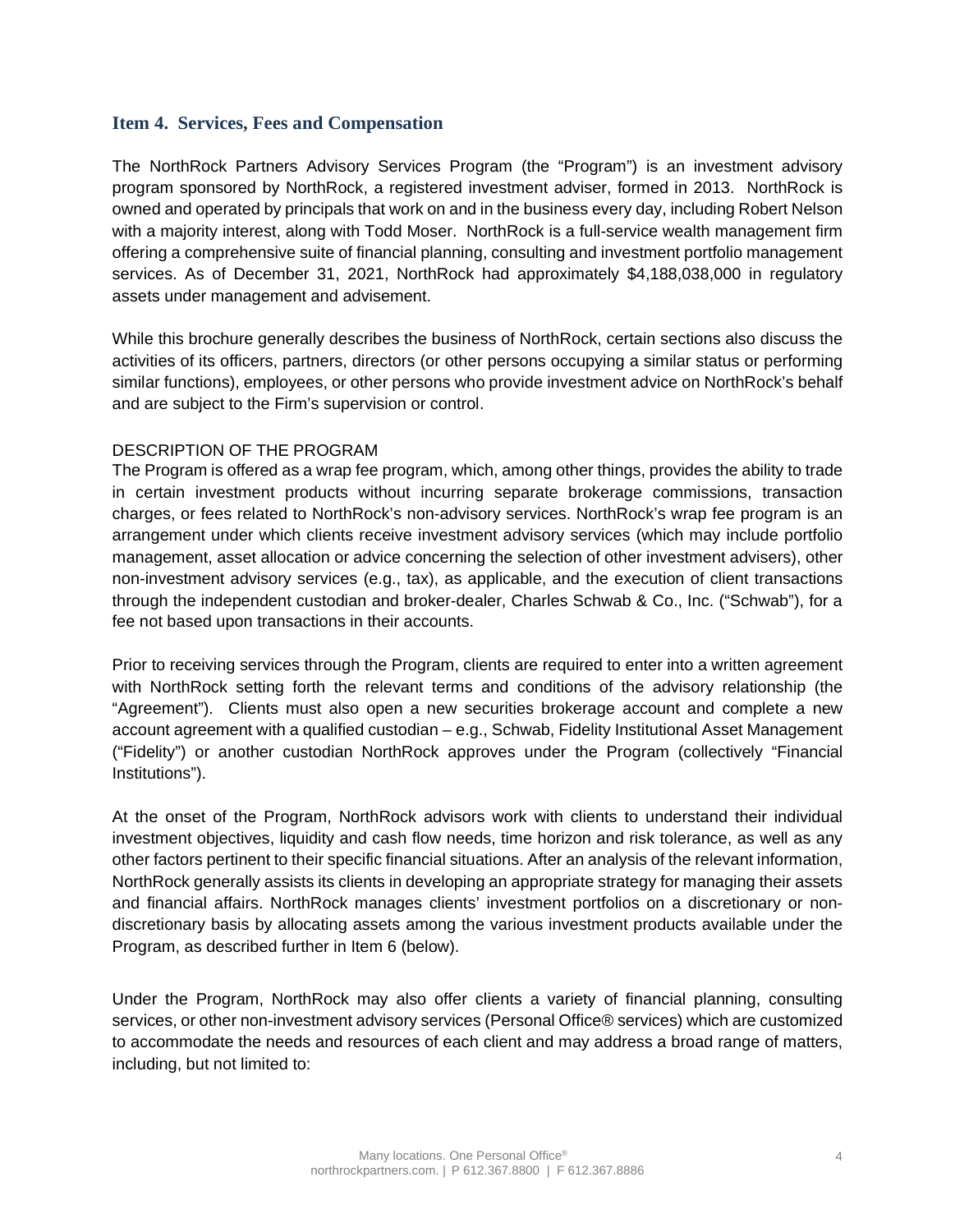- Cash Flow & Budgeting
- Bill Pav
- 
- Tax Preparation
- Retirement Planning
- Executive Compensation Charitable Planning Educational Funding
- 
- Lending
- Credit Analysis
- 
- Financial Reporting
- Wealth Transfer
- 
- 
- Trust Administration
- Business Planning
- Tax Planning Protection Planning Succession Planning
	- Family Financial Planning
	-
	- Mortgages **•** Estate Planning **•** Employee Benefits

In performing these services, NorthRock is not required to verify any information received from the client or from the client's other professionals (e.g., attorneys, accountants, etc.) and is expressly authorized to rely on such information. For any Personal Office® services, NorthRock may recommend its own services, its Supervised Persons in their individual capacities as insurance agents, or the services of third-party professionals to implement its recommendations.

A potential conflict of interest exists if NorthRock recommends clients engage the Firm or its Supervised Persons for services to be rendered outside of the Program. Clients are under no obligation to act upon any such recommendations and clients retain absolute discretion over all such implementation decisions. Clients are advised that it remains their responsibility to promptly notify NorthRock if there is ever any change in their financial situation or investment objectives for the purpose of reviewing, evaluating or revising NorthRock's previous recommendations and/or services.

## FEES FOR PARTICIPATION IN THE PROGRAM

Wealth management services are offered through the Program on a fee basis, meaning that clients pay a fee based upon either a percentage of assets under the Firm's advisement or management, a fixed negotiated rate, or a combination of both (the "Program Fee").

The asset-based Program Fee generally varies between 50 and 125 basis points (0.50% – 1.25%), depending upon the size, nature and complexity of the client relationship. For assets custodied at Schwab, and managed directly by the Firm, NorthRock charges an additional 25 basis points (0.25%) to cover securities brokerage charges, transaction fees and other servicing costs which are absorbed by the Firm. NorthRock does not impose this additional fee with respect to assets under its management or advisement that are held away from Schwab; however, clients may incur separate custodial expenses and trading costs imposed by other unaffiliated Financial Institutions.

The Program Fee is generally charged quarterly, in advance, and calculated using the market value of the assets being managed by NorthRock on the last business day of the previous quarter. In the event of delayed reporting for accounts held outside of NorthRock's chosen custodian(s) (i.e., employer 401k accounts, Health Savings Accounts (HSAs), deferred compensation accounts, etc.), NorthRock will use reasonable efforts to obtain updated statements and may use the market values most recently available. The Program Fee calculation does not generally include brokerage sweep cash balances, margin loan balances or restricted stock units/awards. Substitute billing arrangements may also be negotiated on an individual basis. All fees are outlined in the Wealth Management Agreement executed with each client which may be amended from time to time by mutual agreement.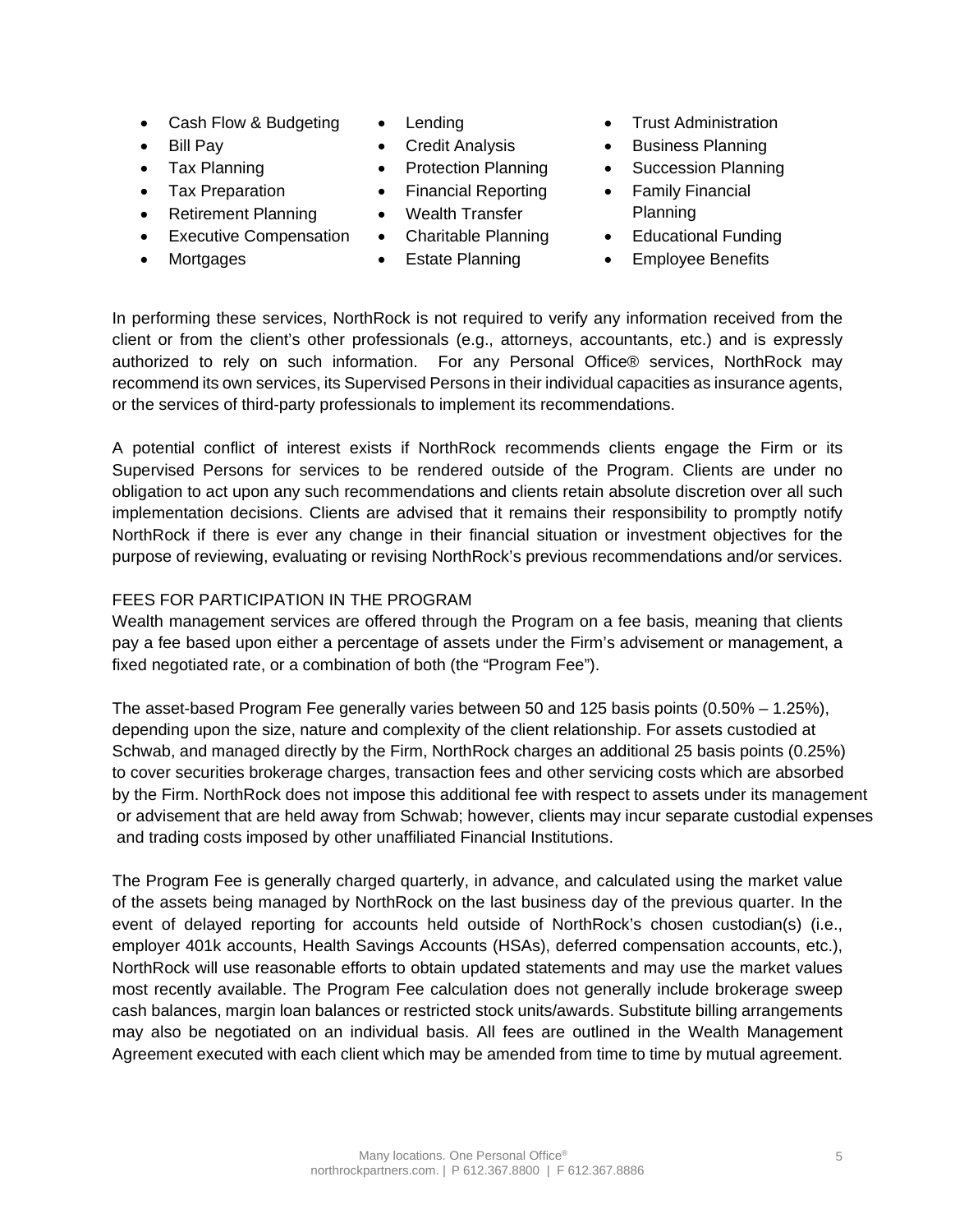If assets are deposited into or withdrawn from an account after the inception of a billing period, the fee payable with respect to such assets may not be prorated to account for the interim change in portfolio value. For the initial term of the Program, the fee is calculated on a pro rata basis from the effective date of the Wealth Management Agreement. In the event the client relationship is terminated, the fee for the final billing period is prorated through the effective date of the termination and the outstanding balance is refunded or charged to the client, as appropriate.

To facilitate the execution of trades, regulatory Trading Activity Fees (TAF) may be added to certain applicable sales transactions. The Securities and Exchange Commission (SEC) regulatory fee is assessed on client accounts for sell transactions, and a FINRA fee is assessed on client accounts for sell transactions, for certain covered securities. Schwab, the custodian that NorthRock primarily uses, is a FINRA member firm. These fees recover the costs incurred by the SEC and FINRA for supervising and regulating the securities markets and securities professionals. The fee rates vary depending on the type of transaction and the size of that transaction.

For more information on the SEC and FINRA fees, please visit their websites: www.sec.gov/fast-answers/answerssec31htm.html www.finra.org/industry/trading-activity-fee

## FEE COMPARISON

As referenced above, a portion of the fees paid to NorthRock is used to cover the securities brokerage commissions, transactional costs, alternative investment fees attributable to the management of clients' portfolios and other services. Services provided through the Program may cost clients more or less than purchasing these services separately. The number of transactions made in clients' accounts, whether or not the broker-dealer actually charges commissions on transactions involving certain securities, as well as the amount of commissions charged for each specific transaction, determines the relative cost of the Program versus paying for execution on a per transaction basis and paying a separate fee for advisory services. The Program Fees may also be higher or lower than fees charged by other sponsors of comparable investment advisory programs.

## FEE DISCRETION

NorthRock, in its sole discretion, may negotiate to charge a higher or lower fee and adjust the services provided based upon certain criteria, including without limitation, anticipated future earning capacity, anticipated future additional assets, dollar amount of assets to be managed, related accounts, account composition, a pre-existing client relationship, account retention and pro bono activities.

### FEE DEBIT

Clients generally authorize the Firm to debit client accounts for the amount of the Program Fee and to directly remit that fee to NorthRock and/or the Independent Managers (as defined below). Any Financial Institutions recommended by NorthRock, including Schwab and Fidelity, have agreed to send statements to clients not less than quarterly indicating all amounts disbursed from the account, including the amount of Program Fees paid directly to NorthRock.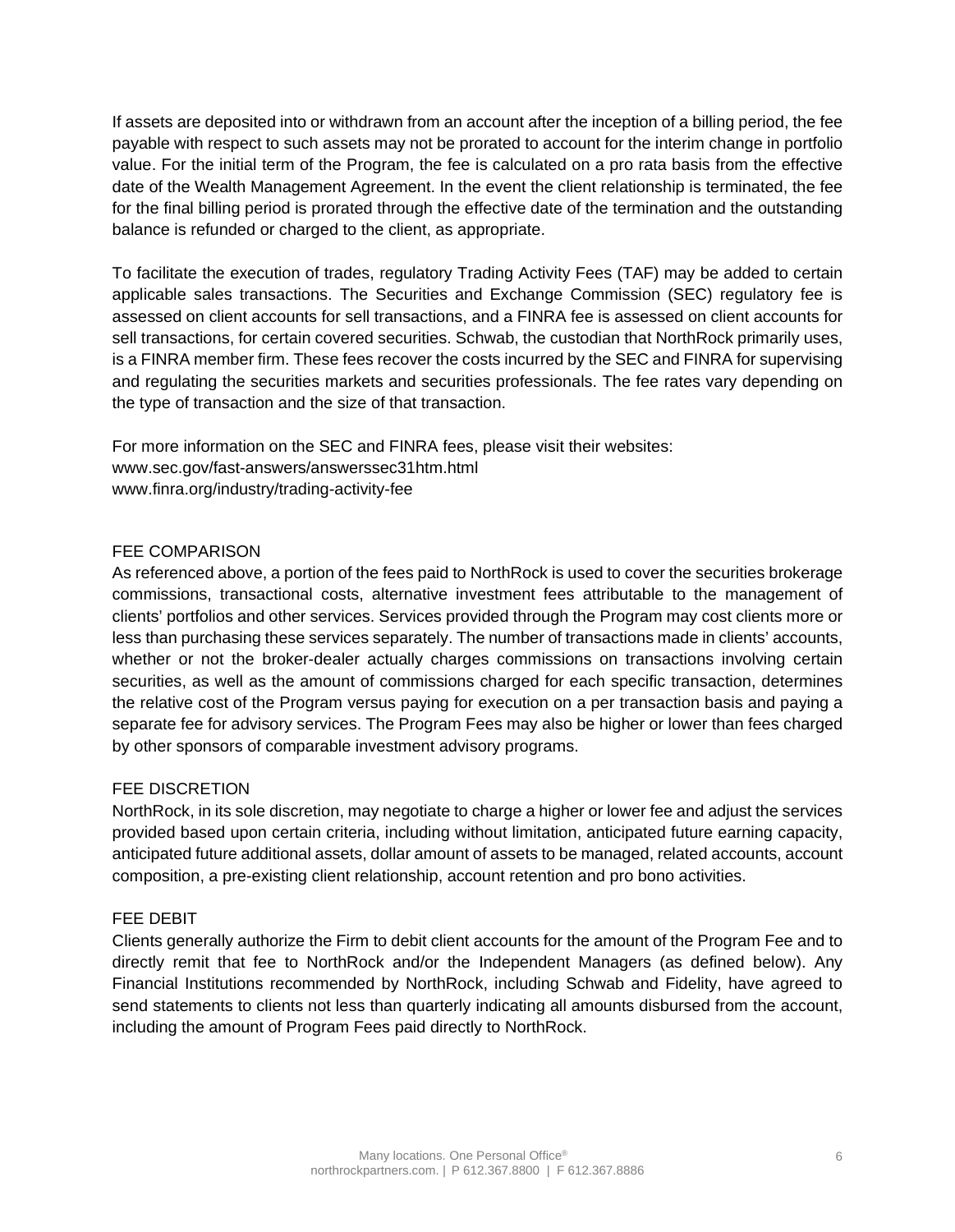## ACCOUNT ADDITIONS AND WITHDRAWALS

Clients may make additions to and withdrawals from their account at any time, subject to NorthRock's right to terminate an account. Additions may be in cash or securities provided that the Firm reserves the right to, for any reason, liquidate any transferred securities or decline to accept particular securities into a client's account. Clients may withdraw account assets by providing notice to NorthRock, subject to the usual and customary securities settlement procedures. However, the Firm seeks to design its portfolios as long-term investments and the withdrawal of assets in the short-term may impair the achievement of a client's longer term investment objectives. NorthRock may consult with its clients about the options and implications of transferring securities. Clients are advised that when transferred securities are liquidated, they may be subject to transaction fees, fees assessed at the mutual fund level (e.g., contingent deferred sales charge) and/or tax ramifications.

## OTHER CHARGES

Clients may incur certain third-party charges that are separate from and in addition to the Program Fee. These additional charges may include, but are not limited to, custody fees, alternative investment related fees, charges imposed directly by independent investment managers ("Independent Managers") engaged to provide services through the Program, expenses of a mutual fund or exchange-traded fund ("ETF") in the account as disclosed in the fund's prospectus (e.g., fund management fees and other fund expenses), deferred sales charges, odd-lot differentials, transfer taxes, wire transfer and electronic fund fees, other fees and taxes on brokerage accounts and securities transactions, or other fees.

### COMPENSATION FOR RECOMMENDING THE PROGRAM

NorthRock has external arrangements in place whereby persons recommending the Program are entitled to receive additional compensation as a result of clients' participation. Clients would not bear any part of the cost of this arrangement.

## **Item 5. Account Requirements and Types of Clients**

### MINIMUM FEES

As a condition for participation in the Program, NorthRock generally imposes a minimum Program Fee of \$5,000 per year. NorthRock, in its sole discretion, may waive or adjust its minimum annual fee based upon certain criteria defined by the Firm. Additionally, certain Independent Managers may impose more restrictive account requirements and varying billing practices from NorthRock. In such instances, the Firm may alter its corresponding account requirements and/or billing practices to accommodate those of the Independent Managers.

### TYPES OF CLIENTS

Services through the Program are offered to individuals, trusts, estates, charitable organizations, corporations and business entities.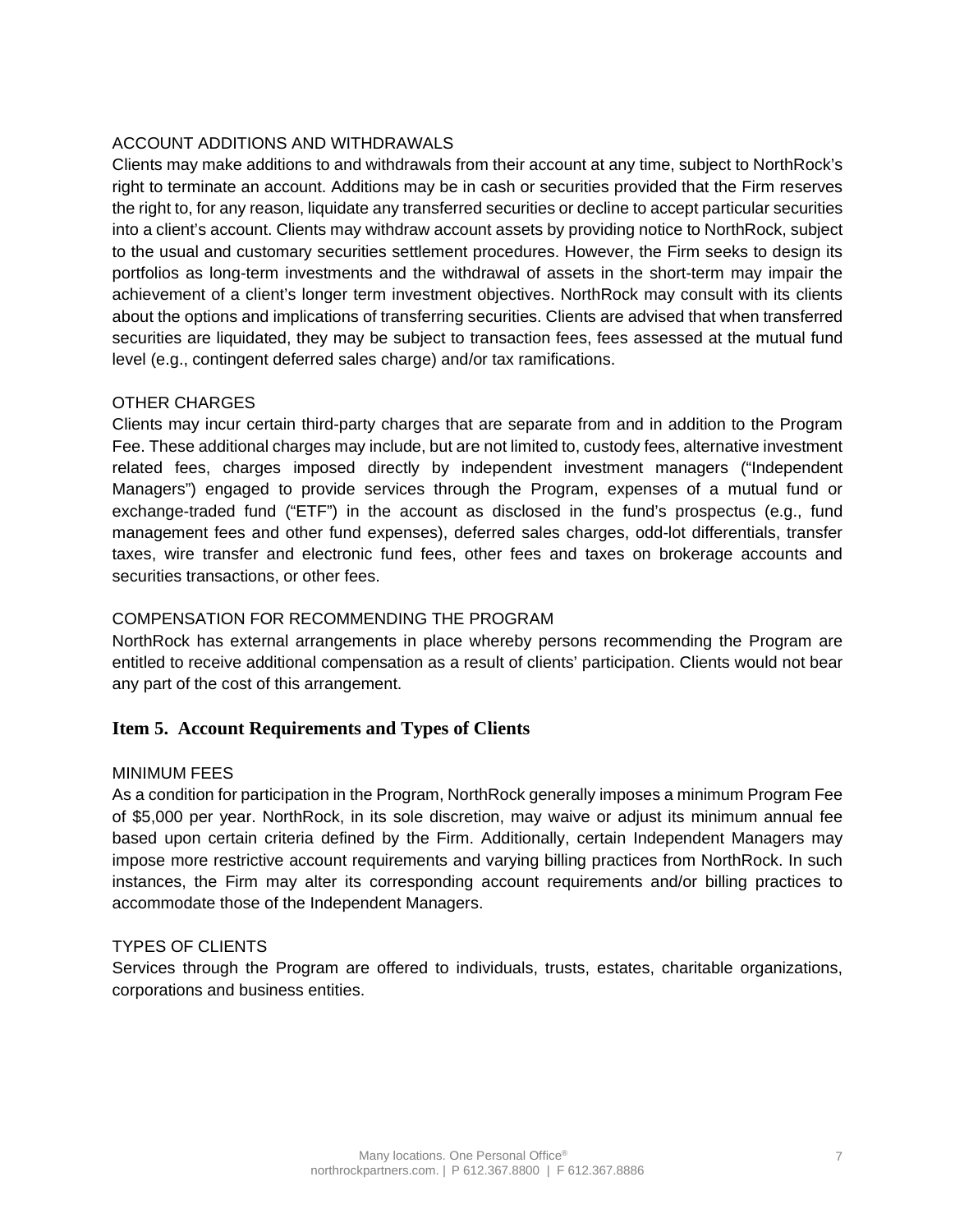## **Item 6. Portfolio Manager Selection and Evaluation**

### INVESTMENT PORTFOLIO MANAGEMENT

NorthRock manages client investment portfolios on a discretionary or non-discretionary basis by primarily allocating assets among various types of securities and asset classes that may include mutual funds, ETFs, individual debt and equity securities, listed options, real estate investment trusts ("REITs"), master limited partnerships ("MLPs"), business development companies, alternative investments, buffered notes, managed futures, and Independent Managers. Where appropriate, the Firm may also recommend and advise upon certain privately placed securities, which may include debt, equity and/or pooled investment vehicles (e.g., hedge funds, private equity funds, funds of funds, etc.).

NorthRock may also provide advice with regard to various types of legacy holdings, as well as certain investment products that are not maintained at the client's primary custodian, such as variable annuity contracts and assets held through employer sponsored retirement plans, qualified tuition plans (i.e., 529 plans) and executive compensation plans (deferred compensation, employee stock options, etc.). In the latter situation, NorthRock may direct or recommend the allocation of client assets among the investment options available within the product. These assets are generally maintained at the underwriting insurance company or the custodian designated by the product's provider.

NorthRock tailors its advisory services to accommodate the needs of its individual clients and, on a continuous basis, seeks to ensure that its clients' portfolios are managed in a manner consistent with a client's specific investment profiles. NorthRock consults with clients on an initial and ongoing basis to determine their specific risk tolerance, time horizon, liquidity constraints and other factors relevant to the management and advisement of their portfolios. Clients are advised to promptly notify the Firm if there are changes in their financial situation, in any of the information or documents provided to NorthRock or if they wish to place any limitations on the management of their portfolios. Clients may impose reasonable restrictions or mandates on the management of their accounts if the Firm determines, in its sole discretion, the conditions would not materially impact the performance of a management strategy or prove overly burdensome to the Firm's management efforts.

### SELECTION AND ANALYSIS OF INDEPENDENT MANAGERS

NorthRock evaluates various information about the Independent Managers in which it selects to manage client assets under the Program. The Firm generally reviews a variety of different resources, which may include the Independent Managers' public disclosure documents, materials supplied by the Independent Managers themselves, and other third-party analyses, when available, it believes are reputable. To the extent possible, the Firm seeks to assess the Independent Managers' investment strategies, past performance and risk results in relation to its clients' individual portfolio allocations and risk exposures. However, past performance is not indicative of future results. NorthRock may also take into consideration each Independent Manager's management style, returns, reputation, financial strength, reporting, pricing and research capabilities, among other related factors.

NorthRock generally monitors the performance of those accounts being managed by Independent Managers by reviewing the account statements produced by the Financial Institutions, as well as other performance information furnished by the Independent Managers and/or other third-party providers.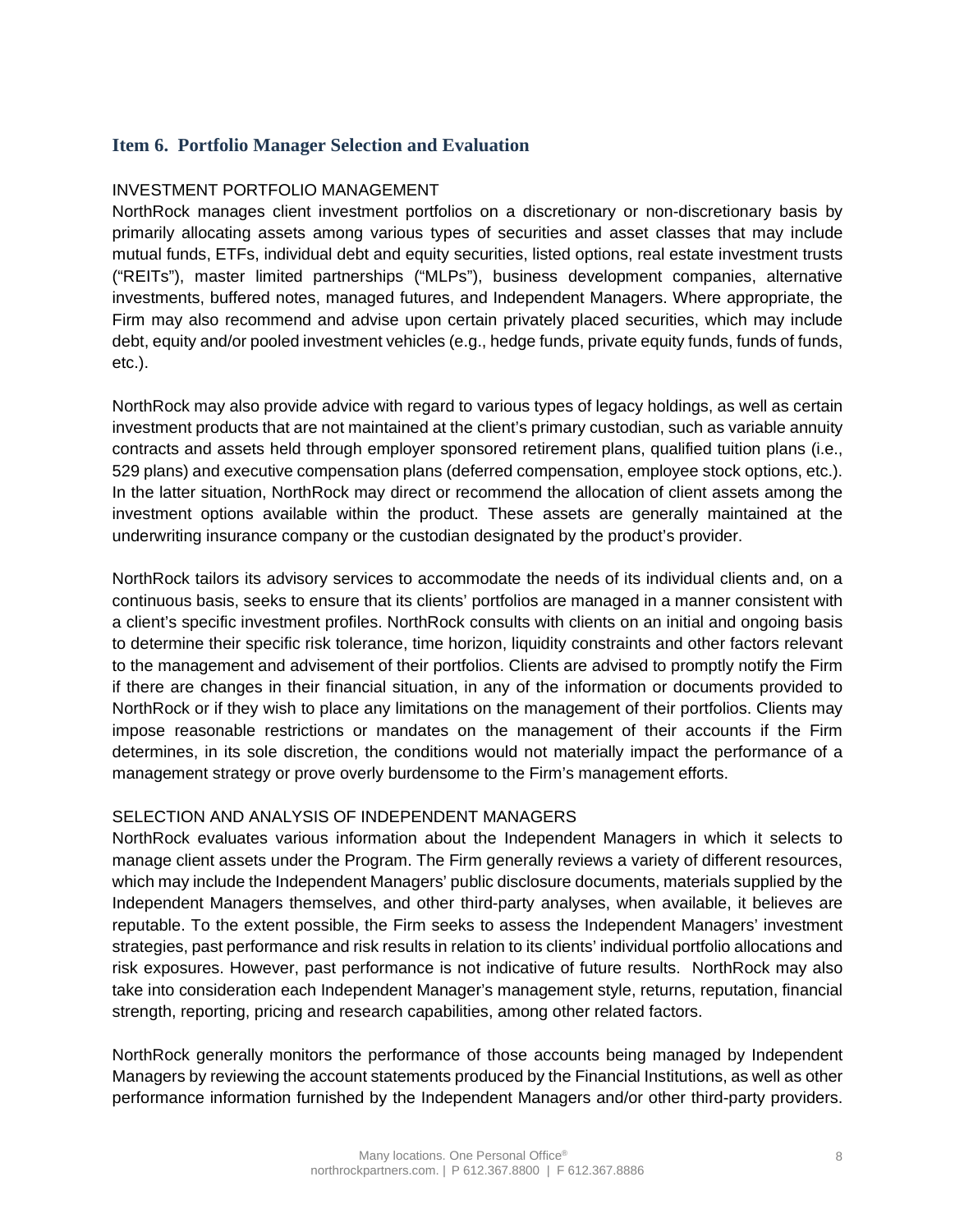The Firm does not verify the accuracy of any such performance information and does not ensure its compliance with presentation standards. Clients are advised that any performance information they receive from the Independent Managers may not be calculated on a uniform and consistent basis. Clients should compare all supplemental materials with the account statements they receive from their respective financial institutions.

The terms and conditions under which the client directly engages an Independent Manager are usually set forth in a separate written agreement between NorthRock and/or the client and the designated Independent Manager. In addition to this brochure, the client usually also receives the written disclosure brochure of the designated Independent Managers engaged to manage or advise their assets.

## PERFORMANCE-BASED FEES AND SIDE-BY-SIDE MANAGEMENT

NorthRock does not provide any services for a performance-based fee (i.e., a fee based on a share of capital gains or capital appreciation of a client's assets) or side-by-side strategies (simultaneous management of a mutual fund and/or a hedge fund by an advisory practice).

## INVESTMENT STRATEGIES

The Firm seeks to take a holistic, global approach to portfolio management and each client usually has an investment strategy tailored to their particular needs and risk tolerance. NorthRock's investment discipline is rooted in broad asset allocation across multiple asset classes, diversification in an effort to reduce portfolio risk, and rebalancing to maintain target allocations.

## RISKS OF LOSS

## **General Risk of Loss**

Investing in securities involves the risk of loss and clients should be prepared to bear potential losses.

### **Market Risks**

The performance of a significant portion of NorthRock's recommendations may depend to a great extent on the future course of price movements of stocks, bonds and other asset classes. Market values are affected by a number of different factors, including, among others, the historical and prospective earnings of the issuer, the value of its assets, management decisions, decreased demand for an issuer's products or services, increased production costs, general economic conditions, political conditions, governmental policy, pandemics, interest rates, currency exchange rates, investor perceptions and market liquidity. There is no assurance that NorthRock will be able to predict the markets and security price movements.

## **Mutual Funds and Exchange-Traded Funds (ETFs)**

An investment in a mutual fund or exchange traded fund (ETF) involves risk, including the loss of principal. Mutual fund and ETF shareholders are necessarily subject to the risks stemming from the individual issuers of the fund's underlying portfolio securities. Mutual Fund shareholders are also liable for taxes on any fund-level capital gains, as mutual funds are required by law to distribute capital gains in the event they sell securities for a profit that cannot be offset by a corresponding loss.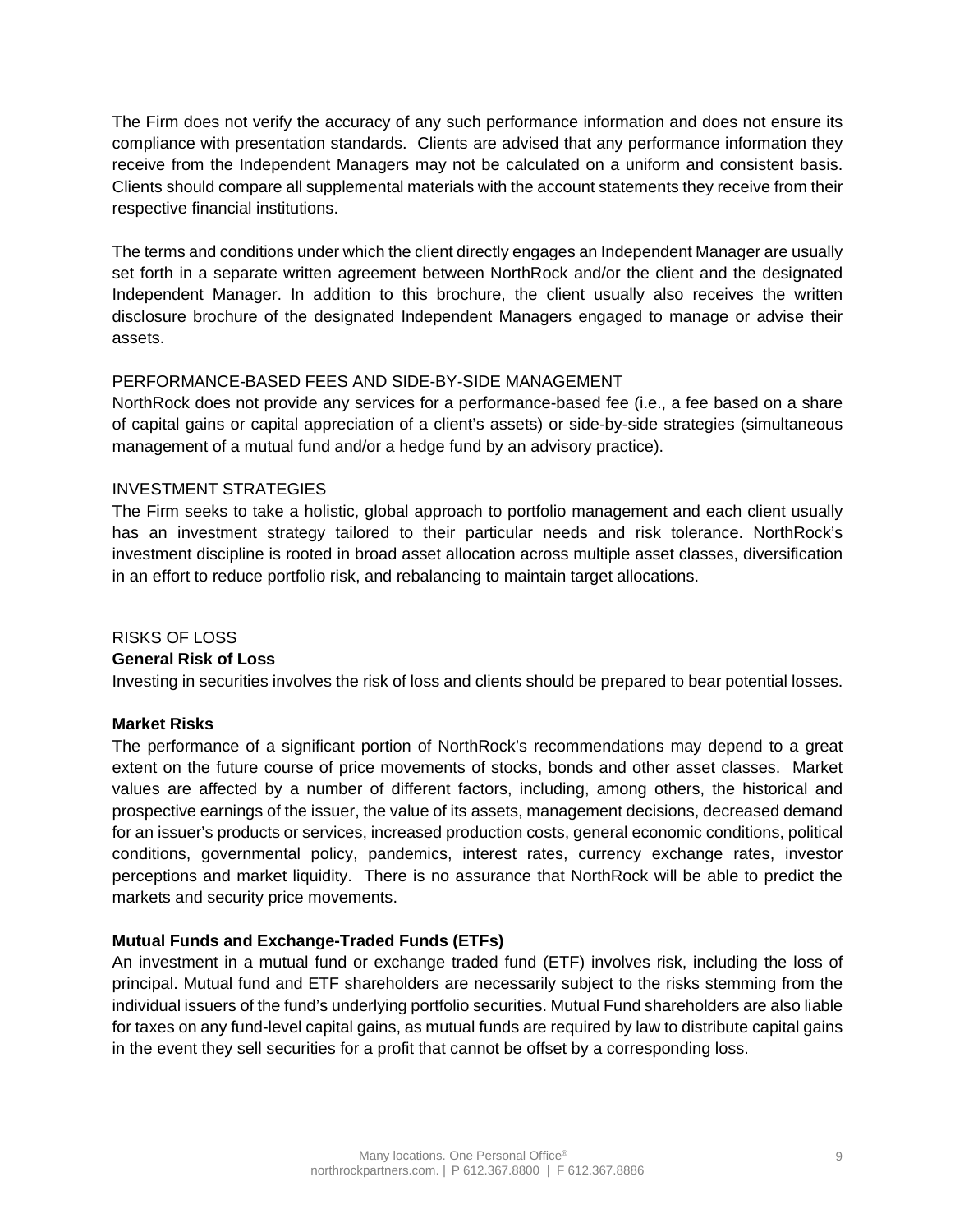Shares of mutual funds are generally distributed and redeemed on an ongoing basis by the fund itself or a broker acting on its behalf. The trading price at which a share is transacted is equal to a fund's stated daily per share net asset value ("NAV"), plus any shareholders fees (e.g., sales loads, purchase fees, redemption fees). The per share NAV of a mutual fund is calculated at the end of each business day.

Shares of ETFs are listed on securities exchanges and transacted at negotiated prices in the secondary market. Generally, ETF shares trade at or near their most recent NAV, which is generally calculated at least once daily for indexed-based ETFs and more frequently for actively managed ETFs. However, certain inefficiencies may cause the shares to trade at a premium or discount to their pro rata NAV. There is also no guarantee that an active secondary market for such shares will develop or continue to exist. Generally, an ETF only redeems shares when aggregated as creation units (usually 50,000 shares or more). Therefore, if a liquid secondary market ceases to exist for shares of a particular ETF, a shareholder may have no way to dispose of such shares.

## **Options**

Options allow investors to buy or sell a security at a contracted strike price (not necessarily the current market price) at or within a specific period of time. Clients may pay or collect a premium for buying or selling an option. Investors transact in options to either hedge against potential losses or to speculate on the performance of the underlying securities. Options transactions contain a number of inherent risks, including the partial or total loss of principal in the event that the value of the underlying security or index does not increase or decrease to the level of the respective strike price. Holders of options contracts are also subject to default by the option writer which may be unwilling or unable to perform its contractual obligations.

### **Use of Independent Managers**

NorthRock may recommend the use of Independent Managers. In these situations, NorthRock performs due diligence of such managers, but such recommendations rely to a great extent on the Independent Managers' ability to successfully implement their investment strategies. In addition, NorthRock does not, nor does it have the ability to, supervise Independent Managers on a day-to-day basis.

### **Use of Private Collective Investment Vehicles**

NorthRock recommends that certain clients invest in privately placed collective investment vehicles (e.g., hedge funds, private equity funds, real estate funds etc.). The managers of these vehicles may have broad discretion in selecting the investments. There may be few limitations on the types of securities or other financial instruments which may be traded and no requirement to diversify investment holdings, which usually serves to lessen investment risk. Hedge funds may trade on margin or otherwise leverage positions, thereby potentially increasing the risk to the vehicle. In addition, because the vehicles are not registered as investment companies, there is an absence of regulation that would be applicable to registered investment companies such as mutual funds or ETFs. These investments may also be illiquid in nature or have reported valuations in the interim that do not correspond to their actual valuation due to reporting oftentimes occurring on a less frequent basis. There are numerous other risks in investing in these securities. Clients should consult each fund's private placement memorandum and/or other disclosure documents explaining such risks prior to investing.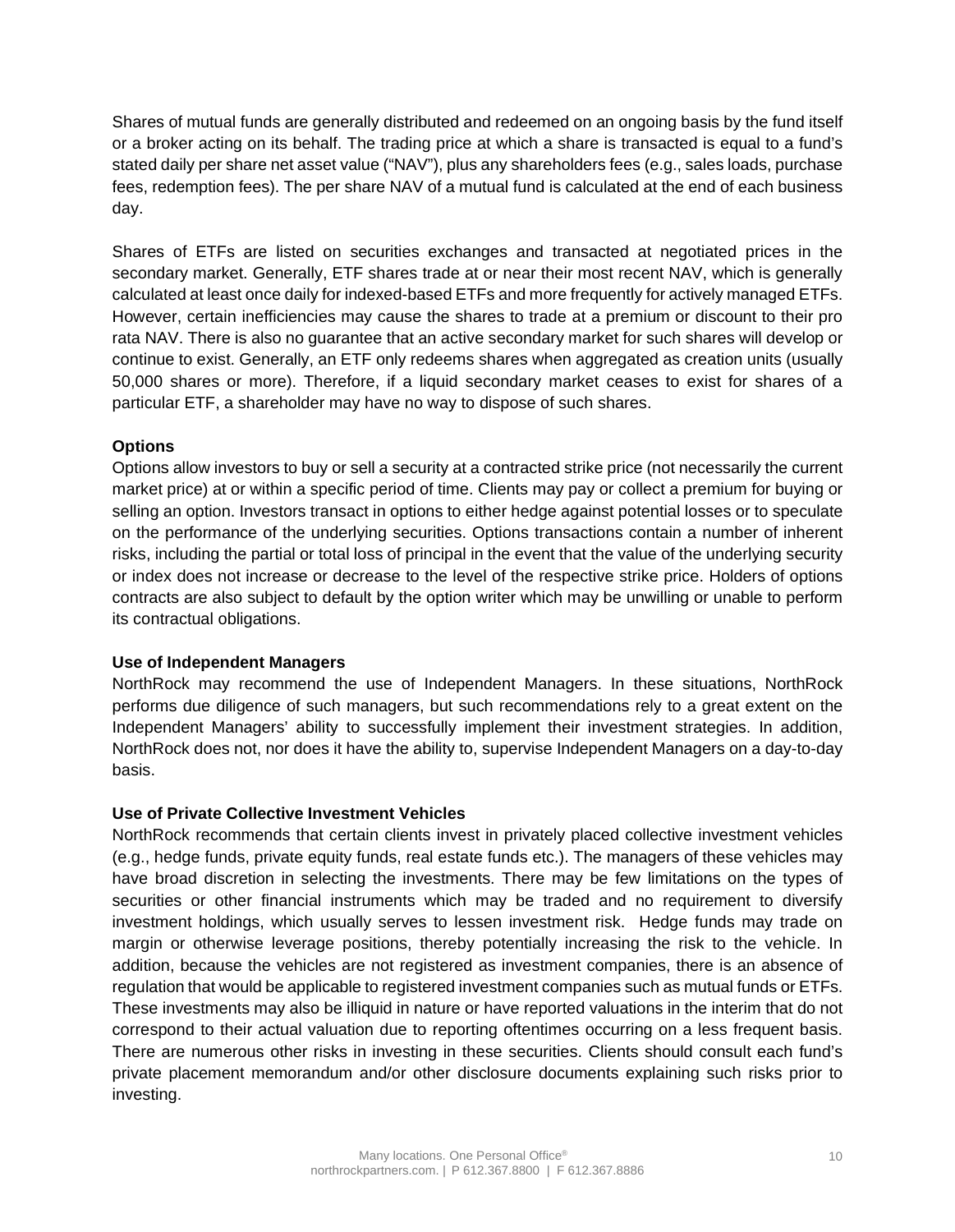### **Real Estate Investment Trusts (REITs)**

NorthRock may recommend an investment in, or allocate assets among, various real estate investment trusts (REITs), the shares of which exist in the form of either publicly traded or privately placed securities. REITs are collective investment vehicles with portfolios comprised primarily of real estate and mortgage related holdings. Many REITs hold heavy concentrations of investments tied to commercial and/or residential developments, which inherently subject REIT investors to the risks associated with a downturn in the real estate market. Investments linked to certain regions that experience greater volatility in the local real estate market may give rise to large fluctuations in the value of the vehicle's shares. Mortgage related holdings may give rise to additional concerns pertaining to interest rates, inflation, liquidity and counterparty risk.

### **Use of Margin**

While the use of margin borrowing can substantially improve returns, it also increases overall portfolio risk, potential losses and expenses. Margin transactions are generally affected using capital borrowed from a Financial Institution, which is secured by a client's holdings. Under certain circumstances, a lending Financial Institution may demand an increase in the underlying collateral. If the client is unable to provide the additional collateral, the Financial Institution may liquidate account assets to satisfy the client's outstanding obligations, which could have extremely adverse consequences. In addition, fluctuations in the amount of a client's borrowings and the corresponding interest rates may have a significant effect on the profitability and stability of a client's portfolio.

## VOTING OF CLIENT SECURITIES

NorthRock does not accept the authority to vote clients' securities (i.e., proxies) on their behalf. Clients receive proxies directly from the Financial Institutions where their assets are custodied and may contact their investment adviser representative at NorthRock with questions about such solicitations.

## **Item 7. Client Information Provided to Portfolio Managers**

Clients participating in the Program generally grant NorthRock the authority to discuss certain nonpublic information with the Independent Managers engaged to manage their accounts. Depending upon the specific arrangement, the Firm may be authorized to disclose various personal information including, without limitation: names, phone numbers, addresses, social security numbers, tax identification numbers and account numbers. NorthRock may also share certain information related to its clients' financial positions and investment objectives in an effort to ensure that the Independent Managers' investment decisions remain aligned with its clients' best interests. This information is communicated on an initial and ongoing basis, or as otherwise necessary to the management of its clients' portfolios.

## **Item 8. Client Contact with Portfolio Managers**

Clients can generally contact any Independent Managers managing their assets through NorthRock by providing the Firm with written request and identification of the questions or issues to be discussed with the Independent Managers. After receiving the client's written request, NorthRock, at its sole discretion, may contact the Independent Managers for the client or arrange for the Independent Managers and the client to communicate directly.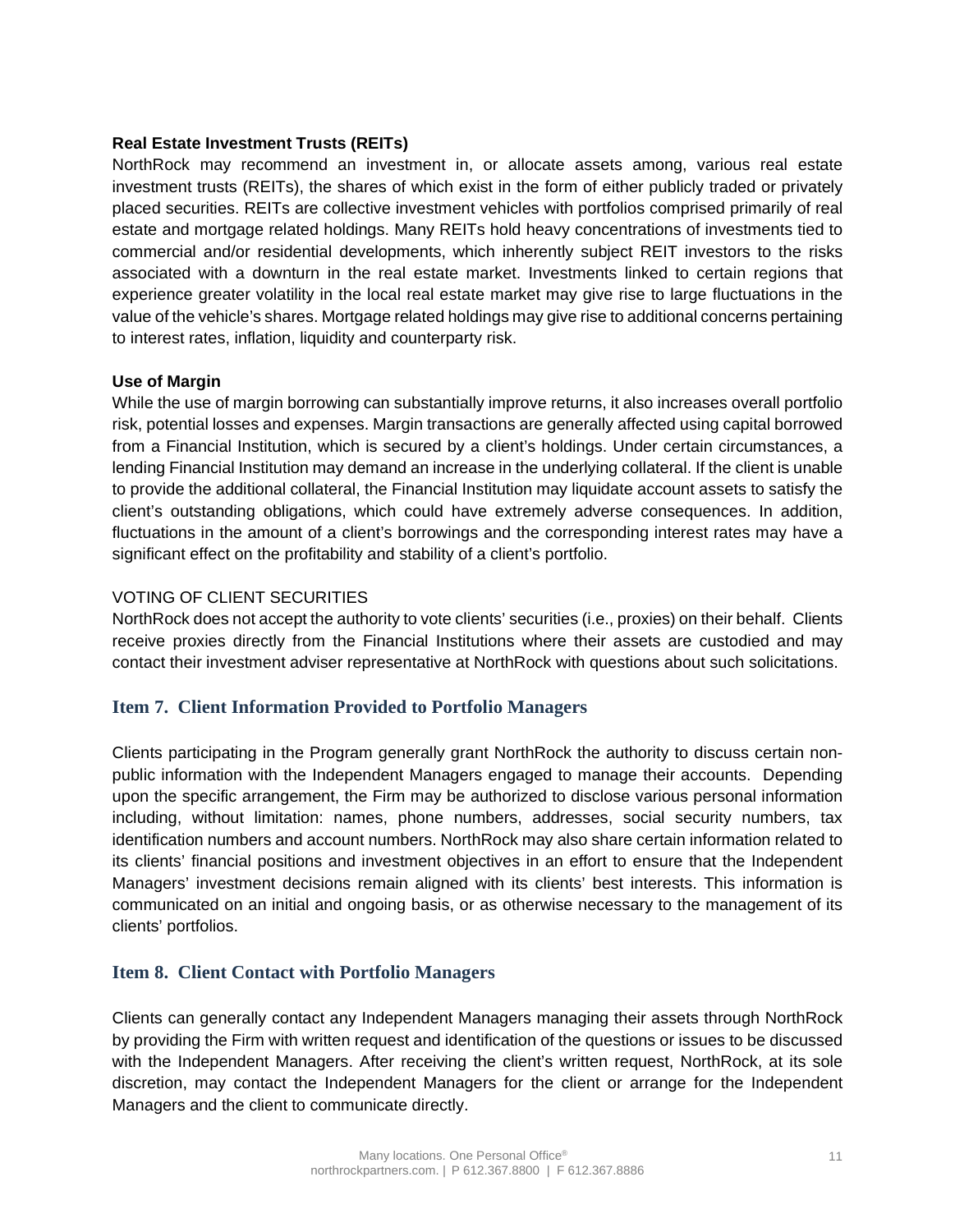## **Item 9. Additional Information**

### DISCIPI INARY INFORMATION

NorthRock has not been involved in any legal or disciplinary events that are material to a client's evaluation of its advisory business or the integrity of management.

### OTHER FINANCIAL INDUSTRY ACTIVITIES AND AFFILIATIONS

### **Licensed Insurance Agents**

Certain of NorthRock's employees, in their individual capacities, are licensed insurance agents through the NorthRock insurance agency and may affect the purchase of certain insurance products on a fully-disclosed, commission basis. A conflict of interest exists to the extent that the Firm recommends the purchase of insurance products where the Firm and its employees receive insurance commissions or other additional compensation. The client is not obligated to purchase any insurance products or purchase insurance through NorthRock or its employee agents and may elect to direct a purchase through another insurance agent and agency. The Firm has procedures in place whereby insurance recommendations are sought to be made in its clients' best interest regardless of any such affiliations.

### **NorthRock X, NRX & Lifestyle Management Services**

NorthRock X ("NRX"), a dba and licensed trademark of NorthRock Partners, may provide at its discretion lifestyle management services to certain clients. Such related services, depending upon the amount of the client's assets under management, may be provided within the client's advisory wrap fee. Generally, the higher the client's assets under management, the more non-investment advisory, NorthRock X services the client may receive.

### **Certified Public Accountants & Tax Professionals**

Certain of NorthRock's employees, in their individual capacities, are certified public accountants and tax professionals and provide tax planning and preparation through NorthRock Partners Tax Services, LLC. There are often no separate fees for this service. However, certain clients may be clients of NorthRock Partners Tax Services, LLC without also being clients of NorthRock Partners, LLC. Additional fees may be charged for more complex filings or to certain clients and would be reviewed with the client, prior to engagement.

### **Bill Pay Services**

NorthRock provides bill pay services to certain clients. These services are contracted for in a separate agreement with clients that request bill pay services, and all fees that would normally be charged for this service are imbedded within the client's overall advisory wrap fee.

### **Legal Services**

NorthRock clients may also be clients of Samuel Cari at Legal Advisors LLC. While Mr. Cari is an employee of a law firm as well as NorthRock, each entity represents separate and distinct services. Clients are advised that fees for legal services are in addition to fees paid for advisory services and they are under no obligation to use the legal services of Legal Advisors LLC, or any other law firm. NorthRock services are not governed by the rules applicable to attorney-client relationships and our communications will not be subject to attorney-client privilege.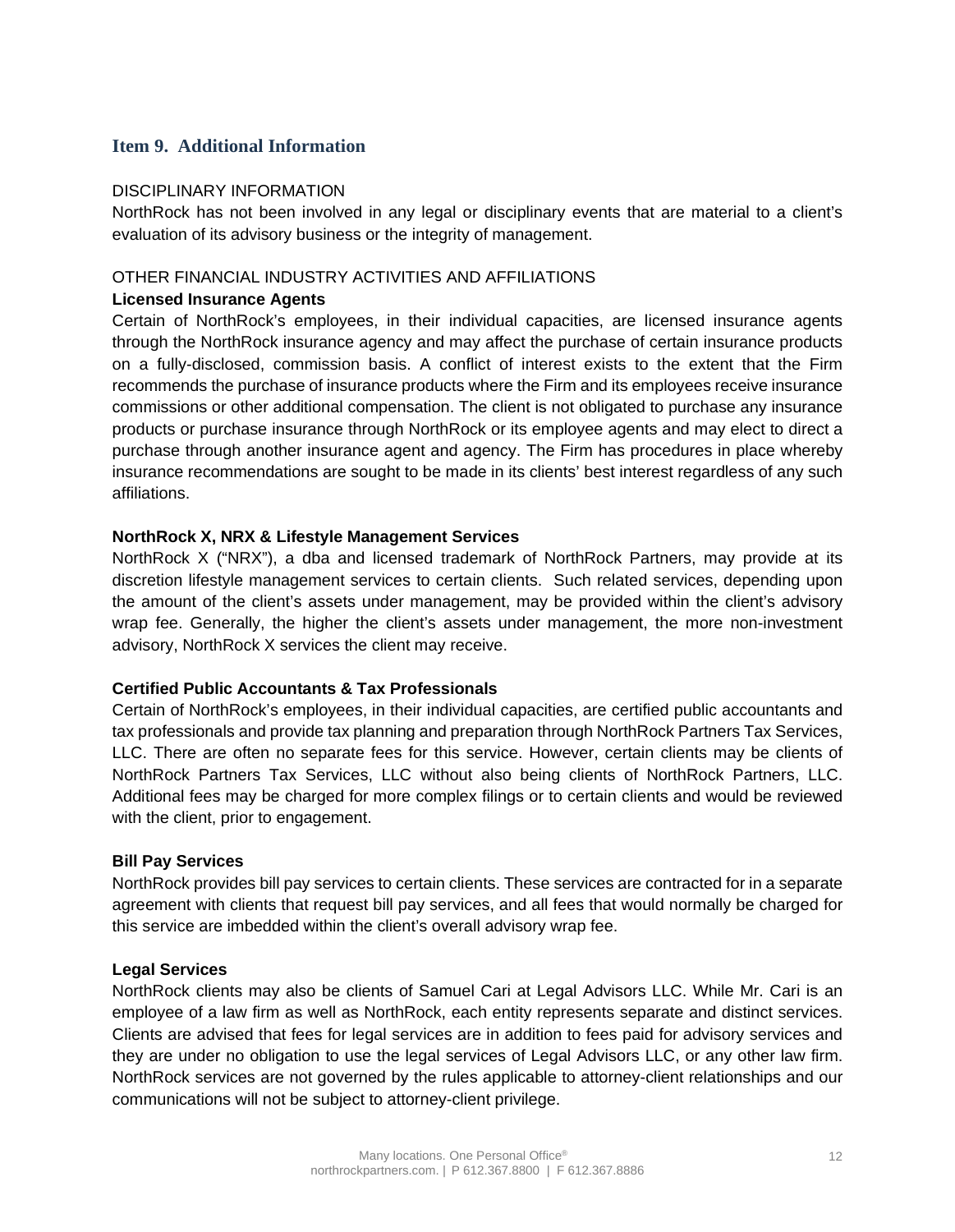## **Charitable Giving & Consulting Services**

NorthRock launched a nonprofit organization called Foundation X, Inc. Foundation X Inc. is the charitable giving arm of NorthRock, providing grants to nonprofit organizations that advance long-term and sustainable community change. NorthRock also launched Foundation X LLC, which is a for profit consulting business that will aid individuals and entities with their charitable planning. Foundation X LLC specializes in building comprehensive giving strategies, identifying the right nonprofits to align with the client's vision, establishing foundations, helping existing foundations become more efficient by providing advisory and foundation management services. All profits generated through Foundation X LLC will be donated to Foundation X, Inc the nonprofit organization.

### CODE OF ETHICS

NorthRock has adopted a Code of Ethics that sets forth standards of conduct expected of its associated persons and requires compliance with applicable securities laws, particularly the SEC's Code of Ethics Rule (the "Code of Ethics"), a high standard of business conduct, and fiduciary duty to its clients. All NorthRock personnel must annually acknowledge in writing to having received, reviewed and their agreement to comply with the Code of Ethics. Acting as a fiduciary according to the Advisers Act, we put our clients' interests ahead of our own. We strive to serve at the highest fiduciary standard of care, including the avoidance, disclosure and management of actual or perceived conflicts of interest.

In accordance with Section 204A of the Investment Advisers Act of 1940 (the "Advisers Act"), NorthRock's Code of Ethics contains written policies reasonably designed to prevent the unlawful use of material non-public information by the Firm or any of its associated persons. The Code of Ethics also requires that NorthRock's personnel report their personal securities holdings initially and annually, their personal securities transactions quarterly and obtain pre-approval of certain investments such as initial public offerings and limited offerings.

Subject to satisfying this policy and applicable laws, officers, directors and employees of NorthRock may trade for their own accounts in securities which are recommended to and/or purchased for NorthRock's clients. The Code of Ethics is designed so that the personal securities transactions, activities and interests of the employees of NorthRock will not interfere with:

- Making decisions in the best interest of advisory clients, and
- Implementing such decisions, while at the same time allowing employees to invest for their own accounts.

Under NorthRock's Code of Ethics, certain classes of securities have been designated as exempt transactions, based upon a determination that these would materially not interfere with the best interest of NorthRock 's clients. Nonetheless, because the Code of Ethics in some circumstances would permit employees to invest in the same securities as clients, there is a possibility that employees might unintentionally and unknowingly benefit from market activity by a client in a security held by an employee. To mitigate this risk, and as required under the Code of Ethics, employee trading is monitored under the Code of Ethics in an ongoing effort to detect and prevent conflicts of interest between NorthRock and its clients.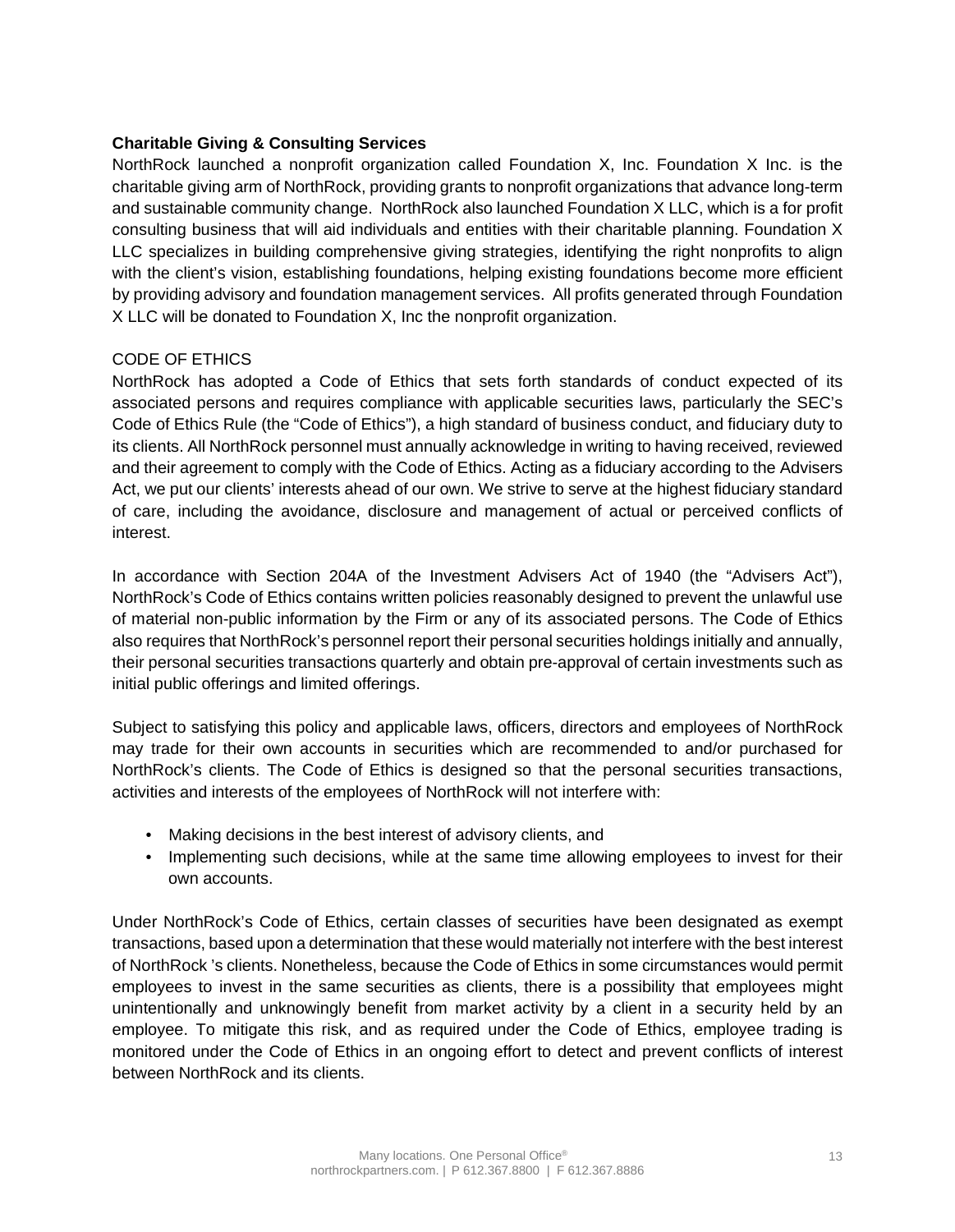Clients and prospective clients may contact NorthRock to request a copy of its Code of Ethics by contacting NorthRock compliance at [compliance@northockpartners.com](mailto:jim@northockpartners.com) or 612.367.8800.

## ACCOUNT REVIEWS

NorthRock monitors its clients' investment portfolios on an ongoing basis, and generally conducts full account reviews at least annually. Such reviews are conducted by the client's investment adviser representative. Program investments are reviewed at least every other month by the Investment Committee, which includes the Firm's Principals and Chief Investment Officer. All investment advisory clients are encouraged to discuss their needs, goals, and objectives with NorthRock and to keep the Firm informed of any changes thereto. NorthRock staff contact investment advisory clients at least annually to review previous services and recommendations, and to discuss the impact resulting from any changes in their financial situation and/or investment objectives.

When appropriate to the needs of the client and at special request, NorthRock will provide periodic reviews of assets not actively monitored or managed by NorthRock. These assets would typically be held directly by clients or by other client selected custodians. Clients requesting this service should understand that NorthRock may not have the same access to account information on these assets, and it is possible that there could be broad changes in the value of these assets between NorthRock's reviews. Clients also need to realize that these assets may not receive the same level of attention given to the assets monitored by NorthRock, or make special arrangements for information access to assist NorthRock in monitoring these assets.

## ACCOUNT STATEMENTS AND GENERAL REPORTS

Clients are provided with transaction confirmation notices and regular summary account statements directly from the Financial Institutions holding their accounts. Clients in the Program also receive periodic reports from NorthRock that may include relevant account and/or market-related information, such as an inventory of account holdings and/or portfolio performance gross of NorthRock's program advisory fees. Clients should compare any supplemental NorthRock reports they receive with the summary account statements they receive from Financial Institutions.

## **CUSTODY**

Custody is a term used to describe the role of the entity that safeguards and reports on investment assets held in client accounts. These services are typically provided by brokerage firms or banks. The role of a qualified custodian, like Schwab or Fidelity, is highly specialized, independently protecting each client's assets in a role that complements the advisory services of NorthRock. Clients should receive at least quarterly statements directly from the custodian that holds and maintains their investment assets. NorthRock urges clients to carefully review these statements and compare them to the reports provided by NorthRock. In unique circumstances, NorthRock reports may vary from custodial statements. These situations could include differences in accounting procedures, reporting dates, or valuation methodologies used for non-marketable securities.

There are instances where NorthRock is deemed to have custody even though the assets are held with a qualified custodian. Specifically, NorthRock has custody when it has been granted additional authority or password access on a specific client account which allows NorthRock to direct a qualified custodian to withdraw assets, trade, change an account address or issue funds. In these scenarios,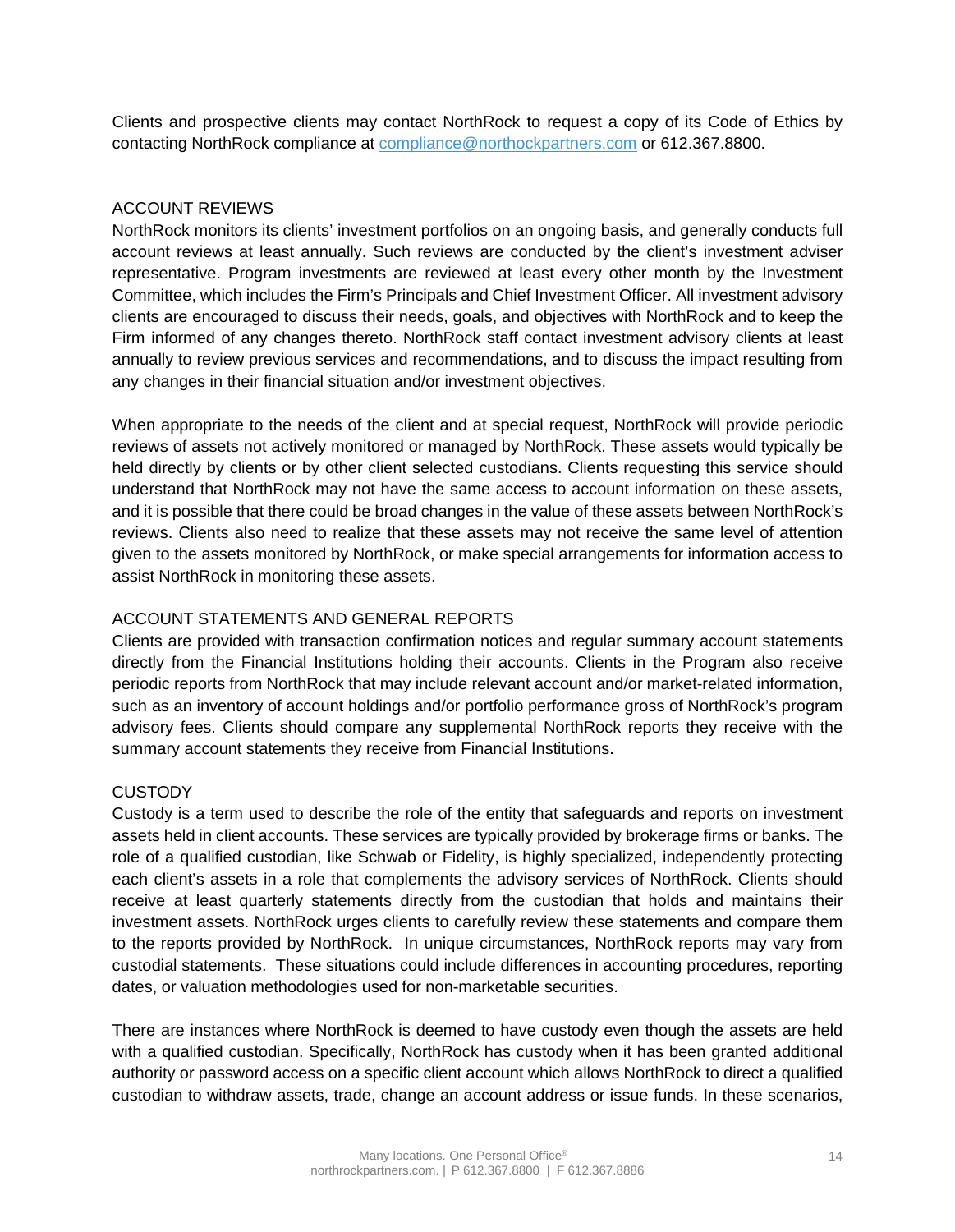NorthRock has additional regulatory obligation to contract with an approved public accounting firm to conduct an external annual surprise exam of these activities.

## CLIENT REFERRALS

NorthRock does currently compensate third parties and its employees for client referrals. In the event a client is introduced to NorthRock by a third-party or an employee, NorthRock may pay such party a referral fee in accordance with applicable laws, rules and regulations. Unless otherwise disclosed, all referral fees are paid solely from the Firm's Program Fee and do not result in any additional charges to the Firm's clients. In this situation, clients are advised of the solicitation relationship with NorthRock and are provided with this brochure prior to or at the time the Agreement is executed. Additionally, any third-party solicitors who are not supervised by the Firm will also provide clients with a copy of the solicitor's disclosure statement containing the terms and conditions of the solicitation arrangement.

## RECEIPT OF ECONOMIC BENEFIT

NorthRock has arrangements in place whereby the Firm receives an economic benefit from a thirdparty for providing investment advice to clients participating in and apart from the Program. Specifically, Schwab provides NorthRock with technology and research services, marketing and consulting services and related operational support, which allows the Firm to better serve client accounts maintained at Schwab. NorthRock receives these services without cost because the Firm renders investment management services to clients that custodies assets at Schwab.

## *Product & Services available from Schwab*

Schwab Advisor Services ™ is a division of Charles Schwab & Co., Inc. (Schwab) a registered brokerdealer and a member of SIPC. Schwab's business serves independent investment advisor firms like NorthRock. They provide the Firm and our clients with access to their institutional brokerage services which are not typically available to Schwab retail customers. Schwab's institutional brokerage services include access to a broad range of investment products, execution of securities transactions, and custody of client assets. Schwab also makes available various support services that help NorthRock manage and grow its business.

### *Services that Benefit Clients*

Schwab makes available products and services to assist NorthRock in managing and administering client accounts and operating the Firm. This includes investment research, both Schwab's own and that of third parties. NorthRock may use this research to service all or a substantial number of clients' accounts, including accounts not managed at Schwab. Schwab also makes available software and other technology that:

- Provides access to client account data (such as duplicate trade confirmations and account statements);
- Facilitates trade execution and allocate aggregated trade orders for multiple client accounts;
- Provides pricing and other market data;
- Facilitates payment of fees from clients' accounts; and
- Assists with back-office functions, recordkeeping and client reporting.

Schwab also offers other services intended to help NorthRock manage and further develop the Firm's business enterprise. These services include:

Educational conferences and events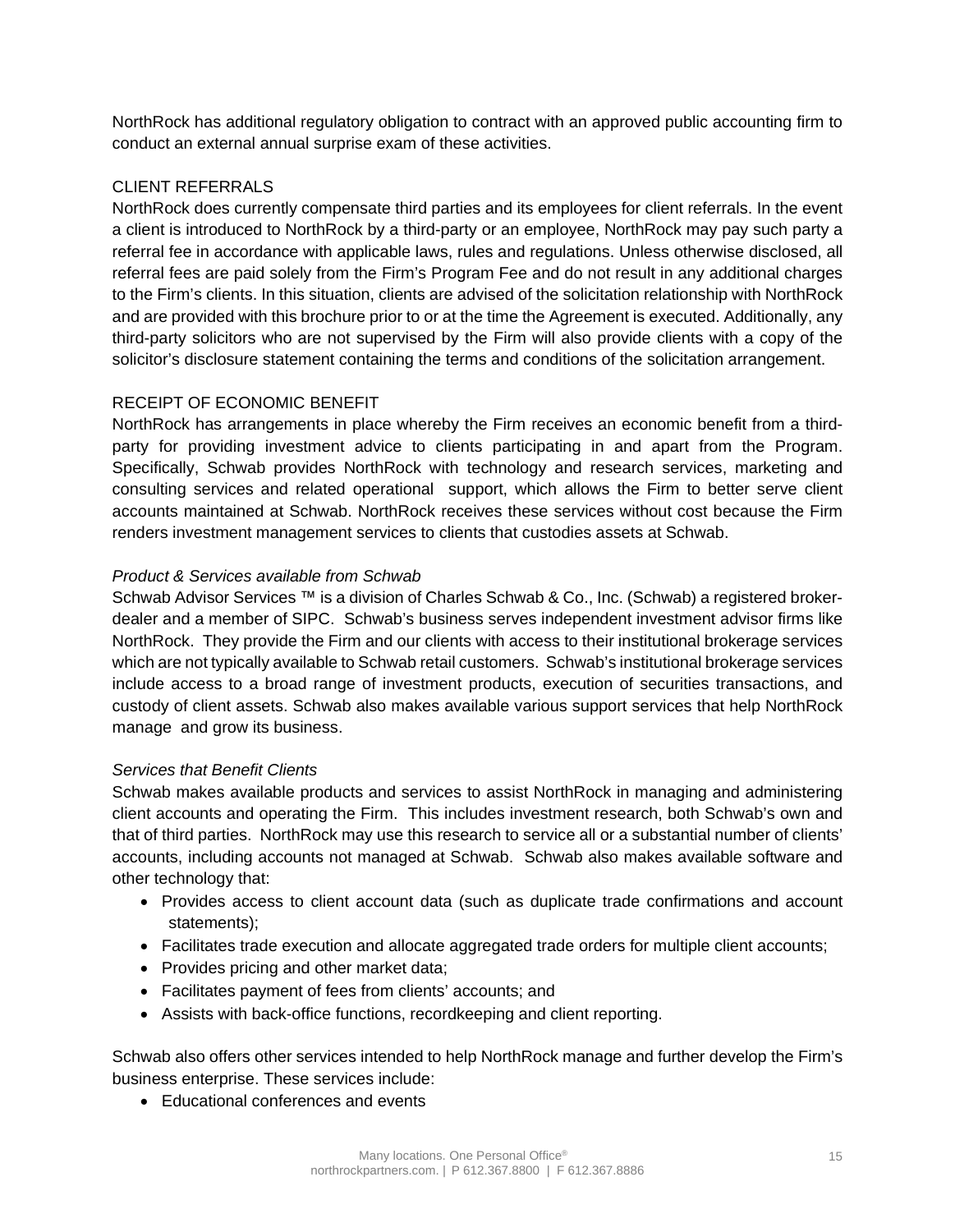- Technology, compliance, legal, and business consulting
- Publications and conferences on practice management and business succession; and
- Access to employee benefits providers, human capital consultants and insurance providers.

While it could be perceived that NorthRock's receipt of economic benefits from a custodian or product sponsor creates a conflict of interest since these benefits may influence NorthRock, the Firm endeavors at all times to put the interests of its clients first.

## FINANCIAL INFORMATION

NorthRock has a significant, material financing arrangement with Emigrant Partners, LLC ("EP") to provide financing for various purposes including certain merger and acquisition activities. This financing arrangement has, among things, allowed NorthRock to stay independent and to significantly expand the firm's employee ownership. EP holds a lien on NorthRock's assets, and currently owns non-voting shares representing less than 1% of NorthRock's outstanding equity. EP company loans have a non-voting equity conversion option that may be exercised upon an event of default under the credit agreement, a change of control or sale of substantial assets of the business or after certain specified dates, the first of which being March 10, 2031. NorthRock believes this financing arrangement has allowed and will continue to allow NorthRock to provide its clients with independent wealth management. As well:

- The Firm does not require or solicit prepayment six months or more in advance of more than \$1,200 in fees of services rendered;
- The Firm does not have a financial condition that is reasonably likely to impair its ability to meet contractual commitments to clients; and
- The Firm's owners and managers have not been the subject of commercial or individual bankruptcy petitions at any time during the past ten years.

NorthRock Partners has ownership interests in other entities. In May 2020, NorthRock created a wholly owned subsidiary 49North, LLC, a Delaware limited liability company. In September 2021, NorthRock acquired a minority interest in NorthRock X Europe SARL, which is a French financial services entity located in Paris, France. In October 2021, NorthRock became 100% owner of NRX Holding, LLC, a Minnesota limited liability company which acquired 100% of NRX Hockey LLC, a Minnesota limited liability company and hockey agency. In January 2022, NorthRock created a wholly owned subsidiary, Foundation X, LLC, a Minnesota limited liability company and launched Foundation X, Inc., a public nonprofit foundation.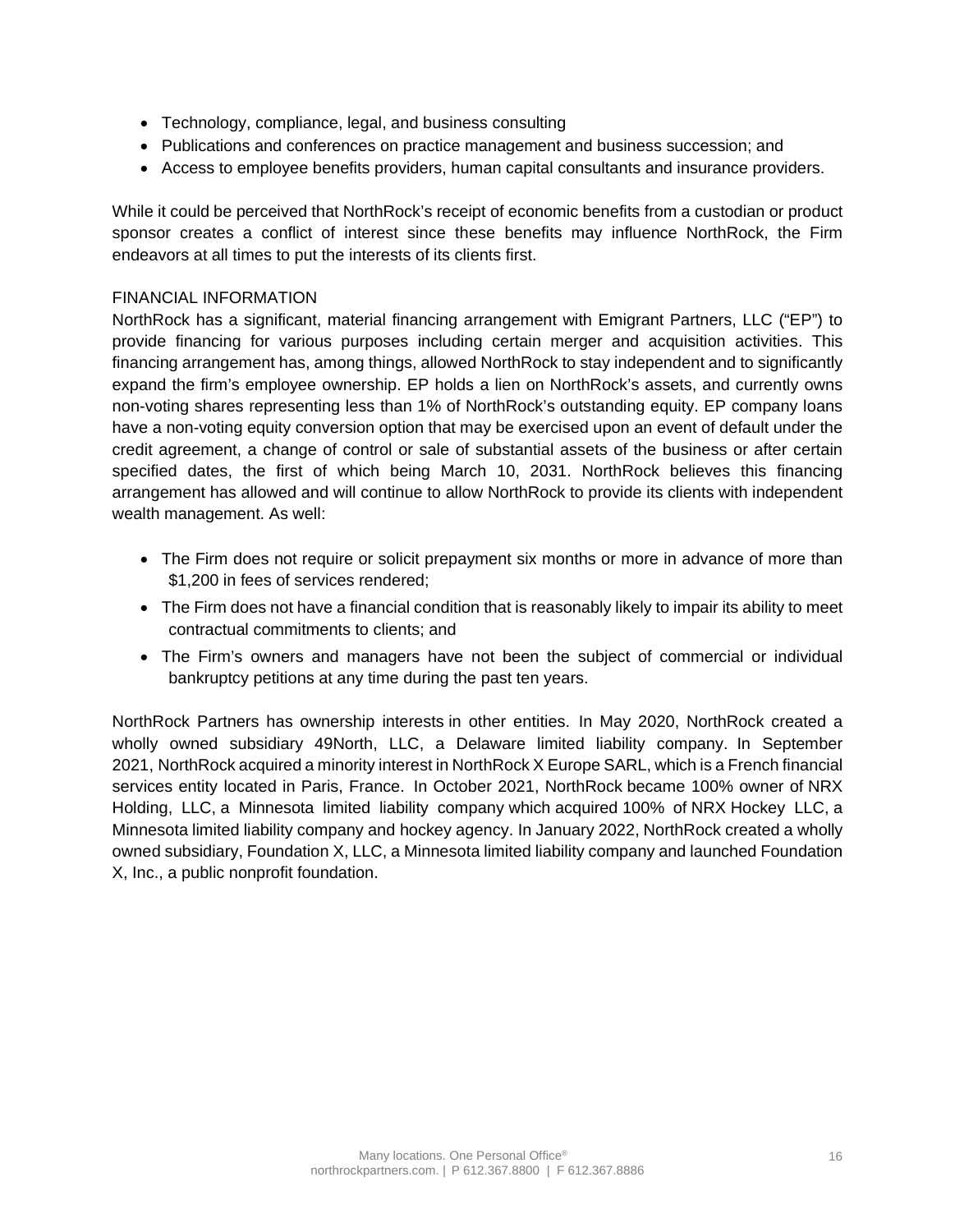## **NorthRock Partners Advisory Services Program**

## **ADV 2B**

## Sponsored by NORTHROCK PARTNERS, LLC

225 South Sixth Street, Suite 1400 Minneapolis, MN 55402 612.367.8800 May 2022

| ROBERT D. NELSON           | P. 19 |
|----------------------------|-------|
| <b>JAMES B. LUND</b>       | P. 21 |
| <b>DONWIN S. BRAUN</b>     | P. 23 |
| <b>BRENT FIELD</b>         | P. 24 |
| <b>TODD A. MOSER</b>       | P. 26 |
| <b>BRIAN BARRETT</b>       | P. 28 |
| DANIEL E. BASINGER         | P. 30 |
| <b>ERIN R. BERNS</b>       | P. 32 |
| <b>KRISTIN BILDEN</b>      | P. 34 |
| PJ HILL                    | P. 36 |
| <b>PETER HOFF</b>          | P. 37 |
| <b>SHAWN J. JACOBSON</b>   | P. 39 |
| <b>CHRISTOPHER JASPER</b>  | P. 41 |
| <b>BRIAN J. KRUSE</b>      | P. 43 |
| <b>JARED LORTS</b>         | P. 45 |
| <b>JED MAGSTADT</b>        | P. 46 |
| <b>JASON MAHN</b>          | P. 48 |
| <b>ANTHONY D. MLACHNIK</b> | P. 50 |
| LORI O'CONNOR              | P. 52 |
| <b>RYAN PECKSKAMP</b>      | P. 54 |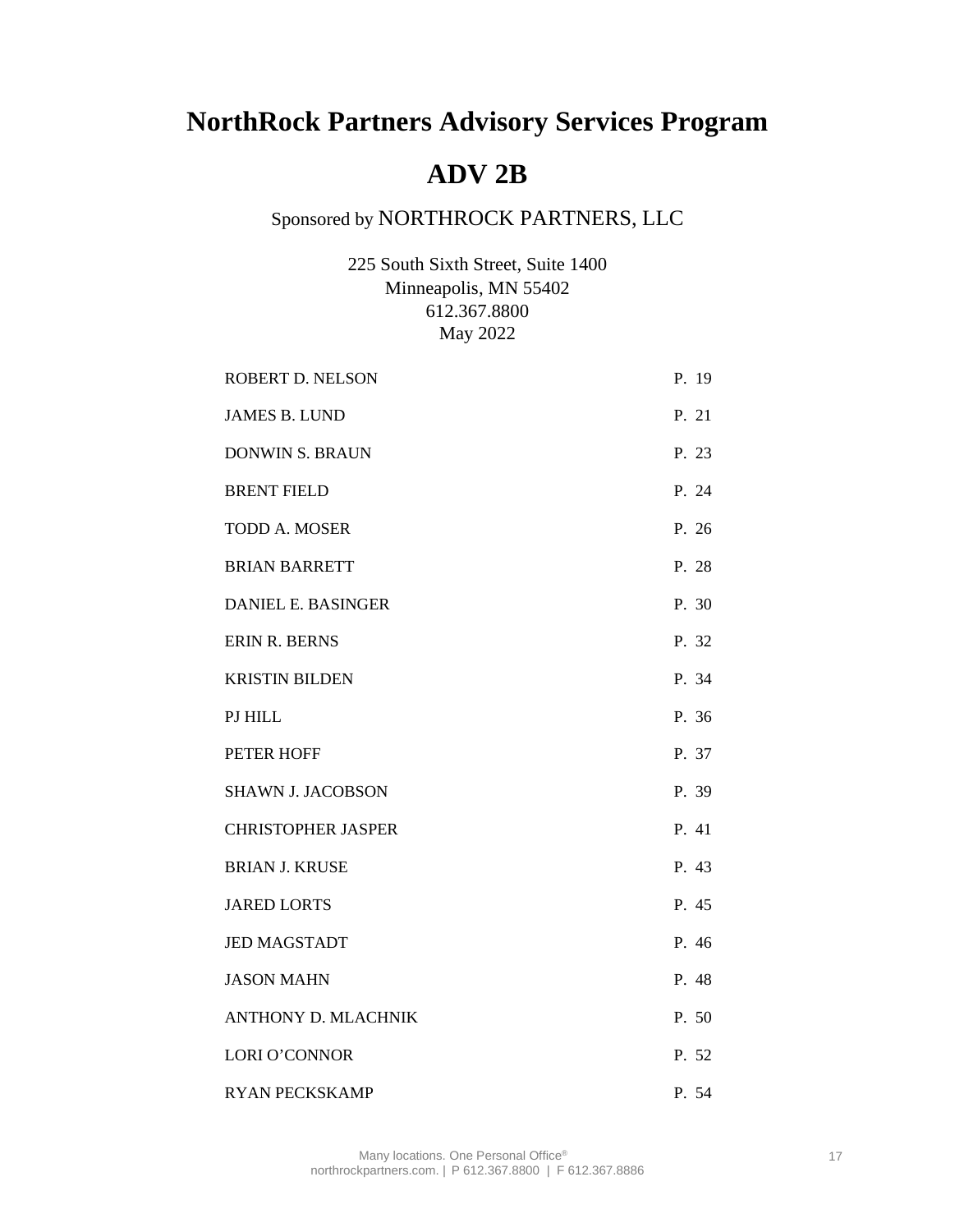| <b>BRENT T. PUTZ</b>   | P. 56 |
|------------------------|-------|
| ELLIOT RISBRUDT        | P. 58 |
| <b>DYLAN SEUBERT</b>   | P.60  |
| <b>MARK STEFFEN</b>    | P. 62 |
| <b>CHAD THALHEIMER</b> | P. 64 |
| <b>RYAN WIRTH</b>      | P. 66 |
| <b>DYLAN WONDRA</b>    | P. 68 |

This Brochure Supplement provides information about NorthRock Partners, LLC Investment Advisory Representatives that supplements the Disclosure Brochure of NorthRock Partners, LLC (hereinafter "NorthRock"), a copy of which you should have received. Please contact NorthRock's Chief Compliance Officer if you did not receive the Disclosure Brochure or if you have any questions about the contents of this Brochure Supplement. Additional information is also available on the SEC's website at [www.adviserinfo.sec.gov.](http://www.adviserinfo.sec.gov/)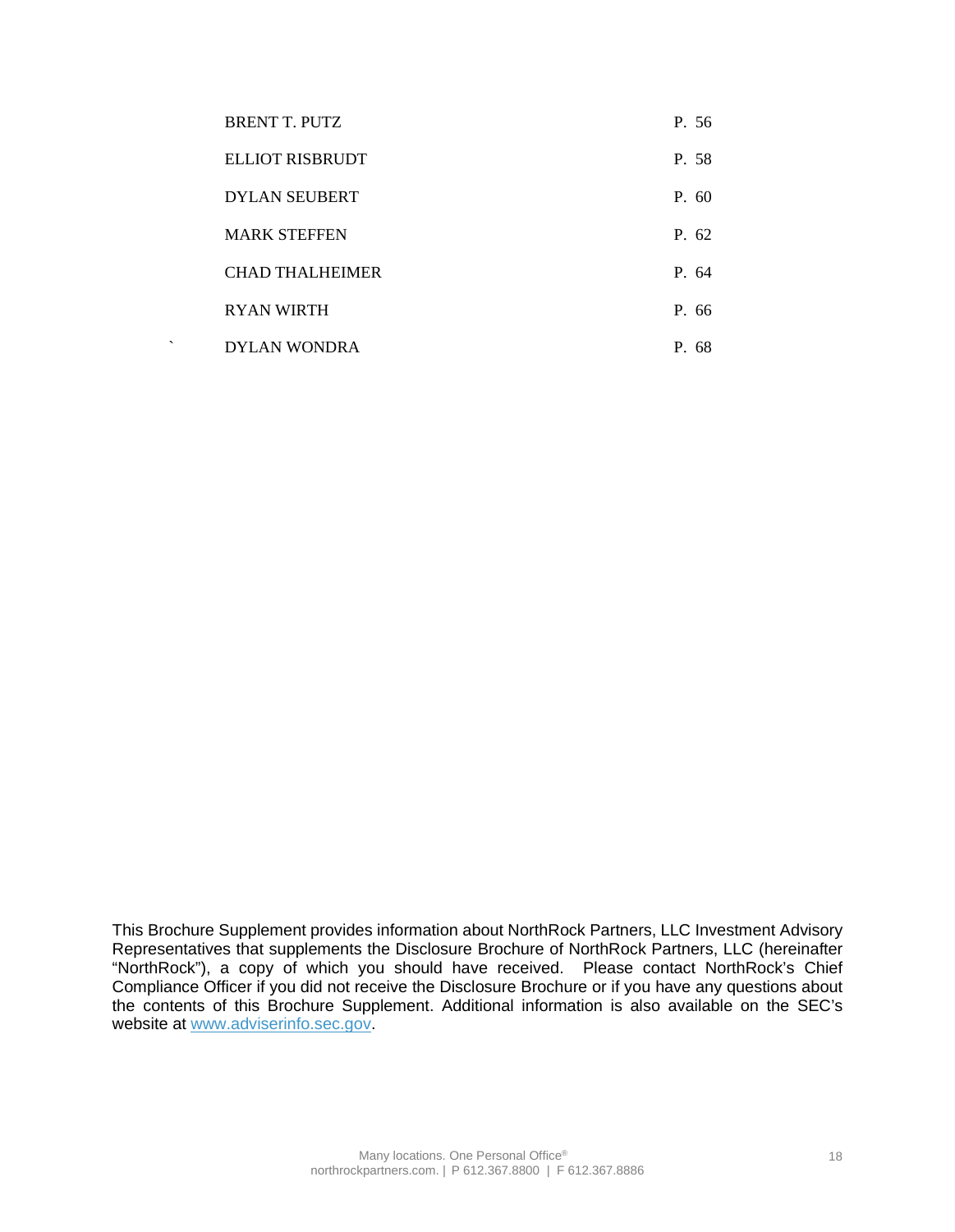## **Robert D. Nelson**

## EDUCATIONAL BACKGROUND AND BUSINESS EXPERIENCE

Born 1970

### **Post-Secondary Education**

Bemidji State University │ B.A., Business Administration │ 1993

### **Recent Business Background**

NorthRock Partners, LLC │ CEO and Founding Partner│ October 2013 – Present

- Purshe Kaplan Sterling Investments, Inc. │ Registered Representative │ October 2013 November 2016
- Ameriprise Financial Services, Inc. │ Business Financial Advisor, Private Wealth Advisor│ June 1993 – October 2013

### **Professional Designation**

Robert D. Nelson holds the professional designation of Chartered Financial Consultant ("ChFC®").

The ChFC® designation is a financial planning credential awarded by the American College to individuals who satisfy its educational, work experience and ethics requirements. Recipients of the ChFC® certification have completed at least seven mandatory college-level courses in the areas of financial, insurance, retirement and/or estate planning, as well as income taxation and/or investments. Additionally, recipients have completed at least two elective courses on the financial system, estate planning applications, executive compensation, and/or retirement decisions. In order to maintain the designation, ChFC® holders must satisfy the ongoing requirements of the Professional Achievement in Continuing Education ("PACE") Recertification Program, which includes 30 hours of continuing education at least every two years.

For additional information about this credential, please refer directly to the website of the issuing organization.

### DISCIPLINARY INFORMATION

NorthRock is required to disclose information regarding any legal or disciplinary events material to a client's evaluation of Robert D. Nelson. NorthRock has no information to disclose in relation to this Item.

### OTHER BUSINESS ACTIVITIES

NorthRock is required to disclose information regarding any investment-related business or occupation in which Robert D. Nelson is actively engaged. NorthRock has no information to disclose in relation to this Item.

### LICENSED INSURANCE AGENT

Robert D. Nelson is a licensed insurance agent and in such capacity may recommend, on a fullydisclosed commission basis, the purchase of certain insurance products. A conflict of interest exists to the extent that NorthRock recommends the purchase of insurance products where Robert D. Nelson receives insurance commissions or other additional compensation. NorthRock seeks to ensure that all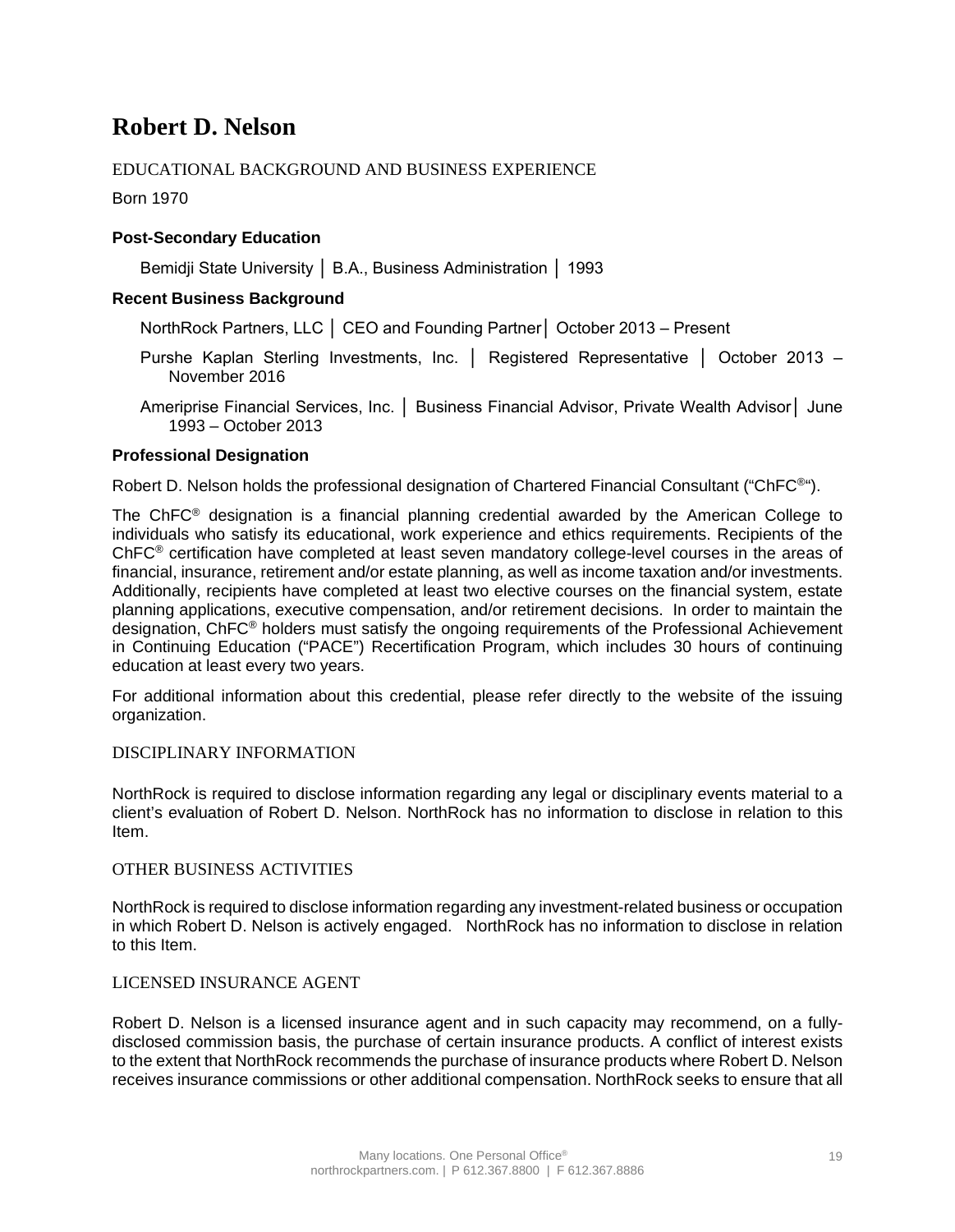recommendations are made in the best interests of clients regardless of any additional compensation earned.

### ADDITIONAL COMPENSATION

NorthRock is required to disclose information regarding any arrangement under Robert D. Nelson receives an economic benefit from someone other than a client for providing investment advisory services. NorthRock has no information to disclose in relation to this Item.

#### **SUPERVISION**

Jim Lund, Chief Compliance Officer, is generally responsible for supervising Robert D. Nelson's advisory activities on behalf of NorthRock. The telephone number to reach Jim Lund is 612.367.8803.

NorthRock supervises its personnel and the investments made in client accounts. NorthRock monitors the investments recommended by Robert D. Nelson to ensure they are suitable for the particular client and consistent with their investment needs, goals, objectives and risk tolerance, as well as any restrictions previously requested by the client. NorthRock periodically reviews the advisory activities of Robert D. Nelson, which may include reviewing individual client accounts and correspondence (including e-mails).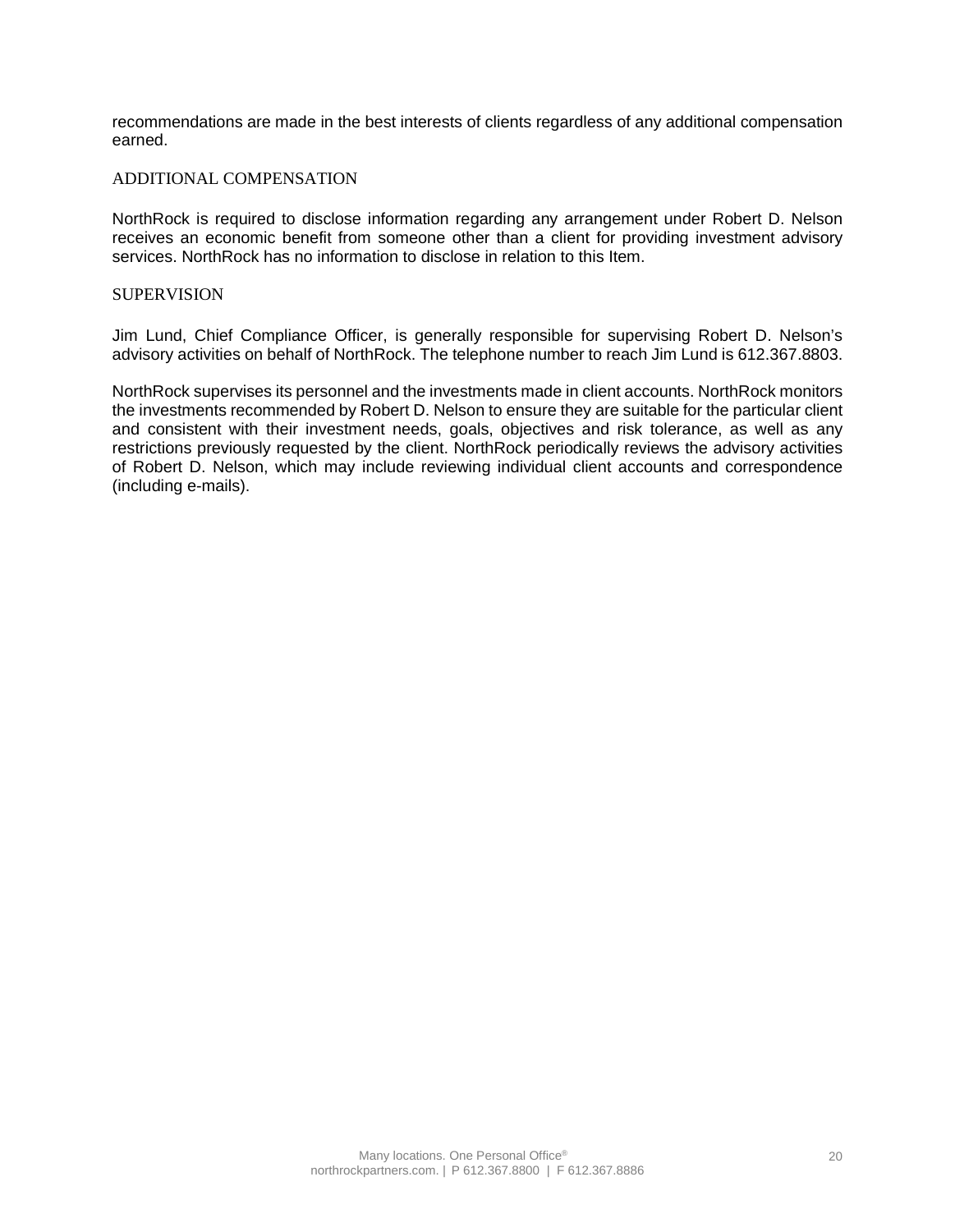## **James B. Lund**

## EDUCATIONAL BACKGROUND AND BUSINESS EXPERIENCE

Born 1963

### **Post-Secondary Education**

College for Financial Planning │Certified Financial Planner (CFP®) │ 1992

Minnesota State University - Mankato │ Masters in Business Administration │ 1986

Minnesota State University - Mankato | B.S., Major in Biology, Minors in Chemistry and Business Administration │ 1985

### **Recent Business Background**

- NorthRock Partners, LLC │ Founding Partner and Chief Compliance Officer │ October 2013 Present
- Purshe Kaplan Sterling Investments, Inc. │ Registered Representative │ October 2013 November 2016
- Ameriprise Financial Services, Inc.│ Business Financial Advisor, Private Wealth Advisor│ August 1986 – October 2013

### **Professional Designation**

James B. Lund holds the professional designation of Certified Financial Planner™ ("CFP®").

The CFP® certification is a financial planning credential awarded by the Certified Financial Planner Board of Standards Inc. (the "CFP Board") to individuals who meet its education, examination, experience and ethics requirements. Eligible candidates are generally required to have three years of financial planning related experience and possess a bachelor's degree from an accredited U.S. college or university. Certificants are further required to complete a CFP Board-Registered Education Program (or possess a qualifying professional credential), clear a personal and professional background check, and pass the CFP® Certification Examination, a ten-hour multiple choice exam divided into three separate sessions. In order to maintain the certification, CFP<sup>®</sup> designees must also complete at least 30 hours of continuing education every two years on an ongoing basis.

For additional information about this credential, please refer directly to the website of the issuing organization.

### DISCIPLINARY INFORMATION

NorthRock is required to disclose information regarding any legal or disciplinary events material to a client's evaluation of James B. Lund. NorthRock has no information to disclose in relation to this Item.

### OTHER BUSINESS ACTIVITIES

NorthRock is required to disclose information regarding any investment-related business or occupation in which James B. Lund is actively engaged. NorthRock has no information to disclose in relation to this Item.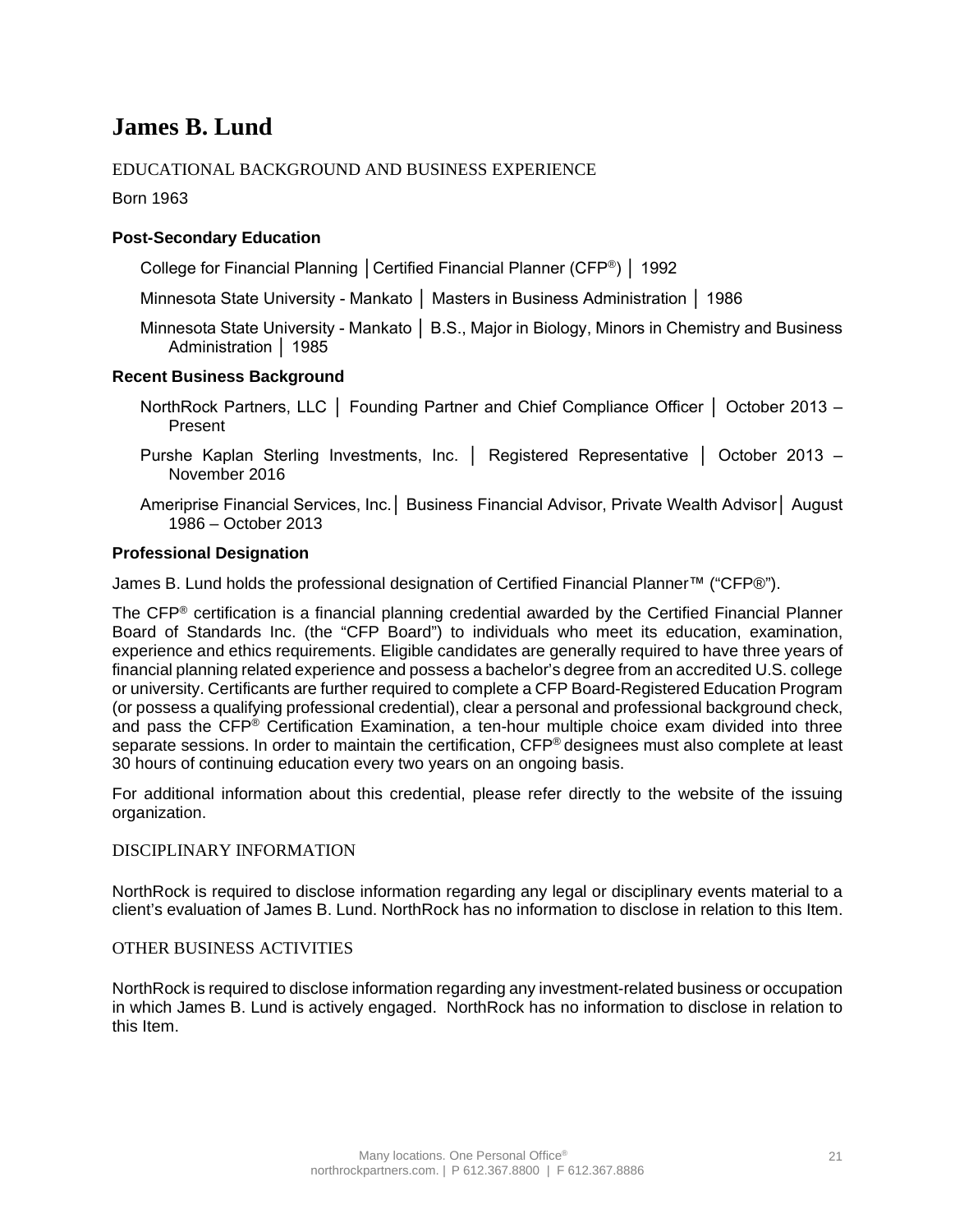### LICENSED INSURANCE AGENT

James B. Lund is a licensed insurance agent and in such capacity may recommend, on a fullydisclosed commission basis, the purchase of certain insurance products. A conflict of interest exists to the extent that NorthRock recommends the purchase of insurance products where James B. Lund receives insurance commissions or other additional compensation. NorthRock seeks to ensure that all recommendations are made in the best interests of clients regardless of any additional compensation earned.

### ADDITIONAL COMPENSATION

NorthRock is required to disclose information regarding any arrangement under which James B. Lund receives an economic benefit from someone other than a client for providing investment advisory services. NorthRock has no information to disclose in relation to this Item.

#### **SUPERVISION**

Sam Cari, Chief Legal Officer, is generally responsible for supervising James B. Lund's advisory activities on behalf of NorthRock. The telephone number to reach Sam Cari is 612.367.8832.

NorthRock supervises its personnel and the investments made in client accounts. NorthRock monitors the investments recommended by James B. Lund to ensure they are suitable for the particular client and consistent with their investment needs, goals, objectives and risk tolerance, as well as any restrictions previously requested by the client. NorthRock periodically reviews the advisory activities of James B. Lund, which may include reviewing individual client accounts and correspondence (including e-mails).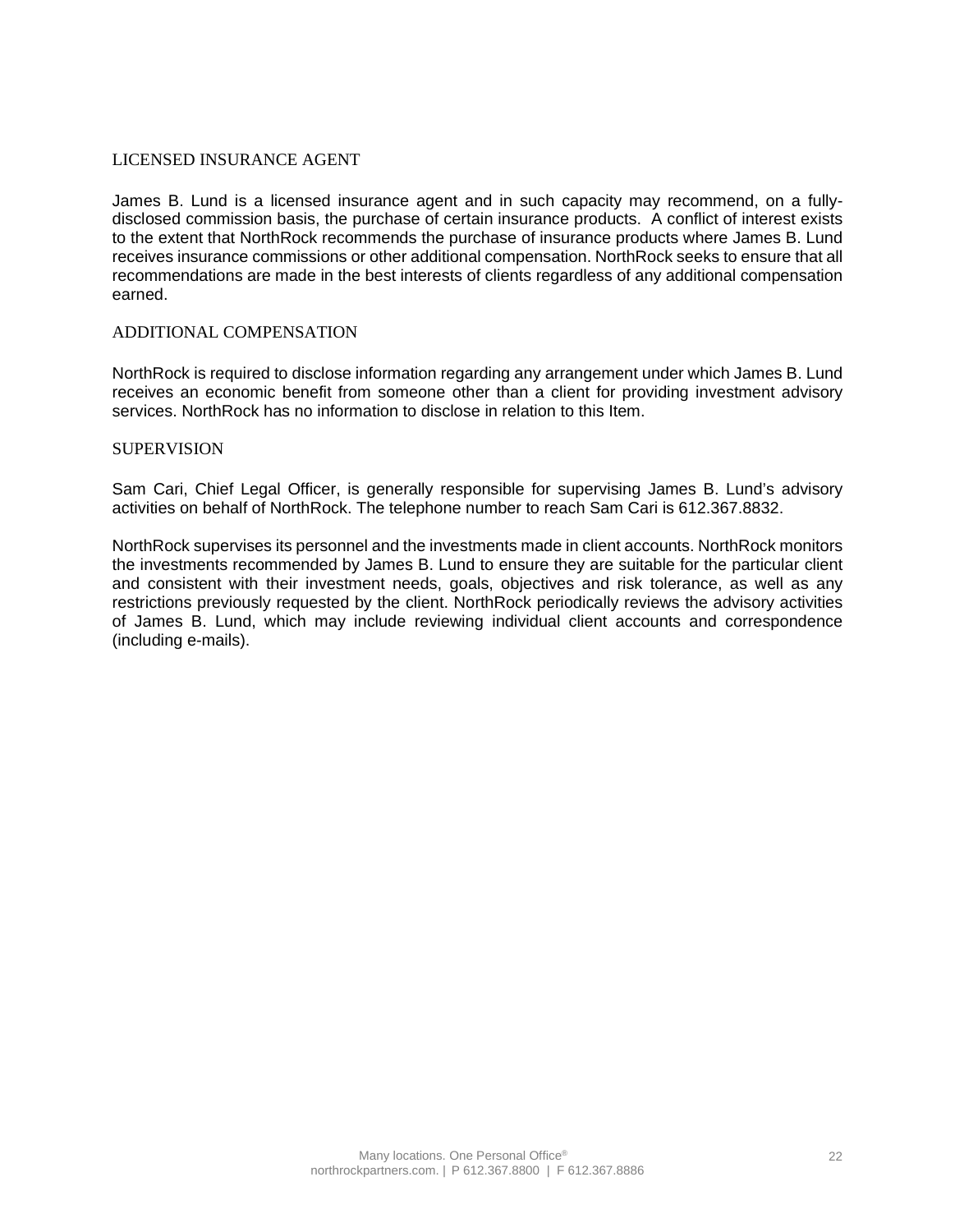## **Donwin S. Braun**

## EDUCATIONAL BACKGROUND AND BUSINESS EXPERIENCE

Born 1972

## **Post-Secondary Education**

Bemidji State University │ B.A., Business Administration │ 1994

### **Recent Business Background**

NorthRock Partners, LLC │ Associate Financial Advisor & Agent │ October 2013 – Present

Purshe Kaplan Sterling Investments, Inc. │ Registered Representative │ October 2013 – July 2015

Ameriprise Financial Services, Inc. │ Associate Financial Advisor │ February 2004 – October 2013

### DISCIPLINARY INFORMATION

NorthRock is required to disclose information regarding any legal or disciplinary events material to a client's evaluation of Donwin S. Braun. NorthRock has no information to disclose in relation to this Item.

### OTHER BUSINESS ACTIVITIES

NorthRock is required to disclose information regarding any investment-related business or occupation in which Donwin S. Braun is actively engaged. NorthRock has no information to disclose in relation to this Item.

### ADDITIONAL COMPENSATION

NorthRock is required to disclose information regarding any arrangement under Donwin S. Braun receives an economic benefit from someone other than a client for providing investment advisory services. NorthRock has no information to disclose in relation to this Item.

### **SUPERVISION**

Jim Lund, Chief Compliance Officer, is generally responsible for supervising Donwin S. Braun's advisory activities on behalf of NorthRock. The telephone number to reach Jim Lund is 612.367.8803.

NorthRock supervises its personnel and the investments made in client accounts. NorthRock monitors the investments recommended by Donwin S. Braun to ensure they are suitable for the particular client and consistent with their investment needs, goals, objectives and risk tolerance, as well as any restrictions previously requested by the client. NorthRock periodically reviews the advisory activities of Donwin S. Braun, which may include reviewing individual client accounts and correspondence (including e-mails).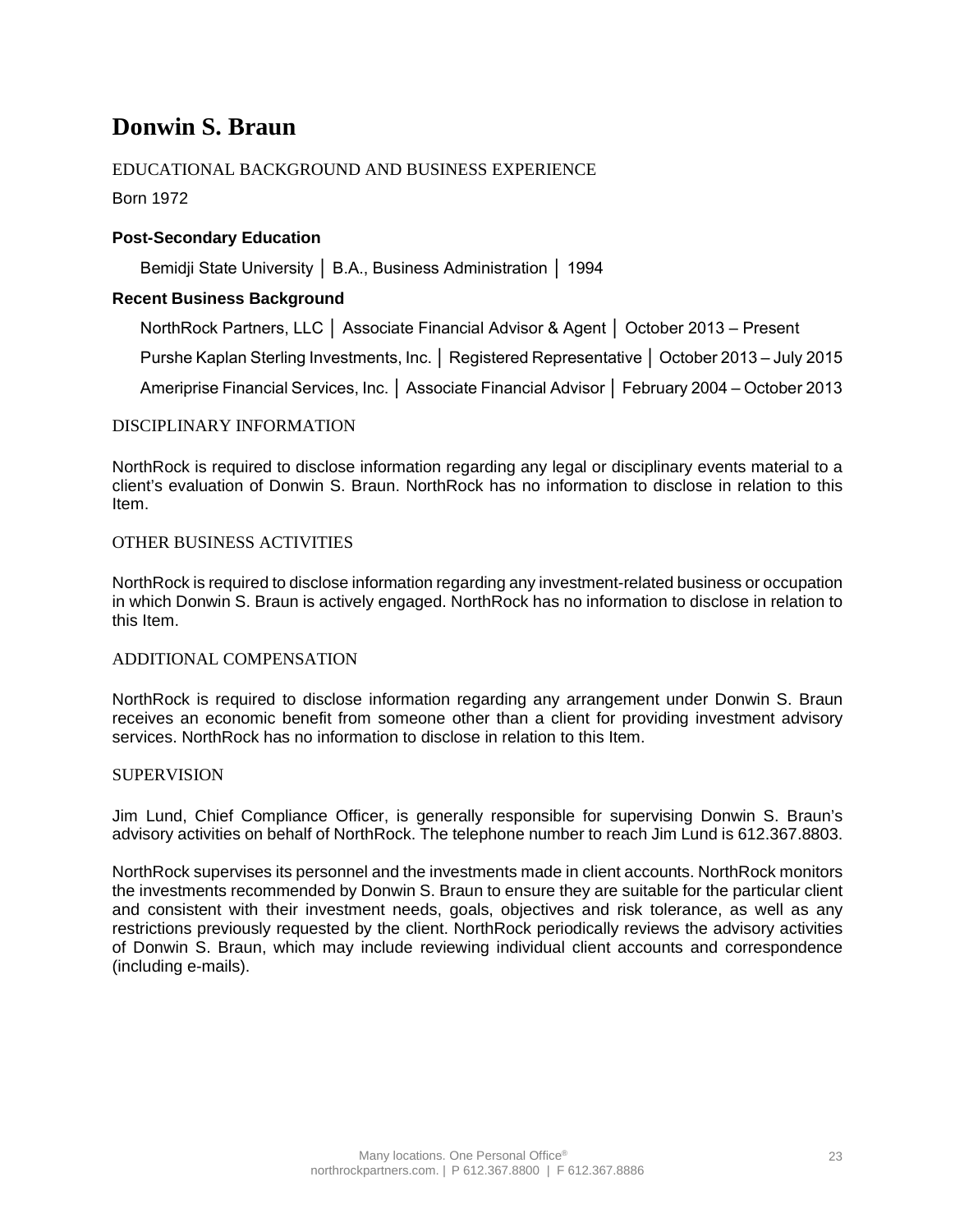## **Brent Field**

## EDUCATIONAL BACKGROUND AND BUSINESS EXPERIENCE

Born 1977

### **Post-Secondary Education**

St. Cloud State University │ B.S., Business Management │ 2000

### **Recent Business Background**

NorthRock Partners, LLC │ Chief Investment Officer and Partner│ October 2013 – Present

Ameriprise Financial Services, Inc. │ Private Wealth Advisor, Investment Advisor│ February 2000 – October 2013

#### **Professional Designation**

Brent Field holds the professional designation of Chartered Financial Analyst ("CFA®"), which was obtained in 2006.

A Chartered Financial Analyst is a globally-recognized professional designation awarded by the CFA Institute. To obtain the CFA charter, candidates must pass three sequential, six-hour examination; have at least four years of qualified professional investment experience, and commit to abide by, and annually reaffirm, their adherence to the CFA Institute Code of Ethics and Standards of Professional Conduct as a member in good-standing. The CFA Program curriculum provides a comprehensive framework of knowledge for investment decision making and is firmly grounded in the knowledge and skills used every day in the investment profession. The three levels of the CFA Program test a proficiency with a wide range of fundamental and advanced investment topics, including ethical and professional standards, fixed-income and equity analysis, alternative and derivative investments, economics, financial reporting standards, portfolio management, and wealth planning.

For additional information about this credential, please refer directly to the website of the issuing organization.

### DISCIPLINARY INFORMATION

NorthRock is required to disclose information regarding any legal or disciplinary events material to a client's evaluation of Brent Field. NorthRock has no information to disclose in relation to this Item.

### OTHER BUSINESS ACTIVITIES

NorthRock is required to disclose information regarding any investment-related business or occupation in which Brent Field is actively engaged. NorthRock has no information to disclose in relation to this Item.

#### ADDITIONAL COMPENSATION

NorthRock is required to disclose information regarding any arrangement under Brent Field receives an economic benefit from someone other than a client for providing investment advisory services. NorthRock has no information to disclose in relation to this Item.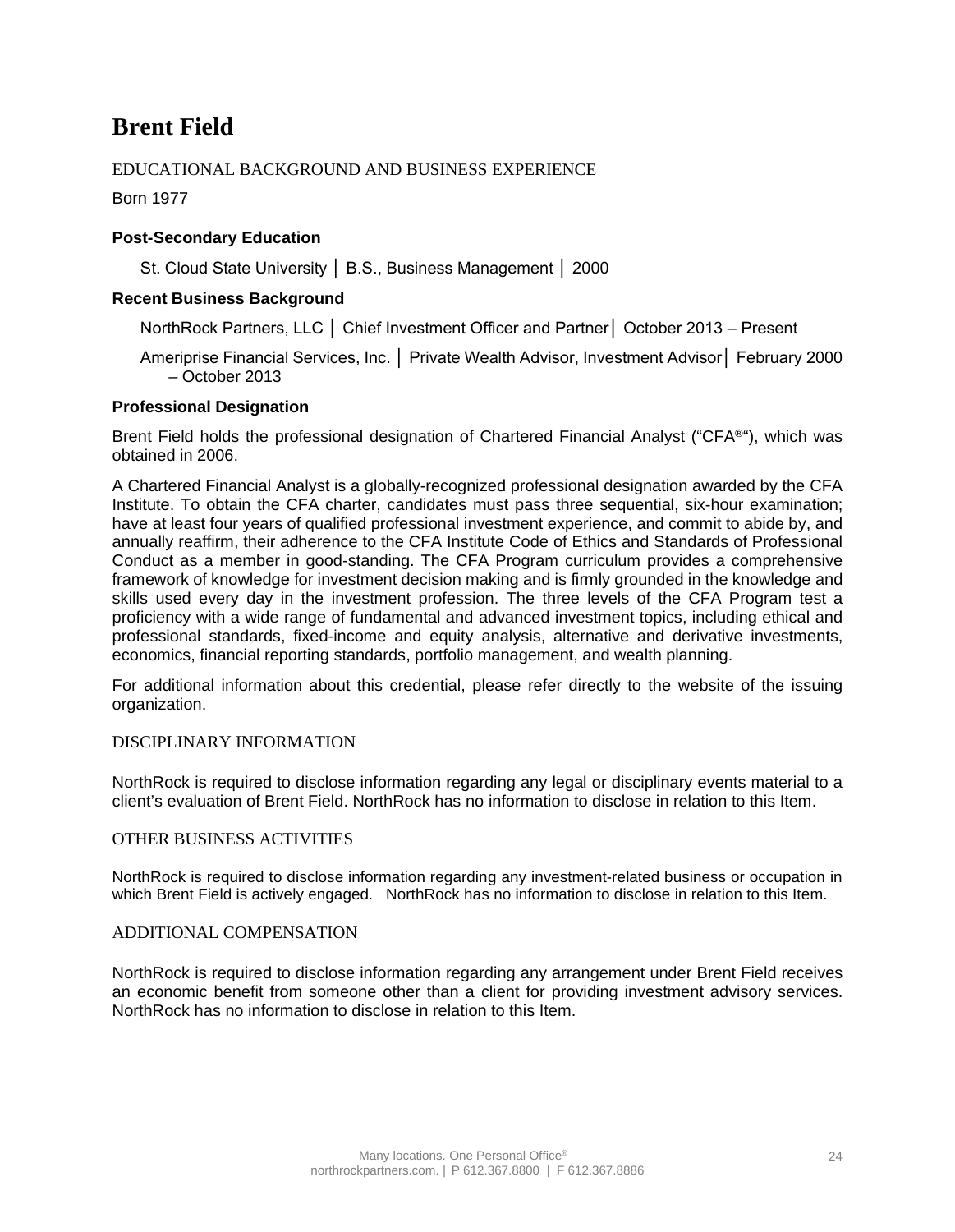### **SUPERVISION**

Jim Lund, Chief Compliance Officer, is generally responsible for supervising Brent Field's advisory activities on behalf of NorthRock. The telephone number to reach Jim Lund is 612.367.8803.

NorthRock supervises its personnel and the investments made in client accounts. NorthRock monitors the investments recommended by Brent Field to ensure they are suitable for the particular client and consistent with their investment needs, goals, objectives and risk tolerance, as well as any restrictions previously requested by the client. NorthRock periodically reviews the advisory activities of Brent Field, which may include reviewing individual client accounts and correspondence (including e-mails).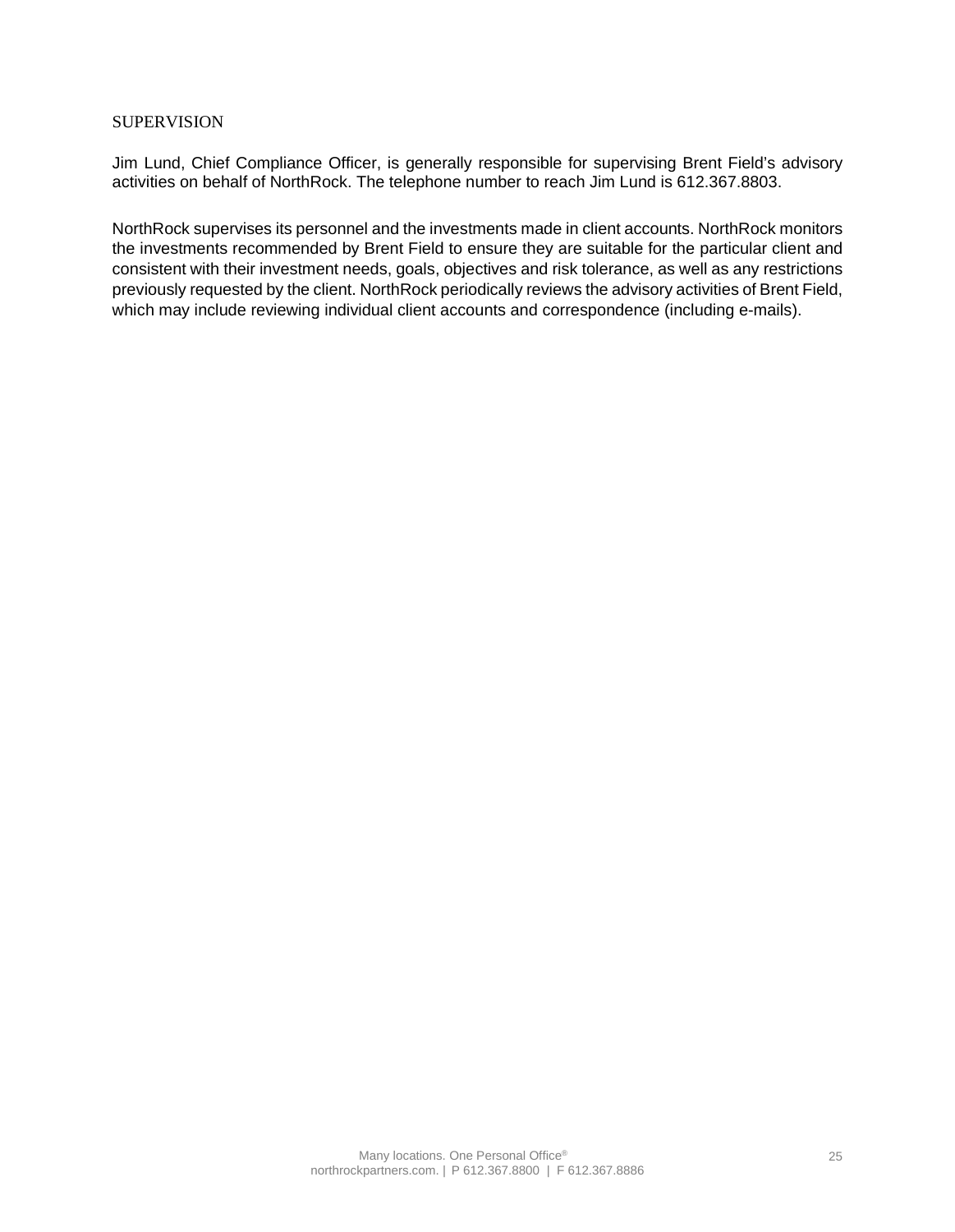## **Todd A. Moser**

## EDUCATIONAL BACKGROUND AND BUSINESS EXPERIENCE

Born 1980

## **Post-Secondary Education**

Augustana College │ B.A., Economics and Finance │ 2003

## **Recent Business Background**

NorthRock Partners, LLC │ Partner, Advisor │ August 2019 – Present

Ameriprise Financial Services, Inc. │ Private Wealth Advisor │ June 2003 – August 2019

### **Professional Designations**

Todd A. Moser holds the following professional designations:

- Certified Financial Planner ("CFP<sup>®</sup>") since 2008,
- Certified Private Wealth Advisor (CPWA) since 2012, and
- Behavioral Financial Advisor (BFA) since 2015

The CFP® designation is a financial planning credential awarded by the Certified Financial Planner Board of Standards, Inc. to individuals who satisfy its educational, work experience and ethics requirements. Recipients of the CFP<sup>®</sup> certification hold a bachelor's degree (or higher) from an accredited college or university, have completed three years of full-time personal financial planning experience and successfully completed the CFP® Certification Exam. In order to maintain the designation, CFP® holders must satisfy ongoing requirements which include at least 30 hours of continuing education every two years.

The CPWA designation is an investment credential awarded by the Investments and Wealth Institute to individuals who satisfy its educational, work experience and ethics requirements. Recipients of the CPWA certification have completed a six-monthly pre-study educational component and an in-class program at The University of Chicago Booth School of Business or an online program through Yale School of Management. After successfully completing a final exam, CPWA holders must satisfy 40 hours of continuing education at least every two years.

The BFA designation is offered by Kaplan Financial Education and is awarded after the completion of two courses related to behavioral finance, as well as a final certification exam. Continuing education requirements include 20 hours every two years.

For additional information about these credentials, please refer directly to the website of the issuing organization.

### DISCIPLINARY INFORMATION

NorthRock is required to disclose information regarding any legal or disciplinary events material to a client's evaluation of Todd A. Moser. NorthRock has no information to disclose in relation to this Item.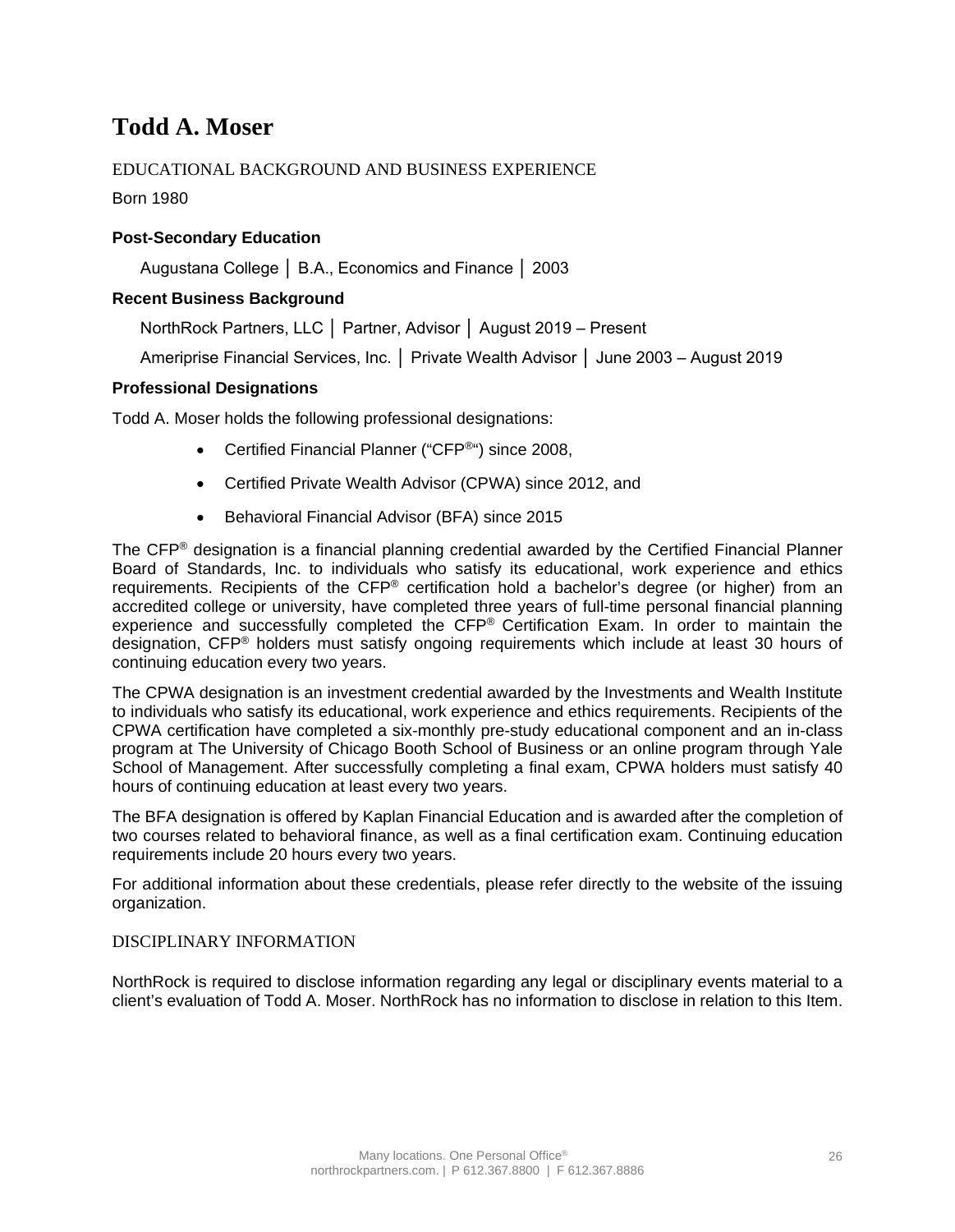### OTHER BUSINESS ACTIVITIES

NorthRock is required to disclose information regarding any investment-related business or occupation in which Todd A. Moser is actively engaged. NorthRock has no information to disclose in relation to this Item.

### LICENSED INSURANCE AGENT

Todd A. Moser is a licensed insurance agent and in such capacity may recommend, on a fullydisclosed commission basis, the purchase of certain insurance products. A conflict of interest exists to the extent that NorthRock recommends the purchase of insurance products where Todd A. Moser receives insurance commissions or other additional compensation. NorthRock seeks to ensure that all recommendations are made in the best interests of clients regardless of any additional compensation earned.

### ADDITIONAL COMPENSATION

NorthRock is required to disclose information regarding any arrangement under Todd A. Moser receives an economic benefit from someone other than a client for providing investment advisory services. NorthRock has no information to disclose in relation to this Item.

### SUPERVISION

Jim Lund, Chief Compliance Officer, is generally responsible for supervising Todd A. Moser's advisory activities on behalf of NorthRock. The telephone number to reach Jim Lund is 612.367.8803.

NorthRock supervises its personnel and the investments made in client accounts. NorthRock monitors the investments recommended by Todd A. Moser to ensure they are suitable for the particular client and consistent with their investment needs, goals, objectives and risk tolerance, as well as any restrictions previously requested by the client. NorthRock periodically reviews the advisory activities of Todd A. Moser, which may include reviewing individual client accounts and correspondence (including e-mails).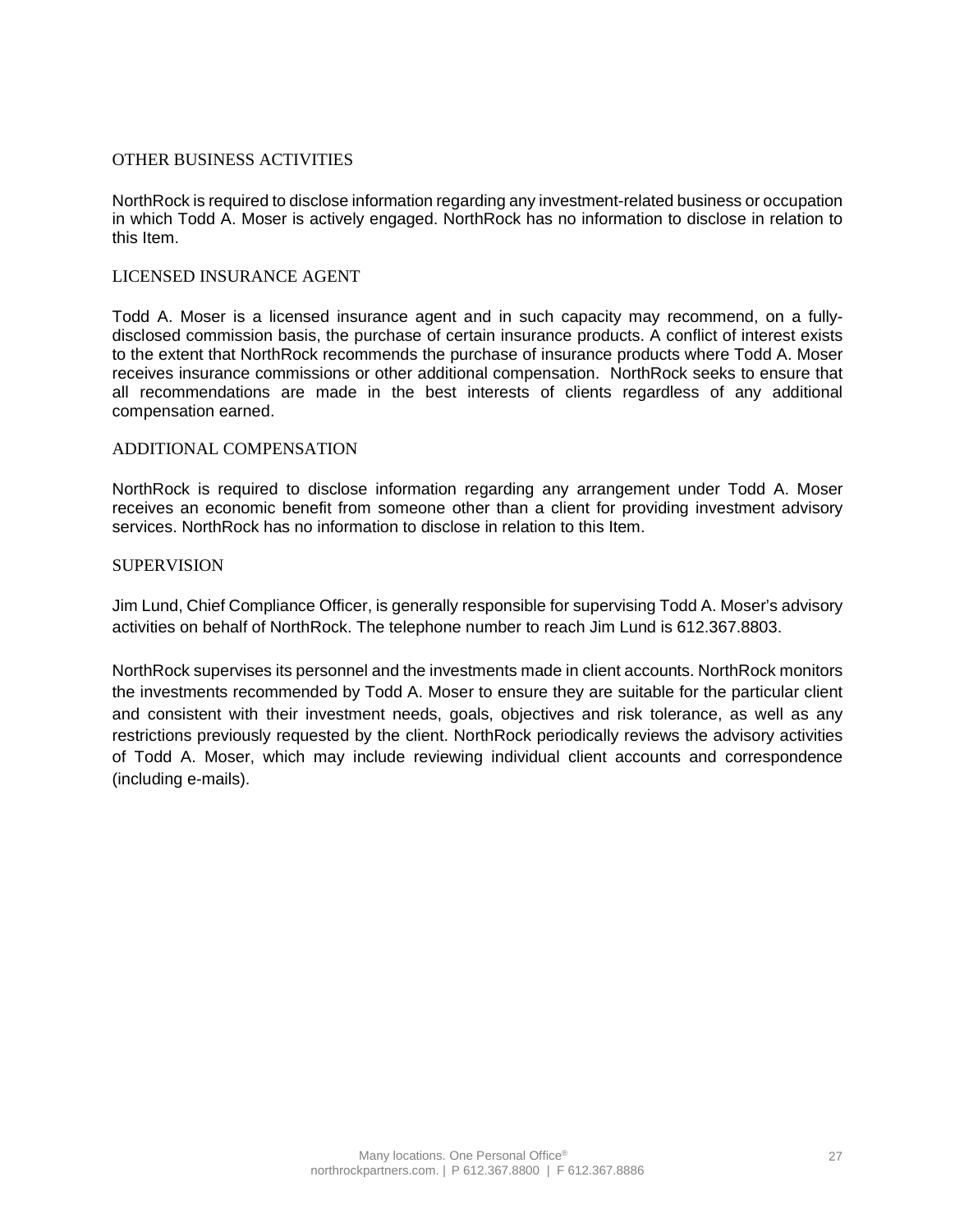## **Brian Barrett**

## EDUCATIONAL BACKGROUND AND BUSINESS EXPERIENCE

Born 1994

## **Post-Secondary Education**

DePaul University │ B.S., Accounting │B.S., Finance │ 2015

## **Recent Business Background**

NorthRock Partners, LLC │ Associate Advisor │ August 2019 – Present

Ameriprise Financial Services, Inc. │ Associate Advisor │ August 2015 – August 2019

ING Financial Partners, Inc. │ Registered Representative │ April 2014 – August 2015

### **Professional Designations**

Brian R. Barrett holds the following professional designations:

- Certified Financial Planner ("CFP®") since 2019, and
- Behavioral Financial Advisor (BFA) since 2020

The CFP® designation is a financial planning credential awarded by the Certified Financial Planner Board of Standards, Inc. to individuals who satisfy its educational, work experience and ethics requirements. Recipients of the CFP® certification hold a bachelor's degree (or higher) from an accredited college or university, have completed three years of full-time personal financial planning experience and successfully completed the CFP® Certification Exam. In order to maintain the designation, CFP® holders must satisfy ongoing requirements which include at least 30 hours of continuing education every two years.

The BFA designation is offered by Kaplan Financial Education and is awarded after the Completion of two courses related to behavioral finance, as well as a final certification exam. Continuing education requirements include 20 hours every two years.

For additional information about these credentials, please refer directly to the website of the issuing organization.

### DISCIPLINARY INFORMATION

NorthRock is required to disclose information regarding any legal or disciplinary events material to a client's evaluation of Brian Barrett. NorthRock has no information to disclose in relation to this Item.

### OTHER BUSINESS ACTIVITIES

NorthRock is required to disclose information regarding any investment-related business or occupation in which Brian Barrett is actively engaged. NorthRock has no information to disclose in relation to this Item.

#### LICENSED INSURANCE AGENT

Brian Barrett is a licensed insurance agent and in such capacity may recommend, on a fully-disclosed commission basis, the purchase of certain insurance products. A conflict of interest exists to the extent that NorthRock recommends the purchase of insurance products where Brian Barrett receives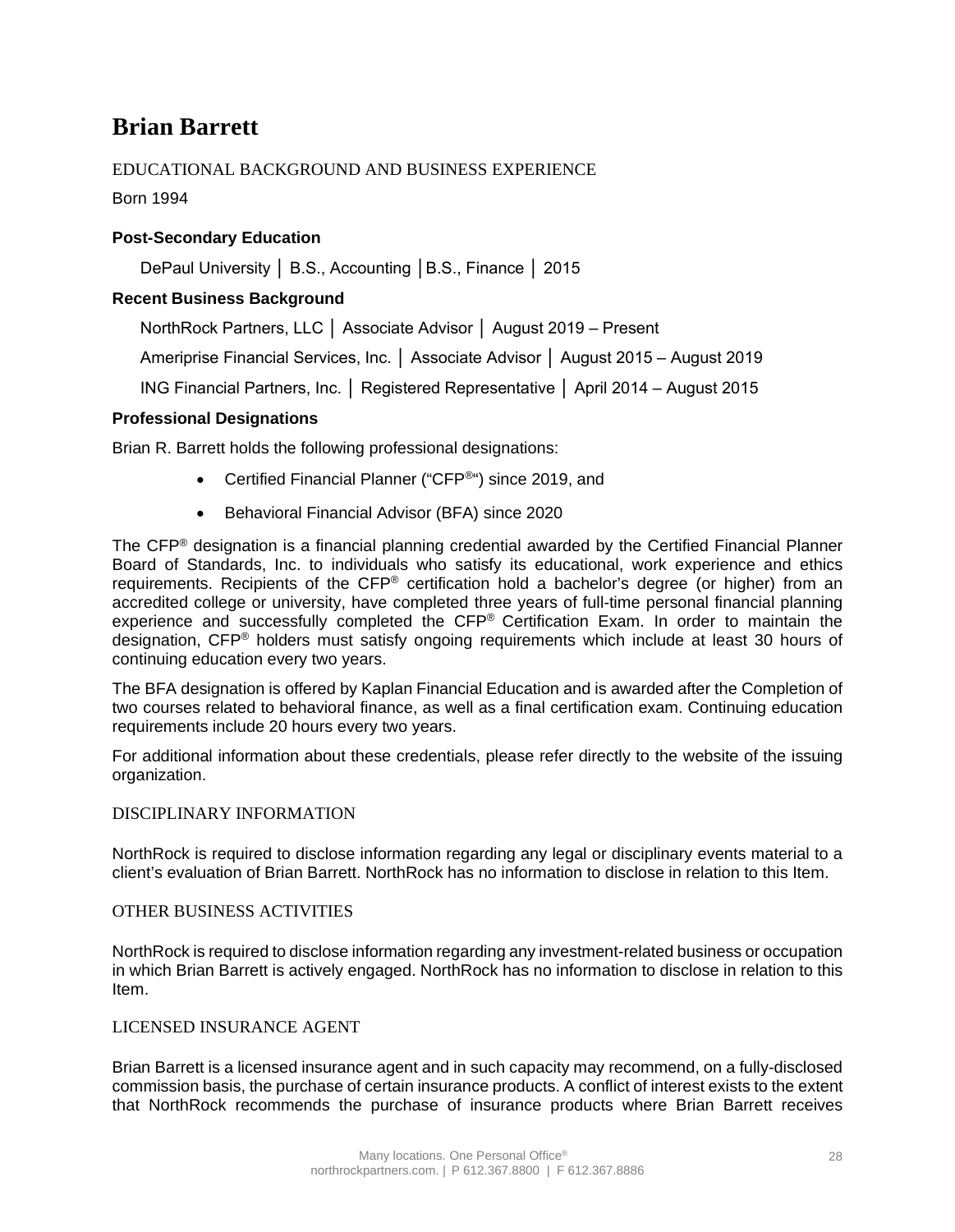insurance commissions or other additional compensation. NorthRock seeks to ensure that all recommendations are made in the best interests of clients regardless of any additional compensation earned.

### ADDITIONAL COMPENSATION

NorthRock is required to disclose information regarding any arrangement under Brian Barrett receives an economic benefit from someone other than a client for providing investment advisory services. NorthRock has no information to disclose in relation to this Item.

### **SUPERVISION**

Jim Lund, Chief Compliance Officer, is generally responsible for supervising Brian Barrett's advisory activities on behalf of NorthRock. The telephone number to reach Jim Lund is 612.367.8803.

NorthRock supervises its personnel and the investments made in client accounts. NorthRock monitors the investments recommended by Brian Barrett to ensure they are suitable for the particular client and consistent with their investment needs, goals, objectives and risk tolerance, as well as any restrictions previously requested by the client. NorthRock periodically reviews the advisory activities of Brian Barrett, which may include reviewing individual client accounts and correspondence (including emails).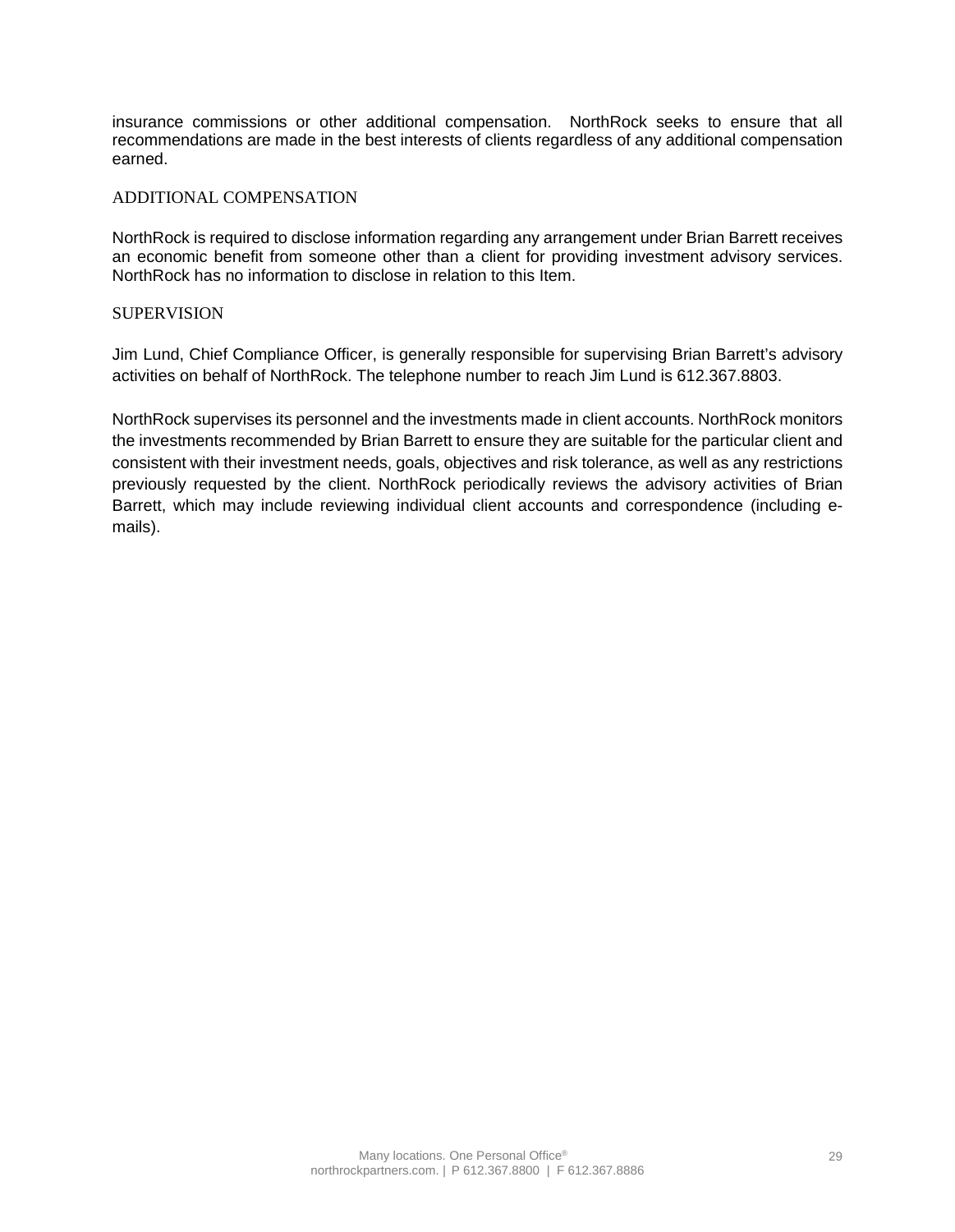## **Daniel E. Basinger**

## EDUCATIONAL BACKGROUND AND BUSINESS EXPERIENCE

Born 1986

## **Post-Secondary Education**

Taylor University │ B.A., Sports Management │ 2008

## **Recent Business Background**

NorthRock Partners, LLC │ Associate Financial Advisor │ August 2019 – Present

Ameriprise Financial Services, Inc. │ Associate Financial Advisor │ December 2014 – August 2019

JPMorgan Chase. │ Private Client Banker │ November 2010 – November 2014

### **Professional Designations**

Daniel E. Basinger holds the following professional designations:

- Certified Financial Planner ("CFP<sup>®</sup>") since 2015,
- Accredited Portfolio Management Advisor (APMA®) since 2017, and
- Behavioral Financial Advisor (BFA) since 2019

The CFP® designation is a financial planning credential awarded by the Certified Financial Planner Board of Standards, Inc. to individuals who satisfy its educational, work experience and ethics requirements. Recipients of the CFP® certification hold a bachelor's degree (or higher) from an accredited college or university, have completed three years of full-time personal financial planning experience and successfully completed the CFP® Certification Exam. In order to maintain the designation, CFP® holders must satisfy ongoing requirements which include at least 30 hours of continuing education every two years.

The APMA® designation is an investment credential awarded by the College of Financial Planning to individuals who satisfy its education requirements and complete a final designation exam. Recipients of the APMA® certification have completed a two-part self-study course that includes an 11-module course with online instructor-led graduate course focusing on portfolio creation, analysis of investment policy statements and making asset allocation decisions. After successfully completing a final exam, APMA® holders must satisfy 16 hours of continuing education at least every two years.

The BFA designation is offered by Kaplan Financial Education and is awarded after the completion of two courses related to behavioral finance, as well as a final certification exam. Continuing education requirements include 20 hours every two years.

For additional information about these credentials, please refer directly to the website of the issuing organization.

### DISCIPLINARY INFORMATION

NorthRock is required to disclose information regarding any legal or disciplinary events material to a client's evaluation of Daniel E. Basinger. NorthRock has no information to disclose in relation to this Item.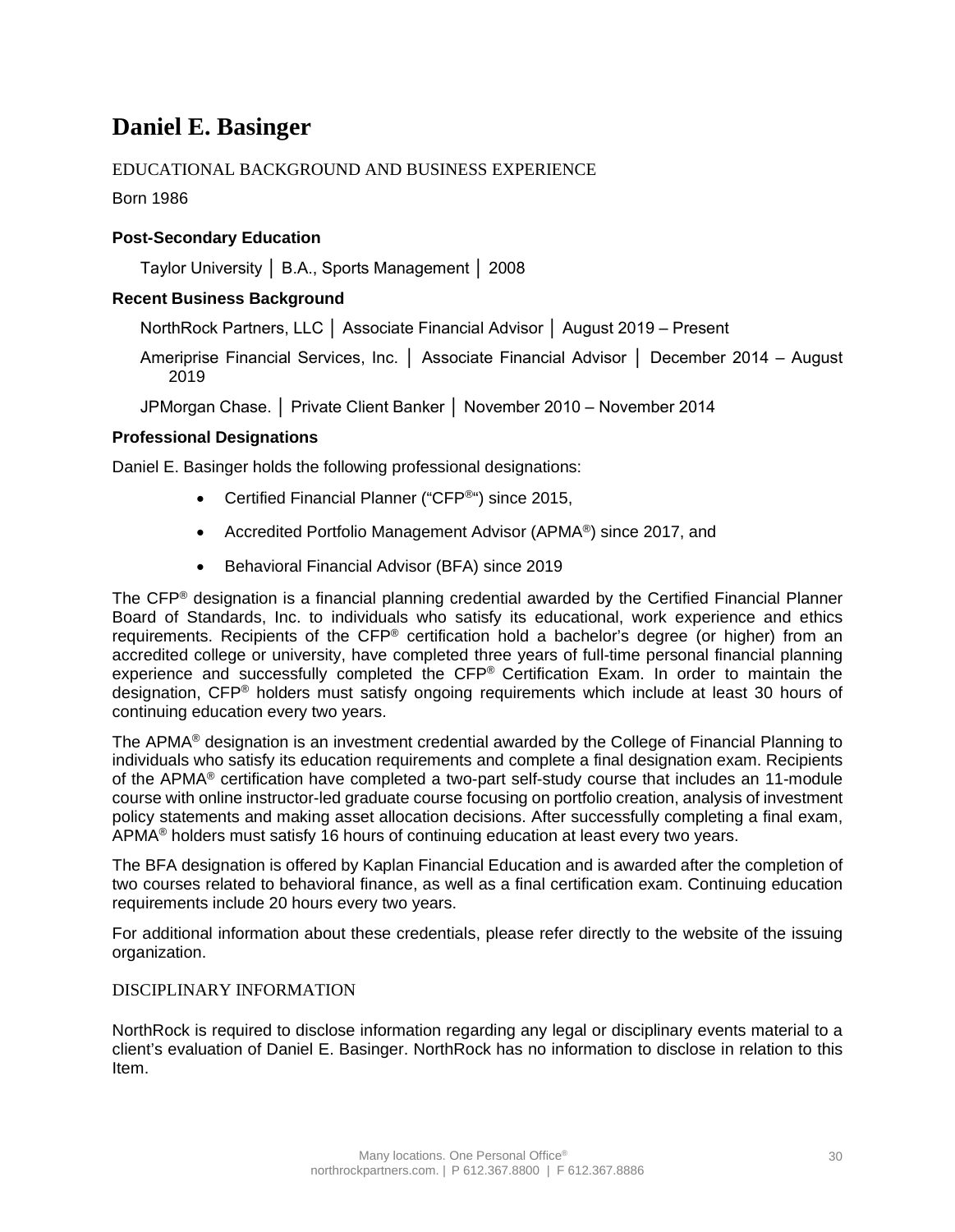### OTHER BUSINESS ACTIVITIES

NorthRock is required to disclose information regarding any investment-related business or occupation in which Daniel E. Basinger is actively engaged. NorthRock has no information to disclose in relation to this Item.

### LICENSED INSURANCE AGENT

Daniel E. Basinger is a licensed insurance agent and in such capacity may recommend, on a fullydisclosed commission basis, the purchase of certain insurance products. A conflict of interest exists to the extent that NorthRock recommends the purchase of insurance products where Daniel E. Basinger receives insurance commissions or other additional compensation. NorthRock seeks to ensure that all recommendations are made in the best interests of clients regardless of any additional compensation earned.

#### ADDITIONAL COMPENSATION

NorthRock is required to disclose information regarding any arrangement under Daniel E. Basinger receives an economic benefit from someone other than a client for providing investment advisory services. NorthRock has no information to disclose in relation to this Item.

### **SUPERVISION**

Jim Lund, Chief Compliance Officer, is generally responsible for supervising Daniel E. Basinger's advisory activities on behalf of NorthRock. The telephone number to reach Jim Lund is 612.367.8803.

NorthRock supervises its personnel and the investments made in client accounts. NorthRock monitors the investments recommended by Daniel E. Basinger to ensure they are suitable for the particular client and consistent with their investment needs, goals, objectives and risk tolerance, as well as any restrictions previously requested by the client. NorthRock periodically reviews the advisory activities of Daniel E. Basinger, which may include reviewing individual client accounts and correspondence (including e-mails).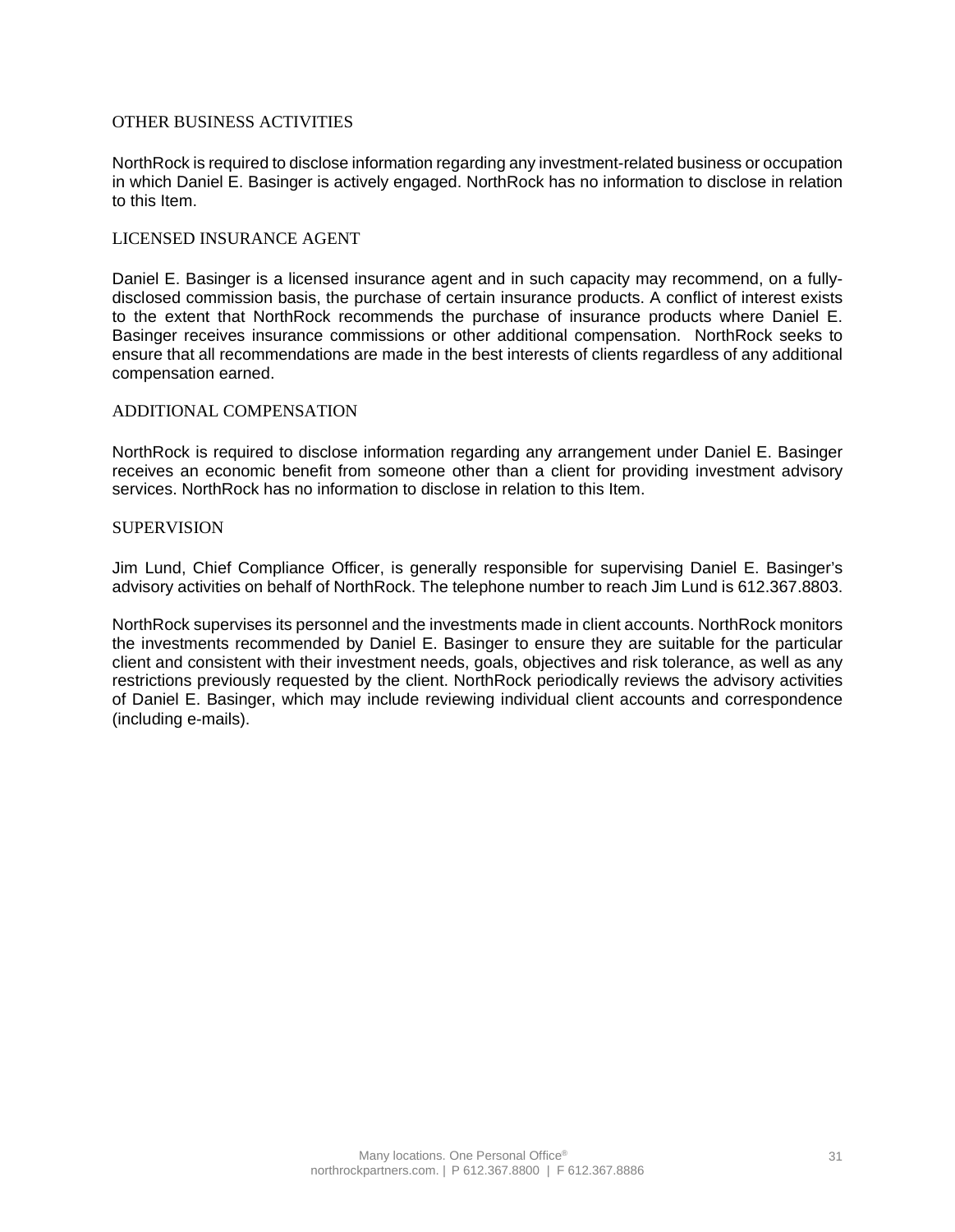## **Erin R. Berns**

## EDUCATIONAL BACKGROUND AND BUSINESS EXPERIENCE

Born 1986

## **Post-Secondary Education**

Moorhead State University │ Bachelor of Science in Education, with minor in Economics│ 2010 Keller Graduate School of Management │ Masters in Business Administration │ 2014

## **Recent Business Background**

NorthRock Partners, LLC │ Private Wealth Advisor │ December 2016 – Present

LifeSTAGE Wealth Management, LLC │ Advisor Representative │ August 2014 – December 2016

Bremer Bank│ Banker │ September 2011 to August 2014

Verizon Wireless│ Market Representative │ January 2011 – August 2011

Vector Marketing │ Field Sales Manager │ May 2006 – January 2011

## DISCIPLINARY INFORMATION

NorthRock is required to disclose information regarding any legal or disciplinary events material to a client's evaluation of Erin R. Berns. NorthRock has no information to disclose in relation to this Item.

### OTHER BUSINESS ACTIVITIES

NorthRock is required to disclose information regarding any investment-related business or occupation in which Erin R. Berns is actively engaged. NorthRock has no information to disclose in relation to this Item.

### LICENSED INSURANCE AGENT

Erin R. Berns is a licensed insurance agent and in such capacity may recommend, on a fully-disclosed commission basis, the purchase of certain insurance products. A conflict of interest exists to the extent that NorthRock recommends the purchase of insurance products where Erin R. Berns receives insurance commissions or other additional compensation. NorthRock seeks to ensure that all recommendations are made in the best interests of clients regardless of any additional compensation earned.

### ADDITIONAL COMPENSATION

NorthRock is required to disclose information regarding any arrangement under which Erin R. Berns receives an economic benefit from someone other than a client for providing investment advisory services. NorthRock has no information to disclose in relation to this Item.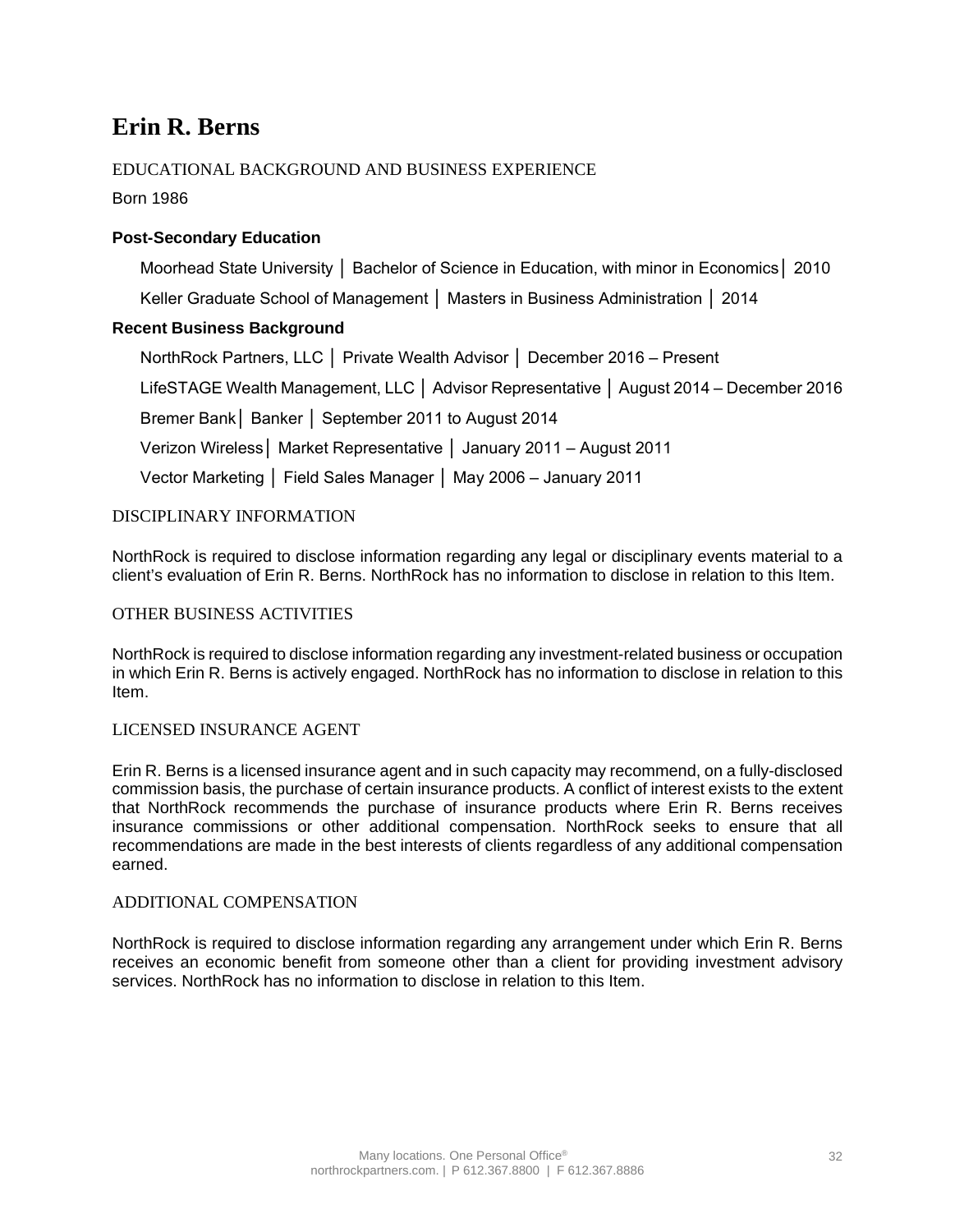### **SUPERVISION**

Jim Lund, Chief Compliance Officer, is generally responsible for supervising Erin R. Berns' advisory activities on behalf of NorthRock. The telephone number to reach Jim Lund is 612.367.8803.

NorthRock supervises its personnel and the investments made in client accounts. NorthRock monitors the investments recommended by Erin R. Berns to ensure they are suitable for the particular client and consistent with their investment needs, goals, objectives and risk tolerance, as well as any restrictions previously requested by the client. NorthRock periodically reviews the advisory activities of Erin R. Berns, which may include reviewing individual client accounts and correspondence (including e-mails).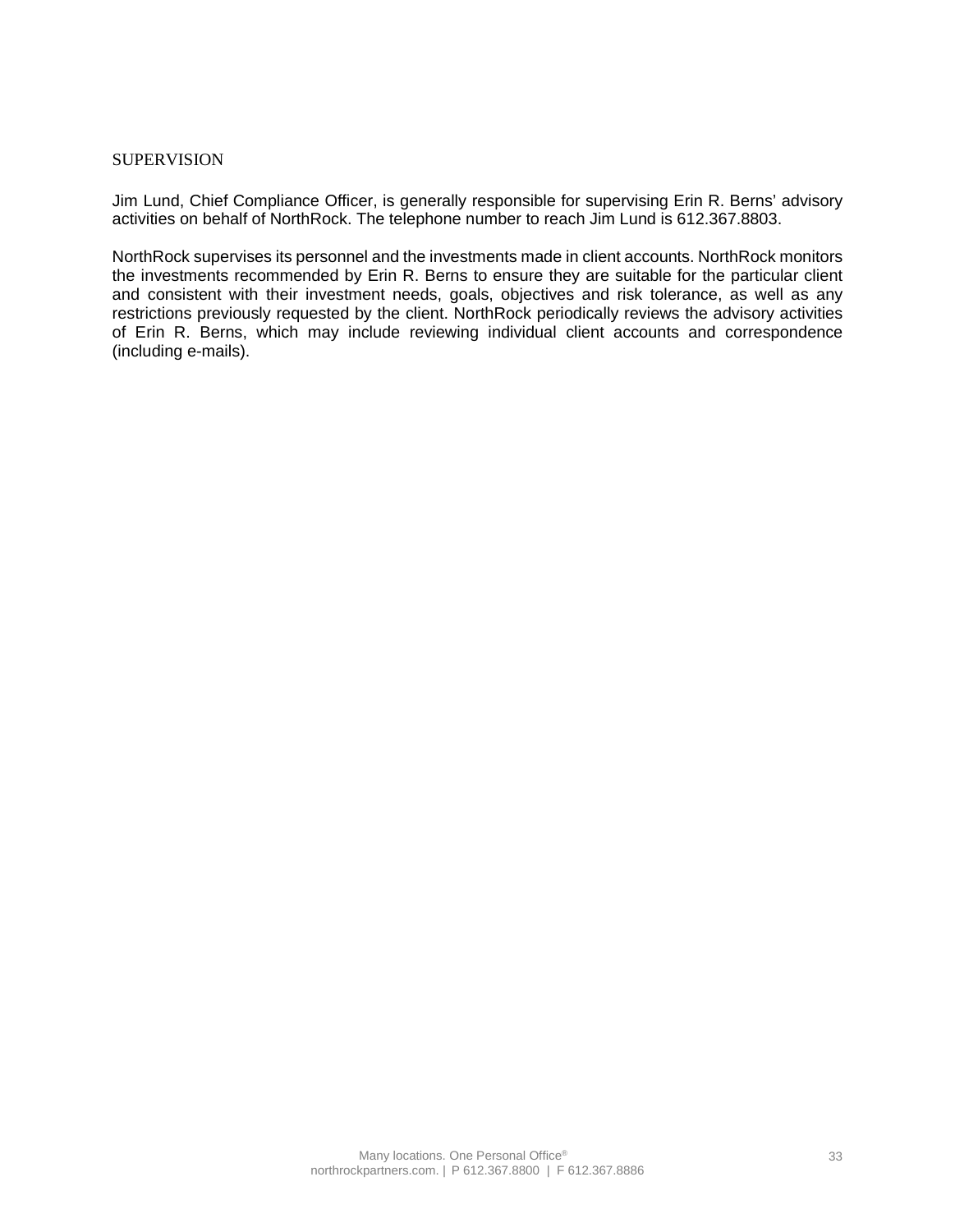## **Kristin Bilden**

## EDUCATIONAL BACKGROUND AND BUSINESS EXPERIENCE

Born 1971

## **Post-Secondary Education**

College for Financial Planning │Certified Financial Planner (CFP®) │ 2019

Moorhead State University │ B.A. in Business Administration │ 1993

## **Recent Business Background**

NorthRock Partners, LLC │ Associate Advisor │ October 2013 – Present

Ameriprise Express Financial Advisors, Inc.│ Client Service│ December 1996 – October 2013

### **Professional Designation**

Kristin Bilden holds the professional designation of Certified Financial Planner™ ("CFP®").

The CFP® certification is a financial planning credential awarded by the Certified Financial Planner Board of Standards Inc. (the "CFP Board") to individuals who meet its education, examination, experience and ethics requirements. Eligible candidates are generally required to have three years of financial planning related experience and possess a bachelor's degree from an accredited U.S. college or university. Certificates are further required to complete a CFP Board-Registered Education Program (or possess a qualifying professional credential), clear a personal and professional background check, and pass the CFP® Certification Examination, a ten-hour multiple choice exam divided into three separate sessions. In order to maintain the certification, CFP® designees must also complete at least 30 hours of continuing education every two years on an ongoing basis.

For additional information about this credential, please refer directly to the website of the issuing organization.

## DISCIPLINARY INFORMATION

NorthRock is required to disclose information regarding any legal or disciplinary events material to a client's evaluation of Kristin Bilden. NorthRock has no information to disclose in relation to this Item.

### OTHER BUSINESS ACTIVITIES

NorthRock is required to disclose information regarding any investment-related business or occupation in which Kristin Bilden is actively engaged. NorthRock has no information to disclose in relation to this Item.

### ADDITIONAL COMPENSATION

NorthRock is required to disclose information regarding any arrangement under which Kristin Bilden receives an economic benefit from someone other than a client for providing investment advisory services. NorthRock has no information to disclose in relation to this Item.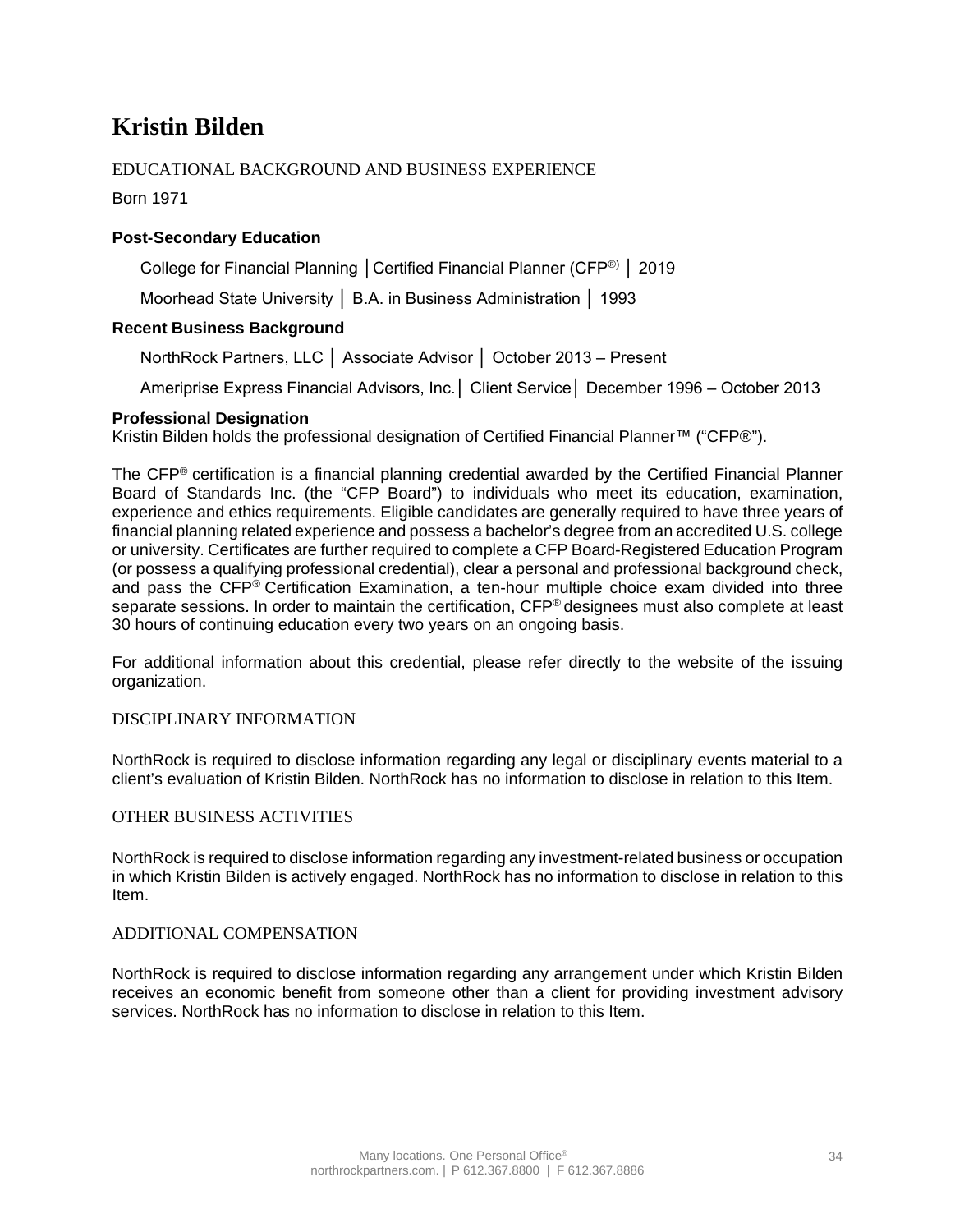### **SUPERVISION**

Jim Lund, Chief Compliance Officer, is generally responsible for supervising Kristin Bilden's advisory activities on behalf of NorthRock. The telephone number to reach Jim Lund is 612.367.8803.

NorthRock supervises its personnel and the investments made in client accounts. NorthRock monitors the investments recommended by Kristin Bilden to ensure they are suitable for the particular client and consistent with their investment needs, goals, objectives and risk tolerance, as well as any restrictions previously requested by the client. NorthRock periodically reviews the advisory activities of Kristin Bilden, which may include reviewing individual client accounts and correspondence (including emails).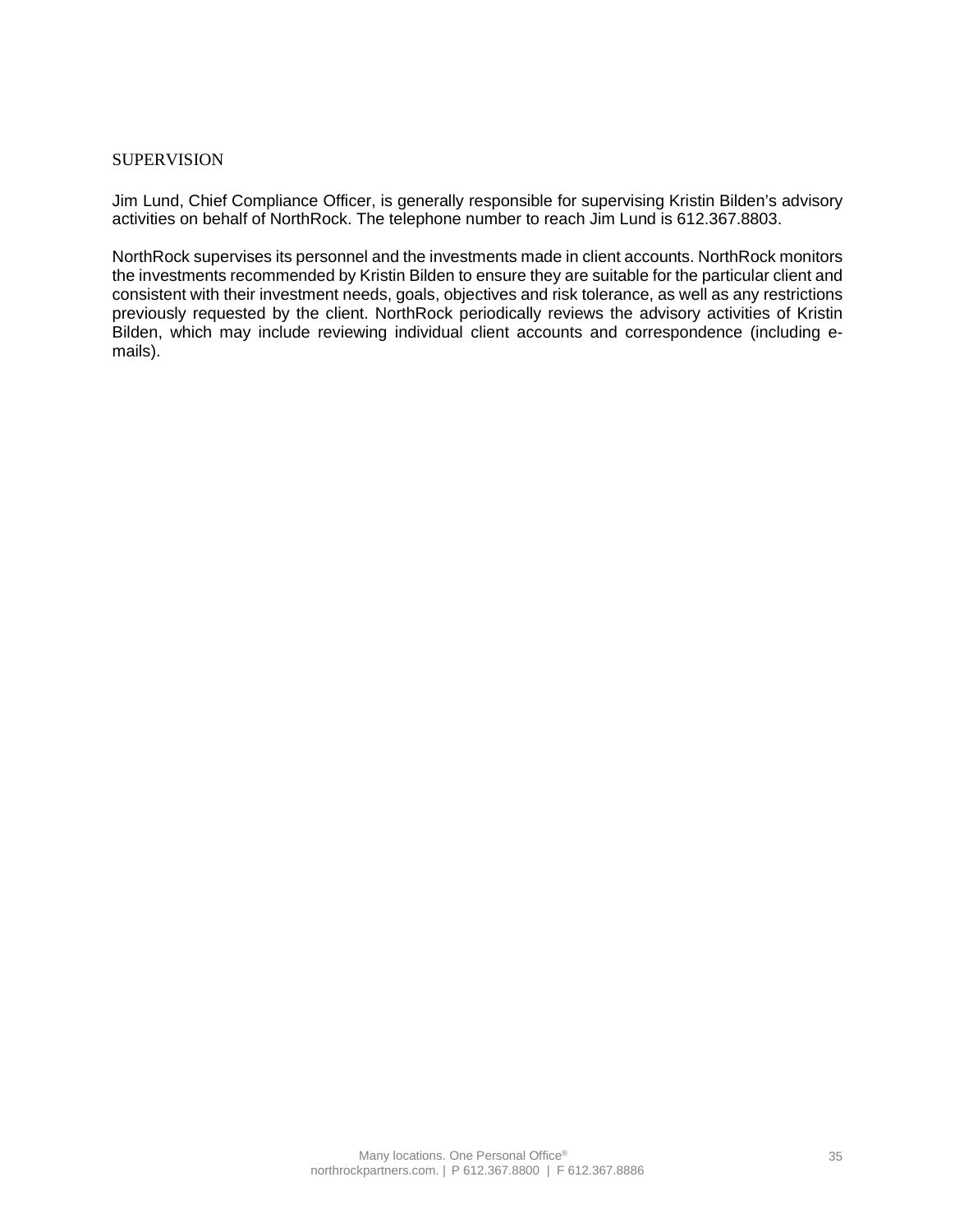## **PJ Hill**

## EDUCATIONAL BACKGROUND AND BUSINESS EXPERIENCE

Born 1987

## **Post-Secondary Education**

The Ohio State University │ Bachelor of Science in Economics│ 2010

Midland College│ 2007

## **Recent Business Background**

NorthRock Partners, LLC │ Associate Advisor │ September 2021 – Present

Wells Fargo, LLC │ Registered Representative │ November 2017 – August 2021

## DISCIPLINARY INFORMATION

NorthRock is required to disclose information regarding any legal or disciplinary events material to a client's evaluation of PJ Hill. NorthRock has no information to disclose in relation to this Item.

### OTHER BUSINESS ACTIVITIES

NorthRock is required to disclose information regarding any investment-related business or occupation in which PJ Hill is actively engaged. NorthRock has no information to disclose in relation to this Item.

### LICENSED INSURANCE AGENT

PJ Hill is a licensed insurance agent and in such capacity may recommend, on a fully-disclosed commission basis, the purchase of certain insurance products. A conflict of interest exists to the extent that NorthRock recommends the purchase of insurance products where PJ Hill receives insurance commissions or other additional compensation. NorthRock seeks to ensure that all recommendations are made in the best interests of clients regardless of any additional compensation earned.

### ADDITIONAL COMPENSATION

NorthRock is required to disclose information regarding any arrangement under which PJ Hill receives an economic benefit from someone other than a client for providing investment advisory services. NorthRock has no information to disclose in relation to this Item.

### **SUPERVISION**

Jim Lund, Chief Compliance Officer, is generally responsible for supervising PJ Hill's advisory activities on behalf of NorthRock. The telephone number to reach Jim Lund is 612.367.8803.

NorthRock supervises its personnel and the investments made in client accounts. NorthRock monitors the investments recommended by PJ Hill to ensure they are suitable for the particular client and consistent with their investment needs, goals, objectives and risk tolerance, as well as any restrictions previously requested by the client. NorthRock periodically reviews the advisory activities of PJ Hill, which may include reviewing individual client accounts and correspondence (including e-mails).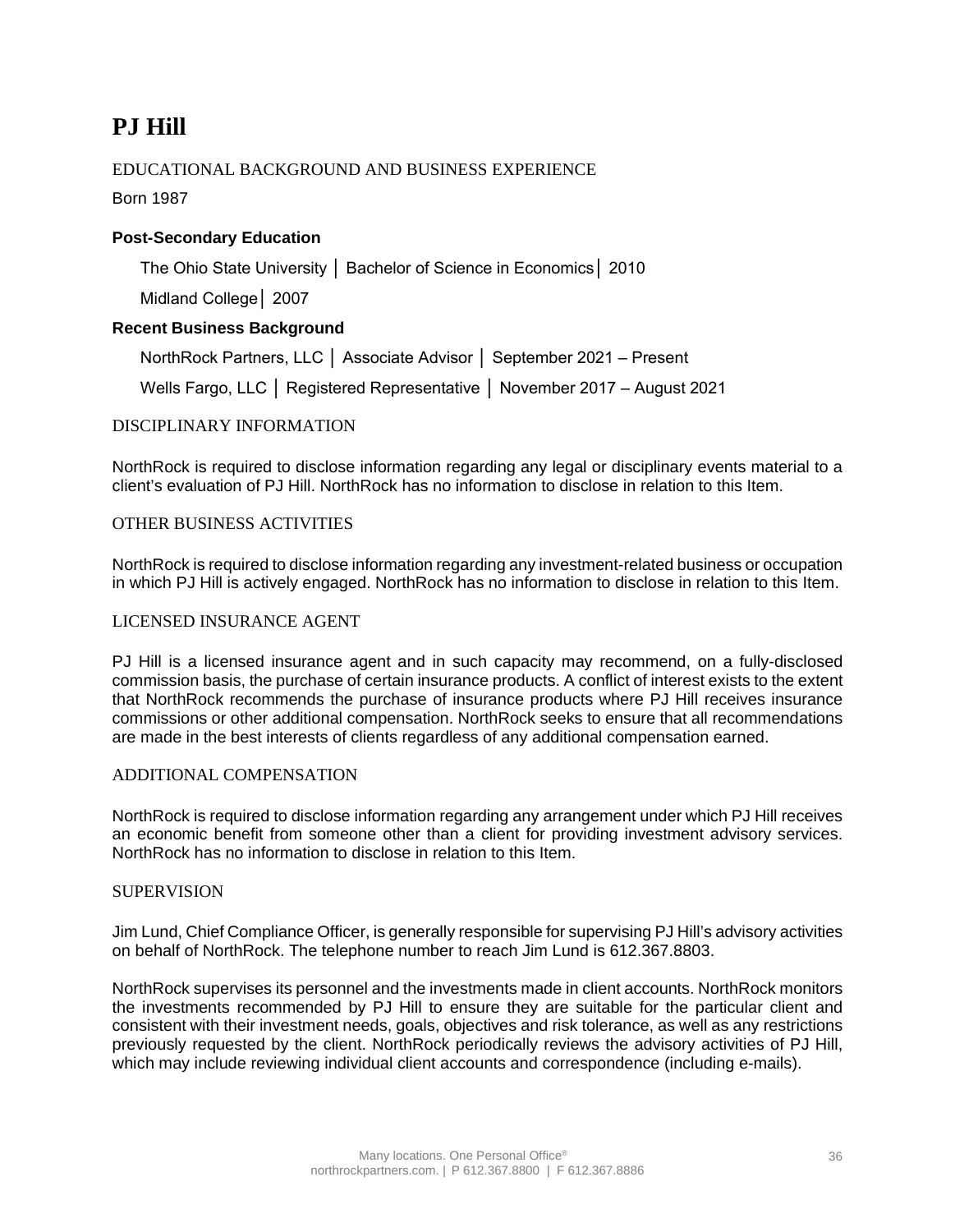## **Peter Hoff**

## EDUCATIONAL BACKGROUND AND BUSINESS EXPERIENCE

Born 1970

## **Post-Secondary Education**

Fergus Falls Community College | AA | 1990 – 1992

Attended Southwest State University | 1992 – 1994

### **Recent Business Background**

NorthRock Partners, LLC │ Private Wealth Advisor│ May 2017 – Present

NorthRock Partners, LLC, dba LifeSTAGE Wealth Management │ Client Relationship Manager│ November 2016 – May 2017

Northwoods Energy Trading│ Owner │ 2012 – 2016

RHM Energy│ VP North American Trading │ 2010 – 2012

Lighthouse Energy Trading │ VP Energy Trading │ 2005 – 2010

### DISCIPLINARY INFORMATION

NorthRock is required to disclose information regarding any legal or disciplinary events material to a client's evaluation of Peter Hoff. NorthRock has no information to disclose in relation to this Item.

### OTHER BUSINESS ACTIVITIES

NorthRock is required to disclose information regarding any investment-related business or occupation in which Peter Hoff is actively engaged. NorthRock has no information to disclose in relation to this Item.

### LICENSED INSURANCE AGENT

Peter Hoff is a licensed insurance agent and in such capacity may recommend, on a fully-disclosed commission basis, the purchase of certain insurance products. A conflict of interest exists to the extent that NorthRock recommends the purchase of insurance products where Peter Hoff receives insurance commissions or other additional compensation. NorthRock seeks to ensure that all recommendations are made in the best interests of clients regardless of any additional compensation earned.

### OUTSIDE BUSINESS ACTIVITY

Peter Hoff is engaged in an open-ended consulting arrangement with Pure Energy of Omaha, NE, in which he may periodically provide trading guidance related to energy futures. NorthRock requires that Peter Hoff keep this activity completely separate and distinct from his work with clients.

### ADDITIONAL COMPENSATION

NorthRock is required to disclose information regarding any arrangement under which Peter Hoff receives an economic benefit from someone other than a client for providing investment advisory services. Peter Hoff may receive commission income from the consulting activity described above.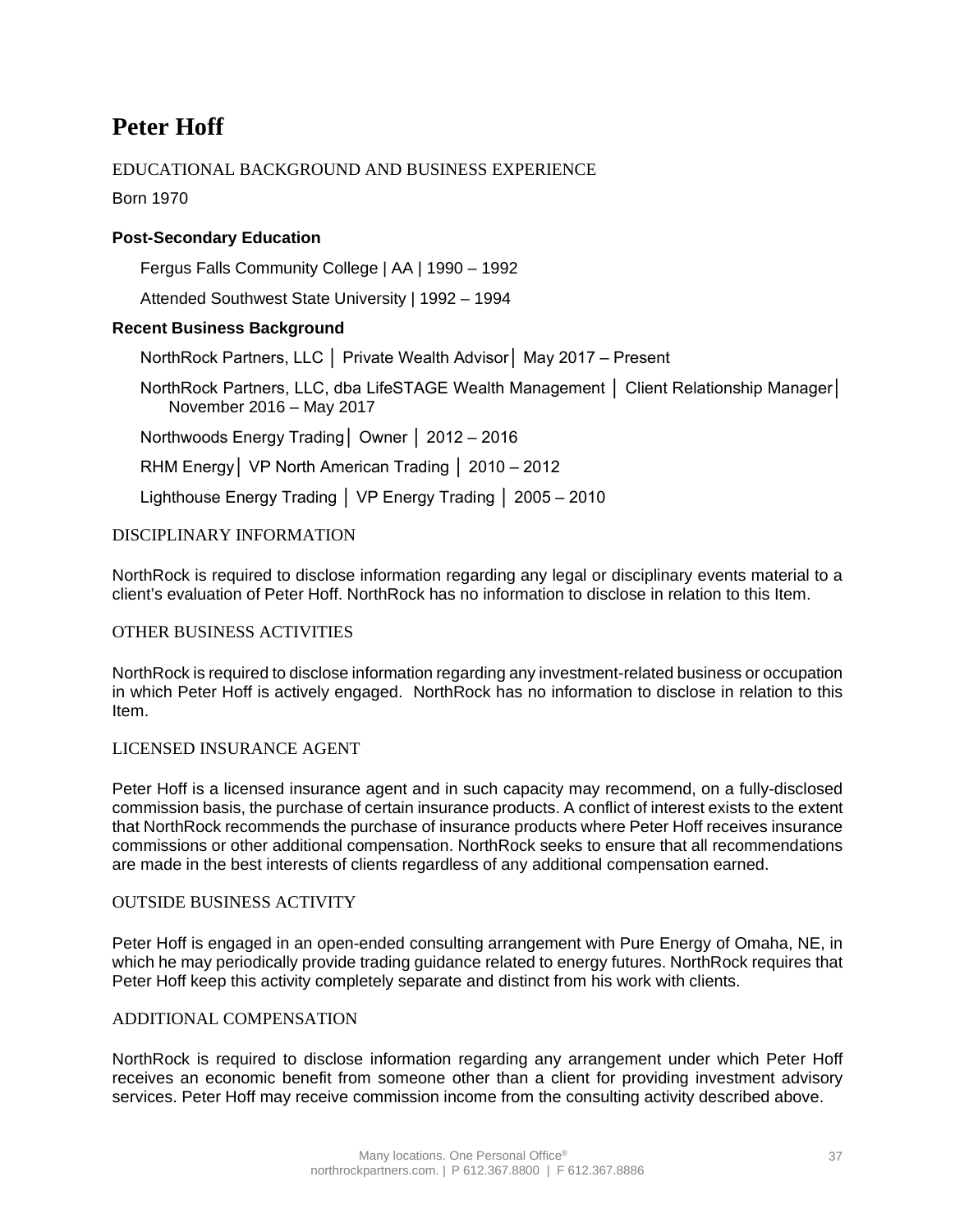### **SUPERVISION**

Jim Lund, Chief Compliance Officer, is generally responsible for supervising Peter Hoff's advisory activities on behalf of NorthRock. The telephone number to reach Jim Lund is 612.367.8803.

NorthRock supervises its personnel and the investments made in client accounts. NorthRock monitors the investments recommended by Peter Hoff to ensure they are suitable for the particular client and consistent with their investment needs, goals, objectives and risk tolerance, as well as any restrictions previously requested by the client. NorthRock periodically reviews the advisory activities of Peter Hoff, which may include reviewing individual client accounts and correspondence (including e-mails).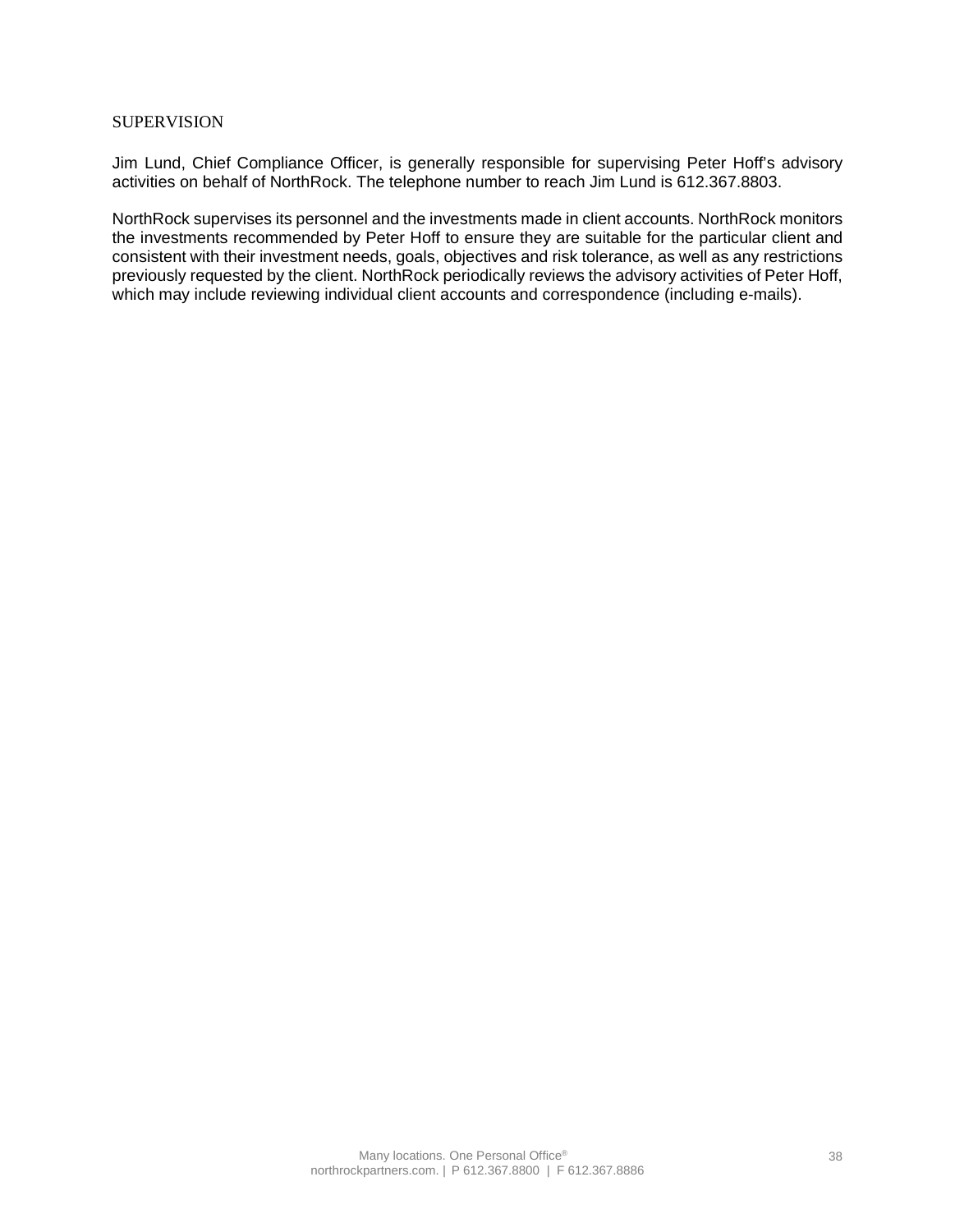## **Shawn J. Jacobson**

## EDUCATIONAL BACKGROUND AND BUSINESS EXPERIENCE

Born 1970

## **Post-Secondary Education**

Northwestern College, St. Paul, MN │ Bachelor's Degree │ 1992

University of St. Thomas │ Masters in Business Administration │ 2005

## **Recent Business Background**

NorthRock Partners, LLC │ Vice President & Private Wealth Advisor│ February 2017 – Present

Legacy Financial Advisors Corporation, Bloomington, MN │ Vice President │ July 2004 – February 2017; after serving as Director of Financial Planning │ January 2002 – July 2004

ING Reliastar, Minneapolis, MN │ Advanced Marketing Consultant │ September 2000 – January 2002

Prudential, Plymouth, MN │ Advanced Marketing Consultant │ January 1997 to September 2000

### **Professional Designations**

Shawn J. Jacobson holds the following professional designations:

- Certified Financial Planner ("CFP<sup>®</sup>") since 1998,
- Chartered Financial Consultant ("ChFC®") since 2000; and
- Accredited Wealth Management Advisor ("AWMA") since 2007

The CFP® designation is a financial planning credential awarded by the Certified Financial Planner Board of Standards, Inc. to individuals who satisfy its educational, work experience and ethics requirements. Recipients of the CFP® certification hold a bachelor's degree (or higher) from an accredited college or university, have completed three years of full-time personal financial planning experience and successfully completed the CFP® Certification Exam. In order to maintain the designation, CFP® holders must satisfy ongoing requirements which include at least 30 hours of continuing education every two years.

The ChFC® designation is a financial planning credential awarded by the American College to individuals who satisfy its educational, work experience and ethics requirements. Recipients of the ChFC® certification have completed at least seven mandatory college-level courses in the areas of financial, insurance, retirement and/or estate planning, as well as income taxation and/or investments. Additionally, recipients have completed at least two elective courses on the financial system, estate planning applications, executive compensation, and/or retirement decisions. In order to maintain the designation, ChFC® holders must satisfy 30 hours of continuing education at least every two years.

The AWMA designation is a financial planning credential awarded by the College for Financial Planning. Each candidate must complete 15 self-study modules requiring 120 to 150 hours of selfstudy and successfully complete a final designation closed-book, proctored exam. Continuing education requirements include 16 hours every two years.

For additional information about these credentials, please refer directly to the website of the issuing organization.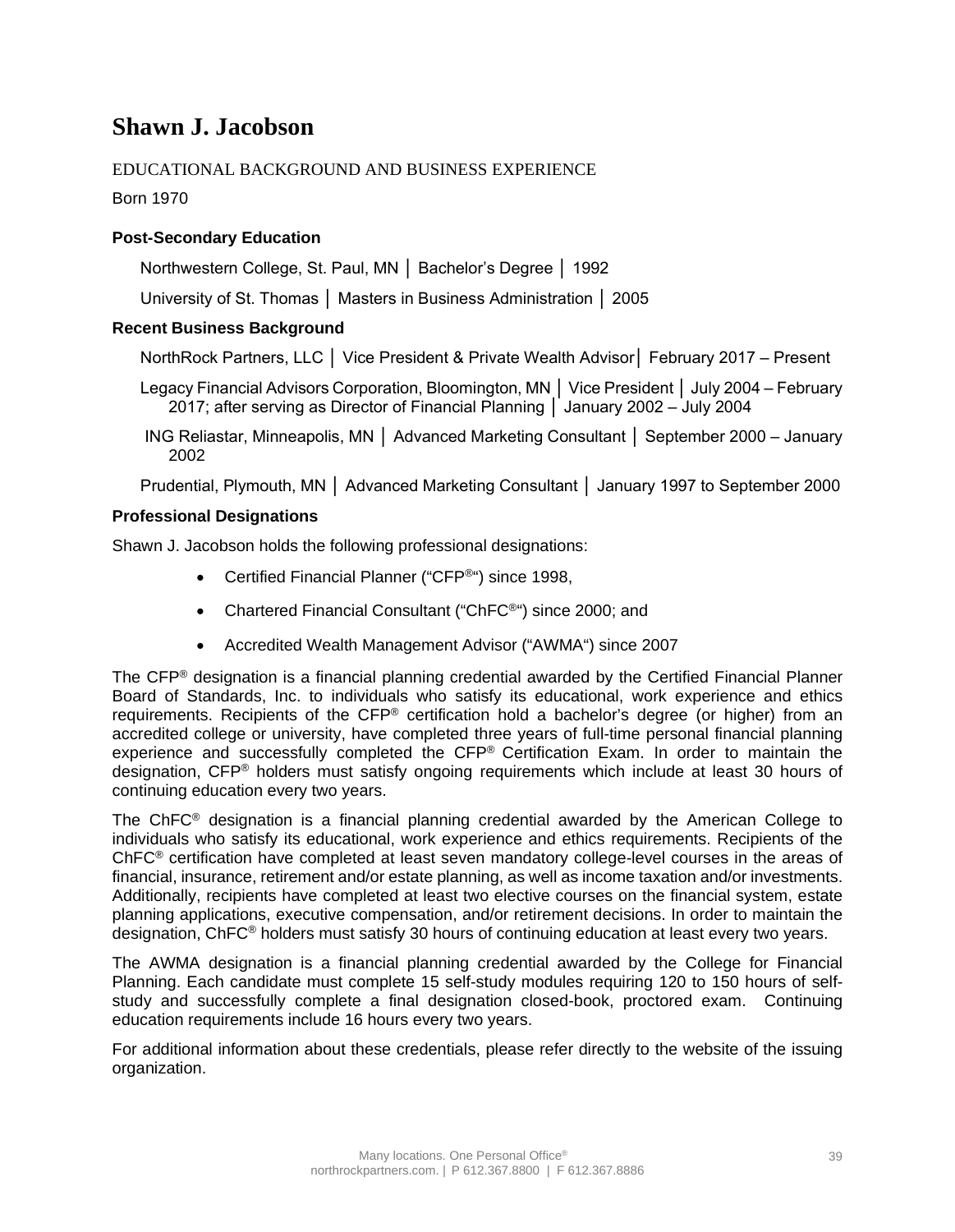### DISCIPLINARY INFORMATION

NorthRock is required to disclose information regarding any legal or disciplinary events material to a client's evaluation of Shawn J. Jacobson. NorthRock has no information to disclose in relation to this Item.

### OTHER BUSINESS ACTIVITIES

NorthRock is required to disclose information regarding any investment-related business or occupation in which Shawn J. Jacobson is actively engaged. NorthRock has no information to disclose in relation to this Item.

### LICENSED INSURANCE AGENT

Shawn J. Jacobson is a licensed insurance agent and in such capacity may recommend, on a fullydisclosed commission basis, the purchase of certain insurance products. A conflict of interest exists to the extent that NorthRock recommends the purchase of insurance products where Shawn J. Jacobson receives insurance commissions or other additional compensation. NorthRock seeks to ensure that all recommendations are made in the best interests of clients regardless of any additional compensation earned.

### ADDITIONAL COMPENSATION

NorthRock is required to disclose information regarding any arrangement under which Shawn J. Jacobson receives an economic benefit from someone other than a client for providing investment advisory services. NorthRock has no information to disclose in relation to this Item.

#### **SUPERVISION**

Jim Lund, Chief Compliance Officer, is generally responsible for supervising Shawn J. Jacobson's advisory activities on behalf of NorthRock. The telephone number to reach Jim Lund is 612.367.8803.

NorthRock supervises its personnel and the investments made in client accounts. NorthRock monitors the investments recommended by Shawn J. Jacobson to ensure they are suitable for the particular client and consistent with their investment needs, goals, objectives and risk tolerance, as well as any restrictions previously requested by the client. NorthRock periodically reviews the advisory activities of Shawn J. Jacobson, which may include reviewing individual client accounts and correspondence (including e-mails).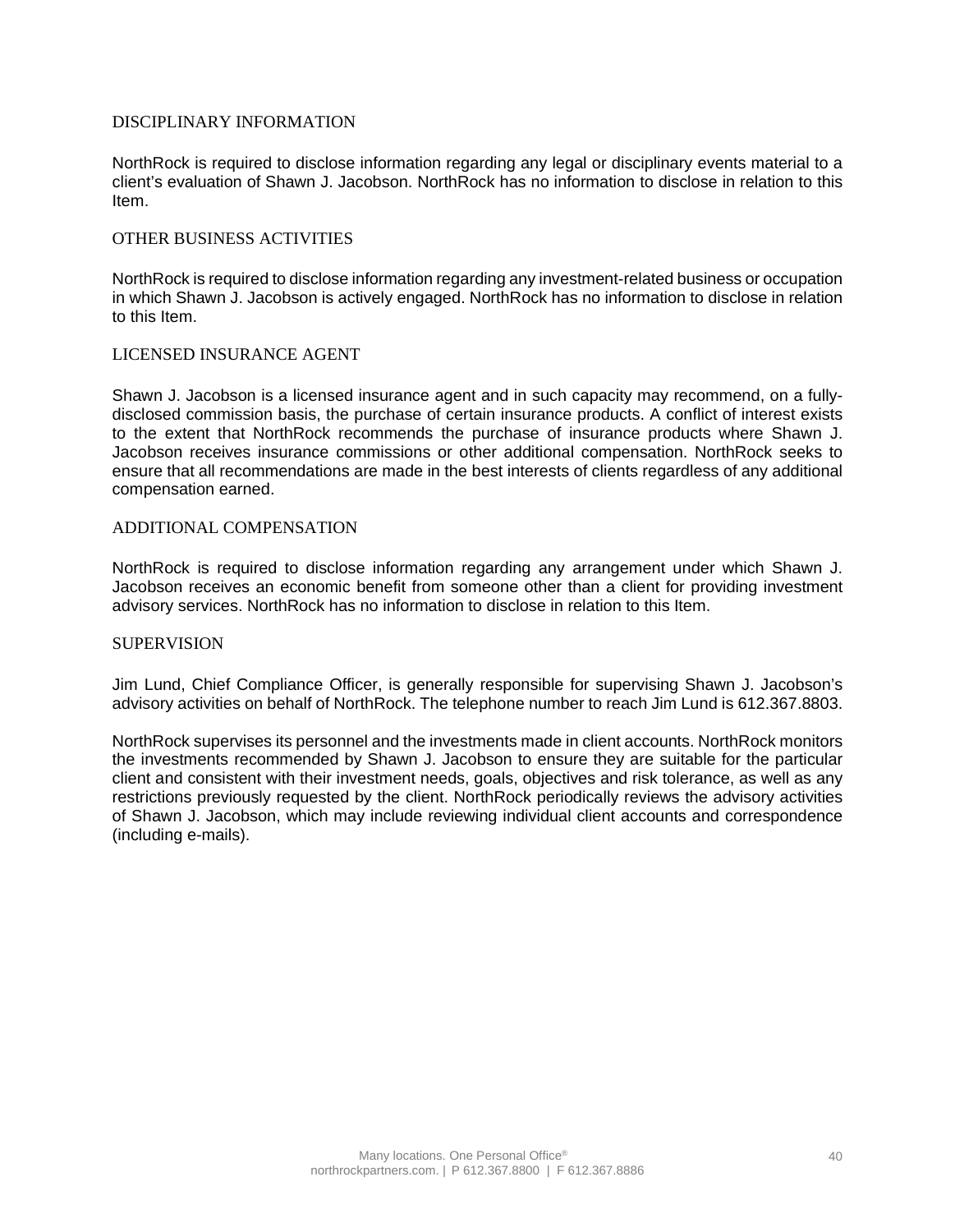## **Christopher Jasper**

## EDUCATIONAL BACKGROUND AND BUSINESS EXPERIENCE

Born 1981

## **Post-Secondary Education**

DePaul University │ B.A. in Finance │ 2003

## **Recent Business Background**

NorthRock Partners, LLC │ Private Wealth Advisor│ August 2019 – Present

Ameriprise Financial Services, Inc. │ Private Wealth Advisor │ 2003 – August 2019

## **Professional Designations**

Christopher Jasper holds the following professional designations:

- Certified Financial Planner ("CFP®") since 2011, and
- Accredited Portfolio Management Advisor ("APMA") since 2016

The CFP® designation is a financial planning credential awarded by the Certified Financial Planner Board of Standards, Inc. to individuals who satisfy its educational, work experience and ethics requirements. Recipients of the CFP® certification hold a bachelor's degree (or higher) from an accredited college or university, have completed three years of full-time personal financial planning experience and successfully completed the CFP® Certification Exam. In order to maintain the designation, CFP® holders must satisfy ongoing requirements which include at least 30 hours of continuing education every two years.

The APMA designation is a financial planning credential awarded by the College for Financial Planning to individuals who satisfy its educational requirements. Recipients of the APMA certification have completed a 100 to 150 hour two-part study course that includes an 11-module course focusing on program concepts and an online instructor-led graduate course involving direct application of program topics. After successfully completing a final exam, the APMA holder must satisfy 16 hours of continuing education at least every two years.

For additional information about these credentials, please refer directly to the website of the issuing organization.

## DISCIPLINARY INFORMATION

NorthRock is required to disclose information regarding any legal or disciplinary events material to a client's evaluation of Christopher Jasper. NorthRock has no information to disclose in relation to this Item.

## OTHER BUSINESS ACTIVITIES

NorthRock is required to disclose information regarding any investment-related business or occupation in which Christopher Jasper is actively engaged. NorthRock has no information to disclose in relation to this Item.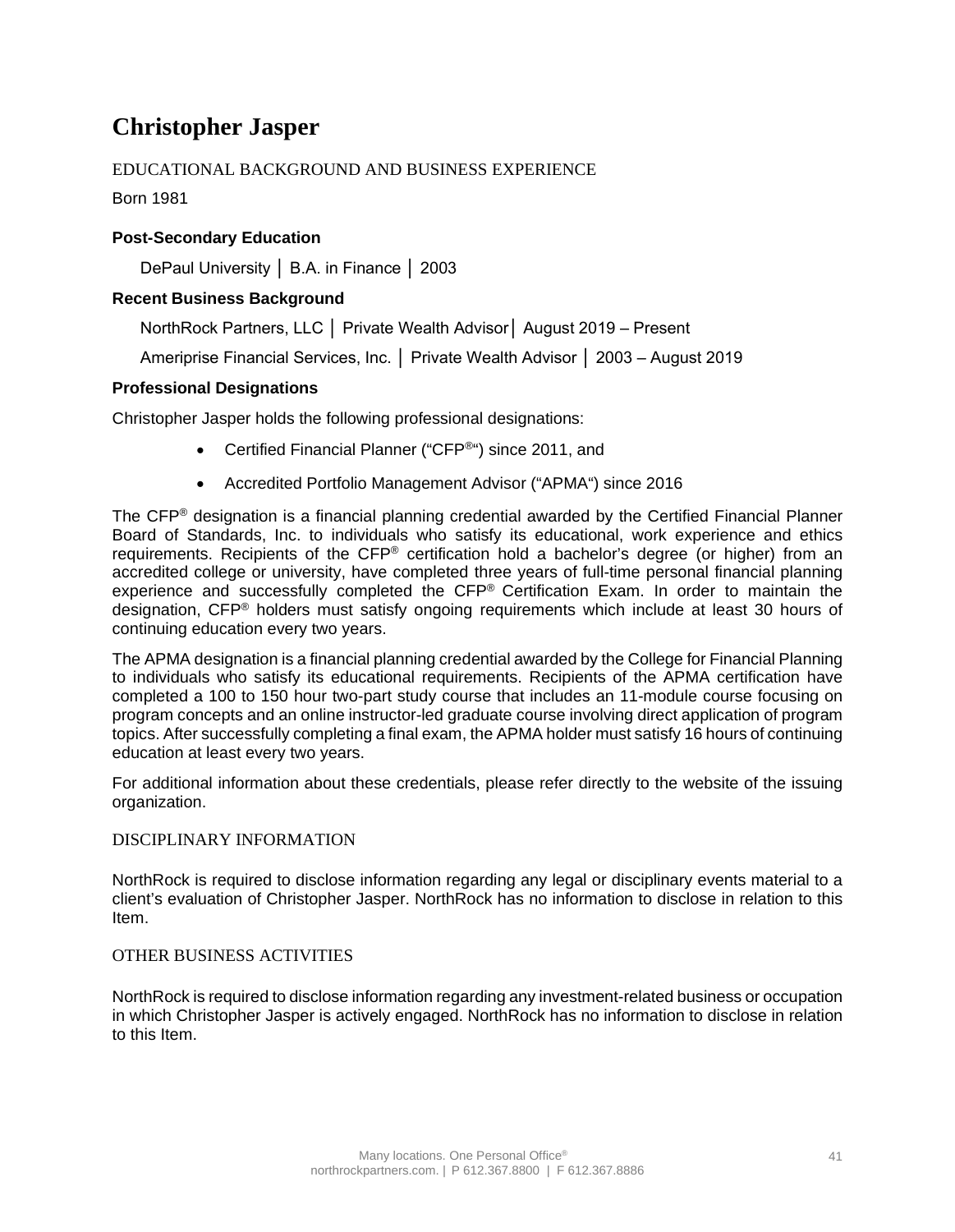### LICENSED INSURANCE AGENT

Christopher Jasper is a licensed insurance agent and in such capacity may recommend, on a fullydisclosed commission basis, the purchase of certain insurance products. A conflict of interest exists to the extent that NorthRock recommends the purchase of insurance products where Christopher Jasper receives insurance commissions or other additional compensation. NorthRock seeks to ensure that all recommendations are made in the best interests of clients regardless of any additional compensation earned.

### ADDITIONAL COMPENSATION

NorthRock is required to disclose information regarding any arrangement under which Christopher Jasper receives an economic benefit from someone other than a client for providing investment advisory services. NorthRock has no information to disclose in relation to this Item.

#### **SUPERVISION**

Jim Lund, Chief Compliance Officer, is generally responsible for supervising Christopher Jasper's advisory activities on behalf of NorthRock. The telephone number to reach Jim Lund is 612.367.8803.

NorthRock supervises its personnel and the investments made in client accounts. NorthRock monitors the investments recommended by Christopher Jasper to ensure they are suitable for the particular client and consistent with their investment needs, goals, objectives and risk tolerance, as well as any restrictions previously requested by the client. NorthRock periodically reviews the advisory activities of Christopher Jasper, which may include reviewing individual client accounts and correspondence (including e-mails).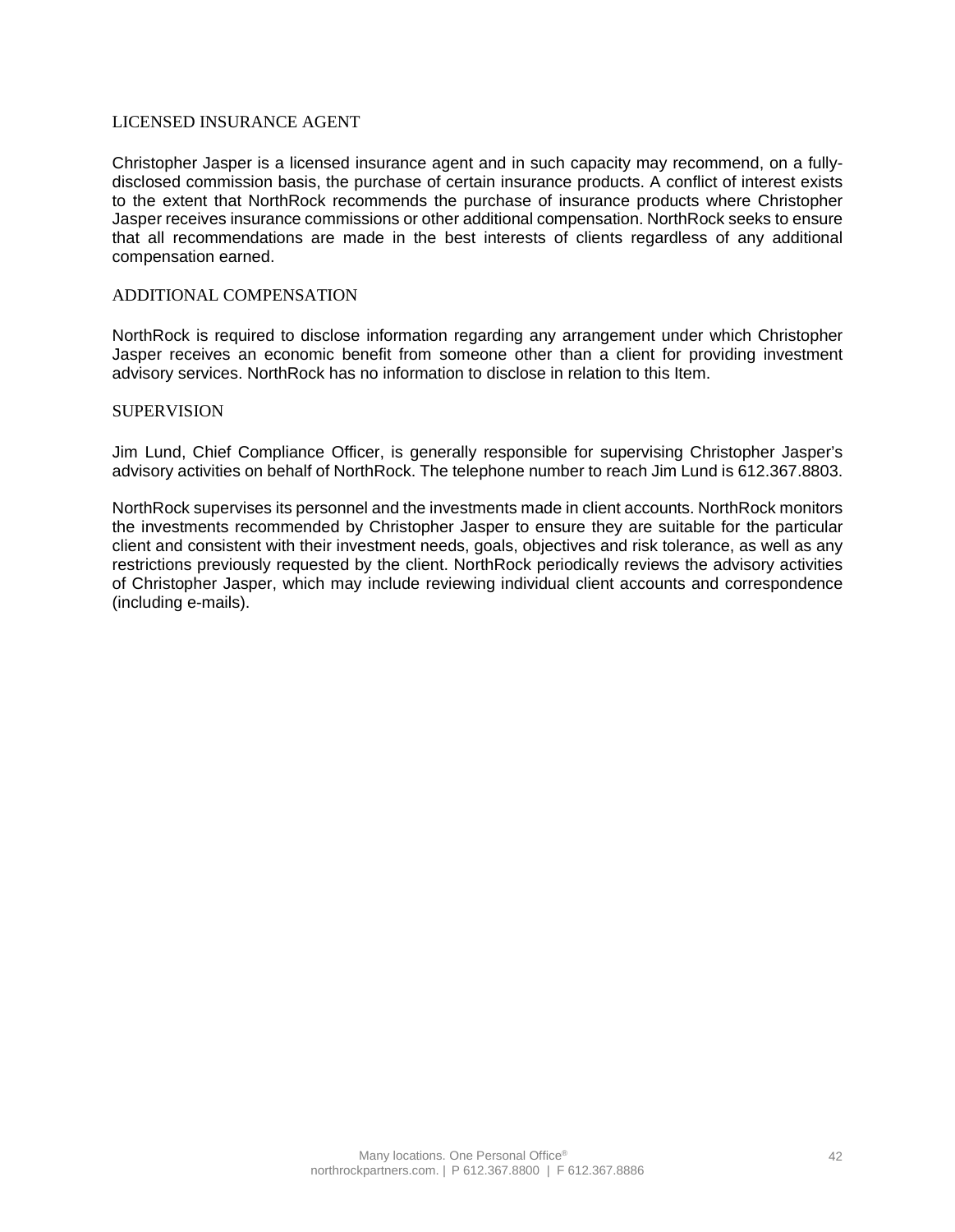## **Brian J. Kruse**

## EDUCATIONAL BACKGROUND AND BUSINESS EXPERIENCE

Born 1970

## **Post-Secondary Education**

University of St. Thomas │ B.A., Marketing Management │ 1992

### **Recent Business Background**

NorthRock Partners, LLC │ Financial Advisor │ October 2013 – Present

Purshe Kaplan Sterling Investments, Inc. │ Registered Representative │ October 2013 – July 2015

Ameriprise Financial Services, Inc. │ Financial Advisor │ February 2011– October 2013

### DISCIPLINARY INFORMATION

NorthRock is required to disclose information regarding any legal or disciplinary events material to a client's evaluation of Brian J. Kruse. NorthRock has no information to disclose in relation to this Item.

### OTHER BUSINESS ACTIVITIES

NorthRock is required to disclose information regarding any investment-related business or occupation in which Brian J. Kruse is actively engaged. NorthRock has no information to disclose in relation to this Item.

### LICENSED INSURANCE AGENT

Brian J. Kruse is a licensed insurance agent and in such capacity may recommend, on a fully-disclosed commission basis, the purchase of certain insurance products. A conflict of interest exists to the extent that NorthRock recommends the purchase of insurance products where Brian J. Kruse receives insurance commissions or other additional compensation. NorthRock seeks to ensure that all recommendations are made in the best interests of clients regardless of any additional compensation earned.

### ADDITIONAL COMPENSATION

NorthRock is required to disclose information regarding any arrangement under which Brian J. Kruse receives an economic benefit from someone other than a client for providing investment advisory services. NorthRock has no information to disclose in relation to this Item.

### SUPERVISION

Jim Lund, Chief Compliance Officer, is generally responsible for supervising Brian J. Kruse's advisory activities on behalf of NorthRock. The telephone number to reach Jim Lund is 612.367.8803.

NorthRock supervises its personnel and the investments made in client accounts. NorthRock monitors the investments recommended by Brian J. Kruse to ensure they are suitable for the particular client and consistent with their investment needs, goals, objectives and risk tolerance, as well as any restrictions previously requested by the client. NorthRock periodically reviews the advisory activities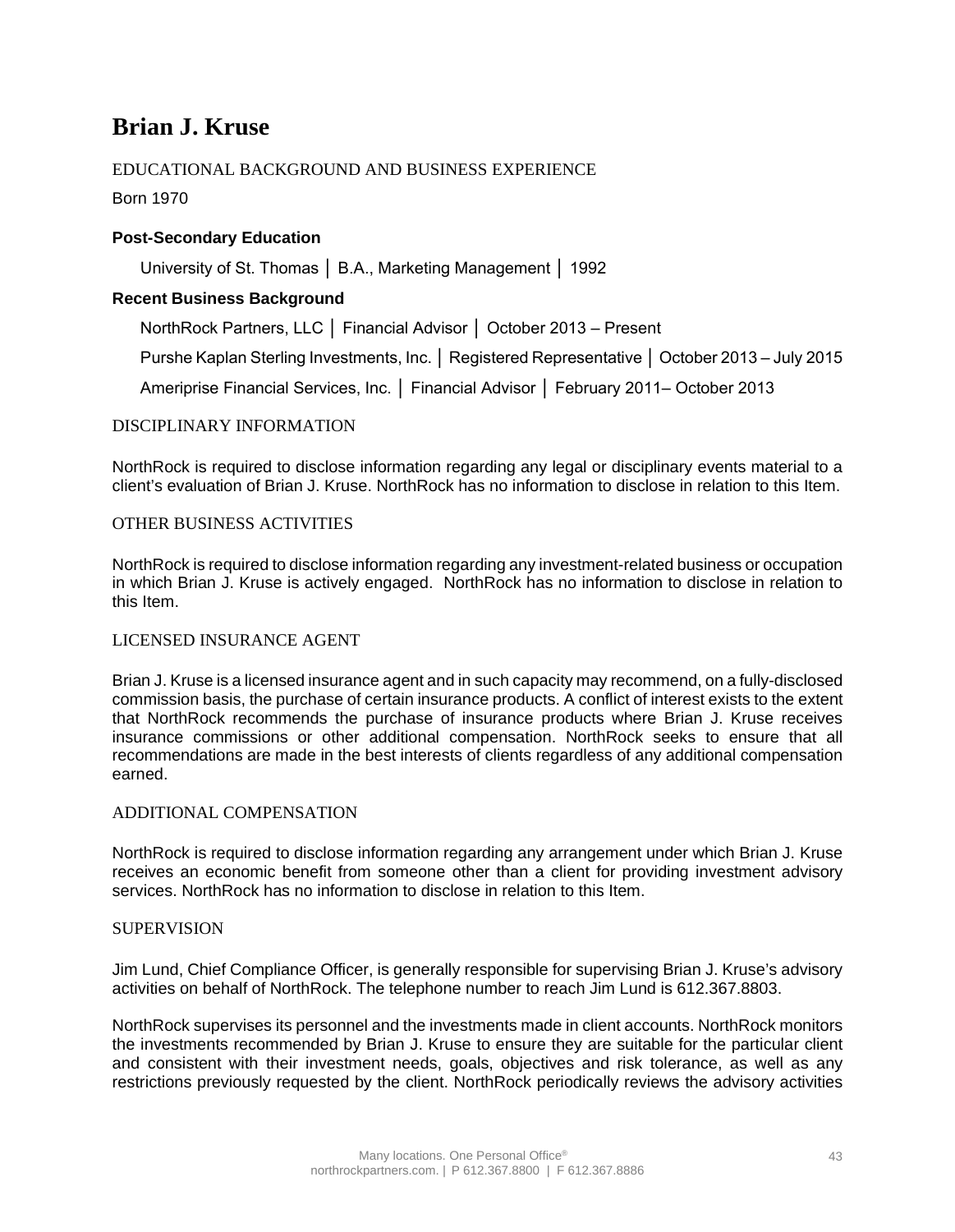of Brian J. Kruse, which may include reviewing individual client accounts and correspondence (including e-mails).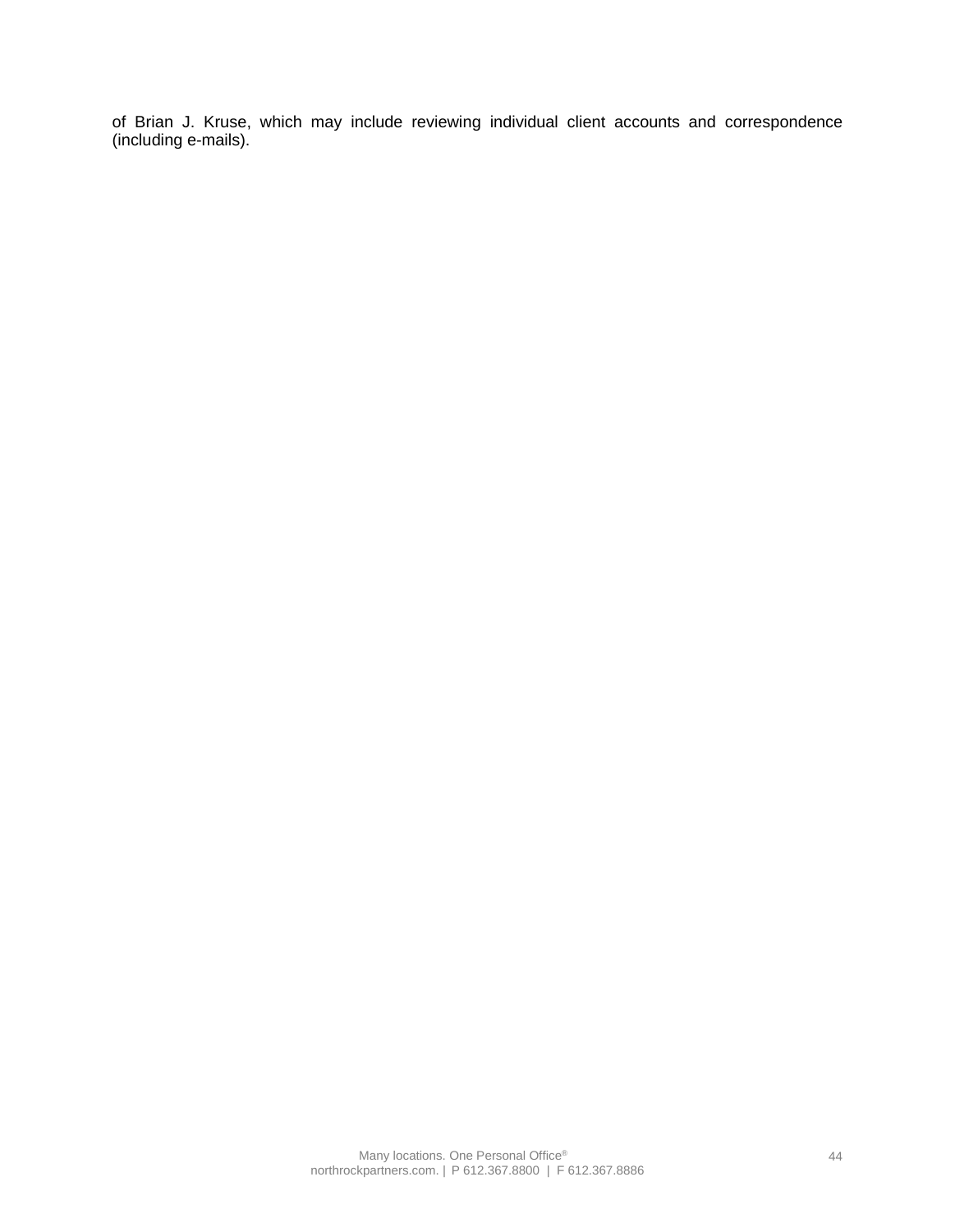## **Jared Lorts**

## EDUCATIONAL BACKGROUND AND BUSINESS EXPERIENCE

Born 1981

## **Post-Secondary Education**

Missouri State University │ Bachelor of Marketing & Management │ 2004

## **Recent Business Background**

NorthRock Partners, LLC │ Vice President, Advice & Delivery │ February 2022 to present Ameriprise Financial Services, Inc. │ Vice President │ October 2009 to February 2022 Ameriprise Financial Services, Inc. │ Registered Representative │ 2006 to October 2009 Edward Jones │ Investment Representative │ May 2005 to January 2006

### DISCIPLINARY INFORMATION

NorthRock is required to disclose information regarding any legal or disciplinary events material to a client's evaluation of Jared Lorts. NorthRock has no information to disclose in relation to this Item.

### OTHER BUSINESS ACTIVITIES

NorthRock is required to disclose information regarding any investment-related business or occupation in which Jared Lorts is actively engaged. NorthRock has no information to disclose in relation to this Item.

### ADDITIONAL COMPENSATION

NorthRock is required to disclose information regarding any arrangement under Jared Lorts received an economic benefit from someone other than a client for providing investment advisory services. NorthRock has no information to disclose in relation to this Item.

#### **SUPERVISION**

Jim Lund, Chief Compliance Officer, is generally responsible for supervising Jared Lorts' advisory activities on behalf of NorthRock. The telephone number to reach Jim Lund is 612.367.8803.

NorthRock supervises its personnel and the investments made in client accounts. NorthRock monitors the investments recommended by Jared Lorts to ensure they are suitable for the particular client and consistent with their investment needs, goals, objectives and risk tolerance, as well as any restrictions previously requested by the client. NorthRock periodically reviews the advisory activities of Jared Lorts, which may include reviewing individual client accounts and correspondence (including e-mails).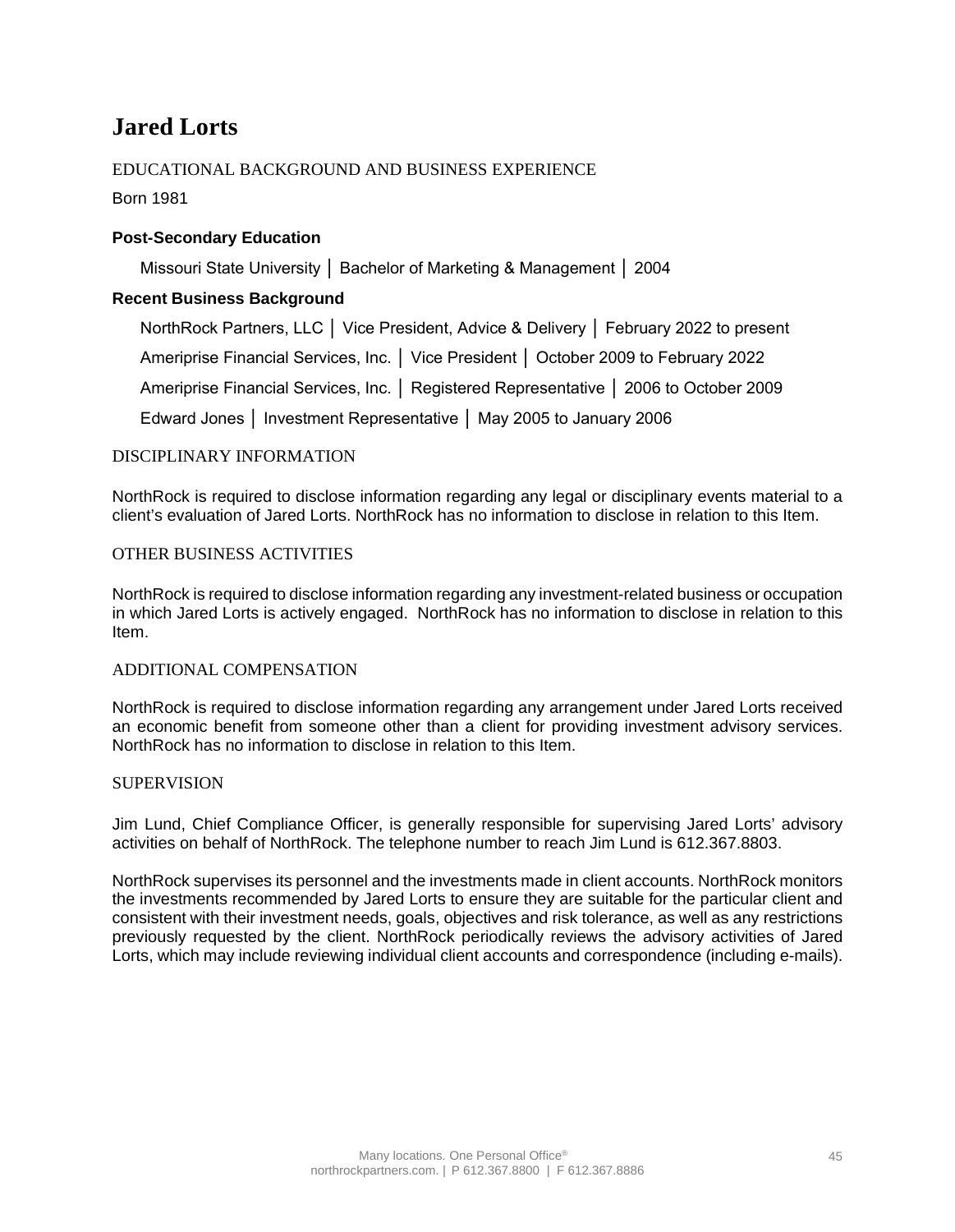## **Jed Magstadt**

## EDUCATIONAL BACKGROUND AND BUSINESS EXPERIENCE

Born 1989

## **Post-Secondary Education**

University of St. Thomas, St. Paul, MN │ Finance │ 2013

## **Recent Business Background**

NorthRock Partners, LLC │ Private Wealth Advisor │ May 2017 – Present

Pacific Point Advisors, LLC │ Advisor │ October 2016 – May 2017

NorthRock Partners, LLC │ Client Service Manager │ June 2013 – September 2016

## DISCIPLINARY INFORMATION

NorthRock is required to disclose information regarding any legal or disciplinary events material to a client's evaluation of Jed Magstadt. NorthRock has no information to disclose in relation to this Item.

## OTHER BUSINESS ACTIVITIES

NorthRock is required to disclose information regarding any investment-related business or occupation in which Jed Magstadt is actively engaged. NorthRock has no information to disclose in relation to this item.

## LICENSED INSURANCE AGENT

Jed Magstadt is a licensed insurance agent and in such capacity may recommend, on a fully-disclosed commission basis, the purchase of certain insurance products. A conflict of interest exists to the extent that NorthRock recommends the purchase of insurance products where Jed Magstadt receives insurance commissions or other additional compensation. NorthRock seeks to ensure that all recommendations are made in the best interests of clients regardless of any additional compensation earned.

## ADDITIONAL COMPENSATION

NorthRock is required to disclose information regarding any arrangement under which Jed Magstadt receives an economic benefit from someone other than a client for providing investment advisory services. NorthRock has no information to disclose in relation to this Item.

### SUPERVISION

Jim Lund, Chief Compliance Officer, is generally responsible for supervising Jed Magstadt's advisory activities on behalf of NorthRock. The telephone number to reach Jim Lund is 612.367.8803.

NorthRock supervises its personnel and the investments made in client accounts. NorthRock monitors the investments recommended by Jed Magstadt to ensure they are suitable for the particular client and consistent with their investment needs, goals, objectives and risk tolerance, as well as any restrictions previously requested by the client. NorthRock periodically reviews the advisory activities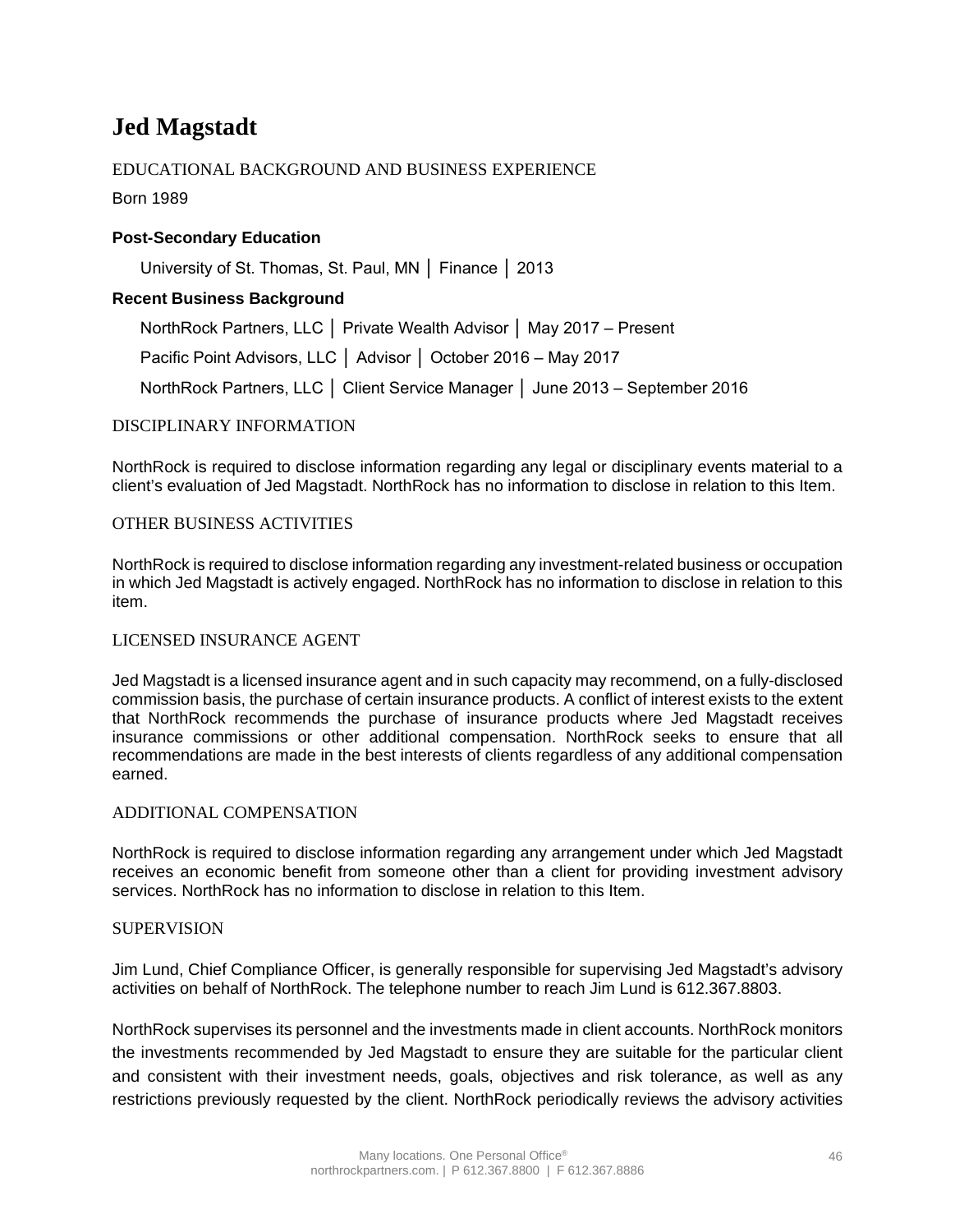of Jed Magstadt, which may include reviewing individual client accounts and correspondence (including e-mails).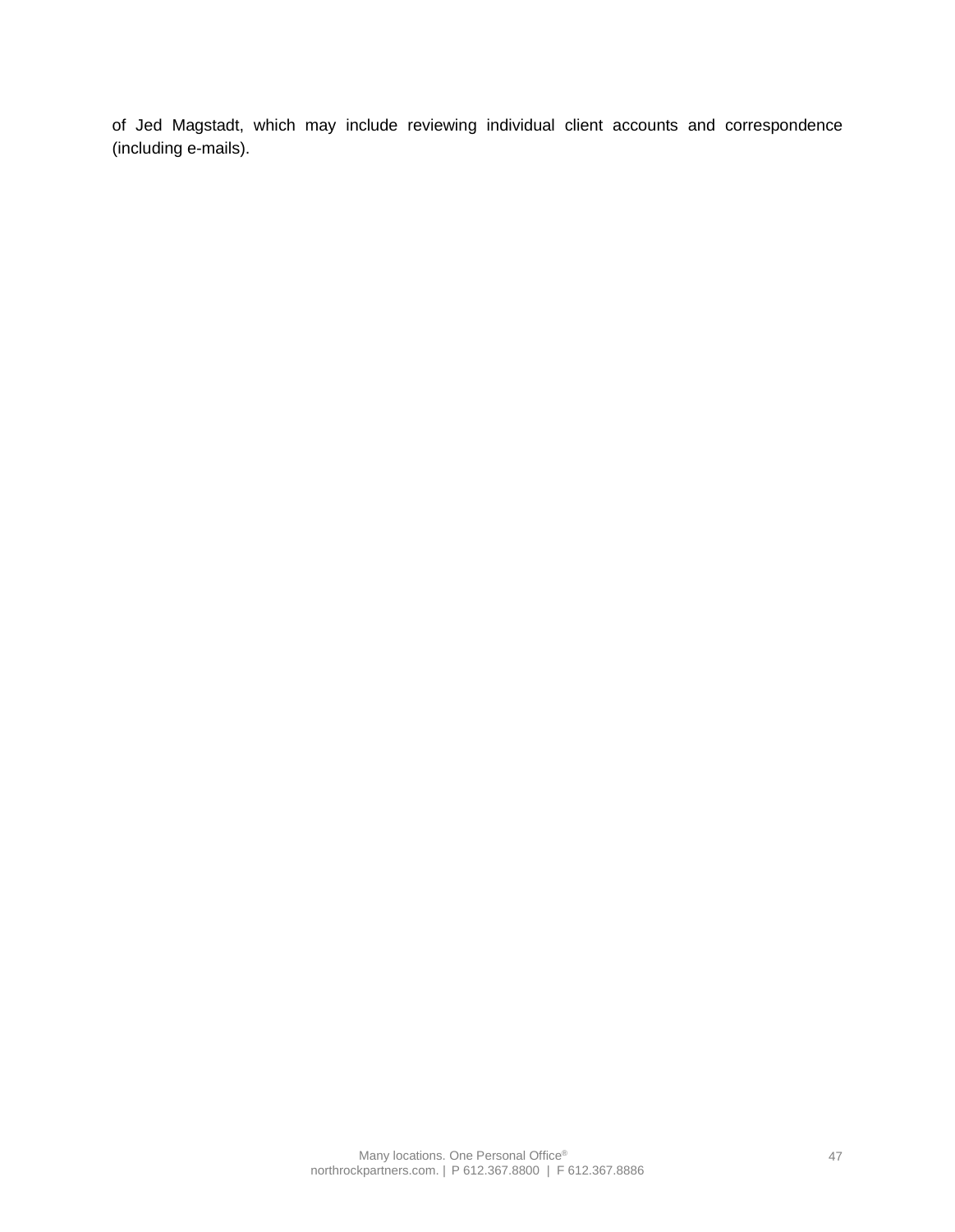## **Jason Mahn**

## EDUCATIONAL BACKGROUND AND BUSINESS EXPERIENCE

Born 1988

## **Post-Secondary Education**

University of Wisconsin – Eau Claire │ Finance and Accounting │ 2012

## **Recent Business Background**

NorthRock Partners, LLC │ Advisor │ February 2022 - Present RBC Wealth Management │ Financial Advisor│ December 2018 - February 2022 RBC Capital Markets, Inc. │ Registered Representative│ January 2019 - February 2022 Plexus Corp. │ Manager of Financial Reporting │ September 2015 – November 2018 PricewaterhouseCoopers, LLC │ Senior Associate │ 2012 –2015

## **Professional Designation**

Jason Mahn holds the professional designations of Certified Public Accountant ("CPA").

The CPA designation is a licensed accounting professional issued by the American Institute of Certified Public Accountants and administered by the National Association of State Boards of Accountancy. Individuals are typically required to have a U.S. bachelors degree issued by U.S. university which includes a minimum number of qualifying credit hours in accounting and business administration with an additional 1 year of study. This requirement for 5 years study is known as the "150 hour rule" and has been adopted by the majority of state boards. This requirement mandating 150 hours of study has been adopted by 45 states. Individuals are also required to pass a proctored four part examination. CPA designees must also complete continuing education requirements that are set forth by the State Board of Accountancy of the state/s where a CPA license is held, which vary from state to state.

For additional information about this credential, please refer directly to the website of the issuing organization.

### DISCIPLINARY INFORMATION

NorthRock is required to disclose information regarding any legal or disciplinary events material to a client's evaluation of Jason Mahn. NorthRock has no information to disclose in relation to this Item.

### OTHER BUSINESS ACTIVITIES

NorthRock is required to disclose information regarding any investment-related business or occupation in which Jason Mahn is actively engaged. NorthRock has no information to disclose in relation to this item.

### LICENSED INSURANCE AGENT

Jason Mahn is a licensed insurance agent and in such capacity may recommend, on a fully-disclosed commission basis, the purchase of certain insurance products. A conflict of interest exists to the extent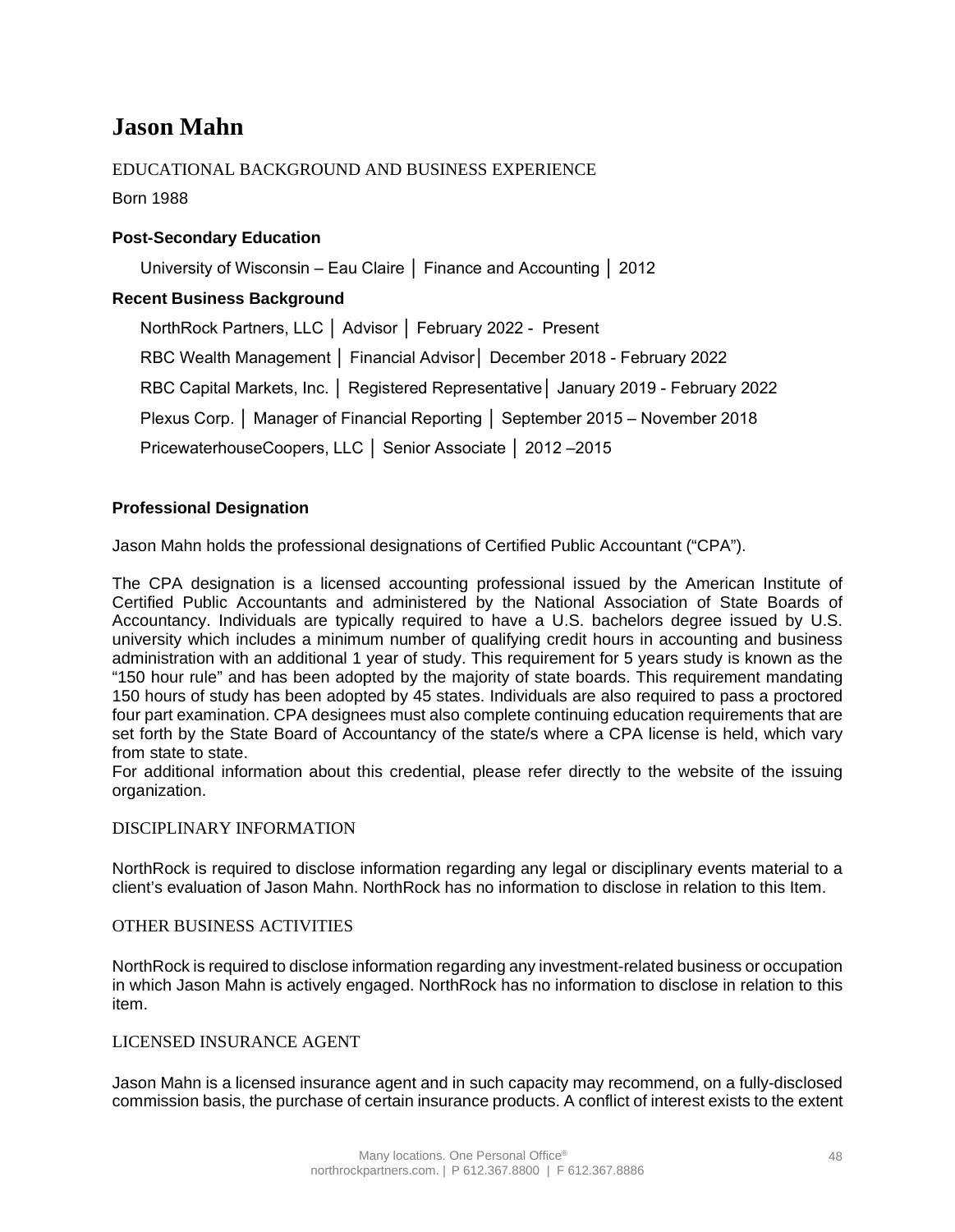that NorthRock recommends the purchase of insurance products where Jason Mahn receives insurance commissions or other additional compensation. NorthRock seeks to ensure that all recommendations are made in the best interests of clients regardless of any additional compensation earned.

### ADDITIONAL COMPENSATION

NorthRock is required to disclose information regarding any arrangement under which Jason Mahn receives an economic benefit from someone other than a client for providing investment advisory services. NorthRock has no information to disclose in relation to this Item.

#### SUPERVISION

Jim Lund, Chief Compliance Officer, is generally responsible for supervising Jason Mahn's advisory activities on behalf of NorthRock. The telephone number to reach Jim Lund is 612.367.8803.

NorthRock supervises its personnel and the investments made in client accounts. NorthRock monitors the investments recommended by Jason Mahn to ensure they are suitable for the particular client and consistent with their investment needs, goals, objectives and risk tolerance, as well as any restrictions previously requested by the client. NorthRock periodically reviews the advisory activities of Jason Mahn, which may include reviewing individual client accounts and correspondence (including e-mails).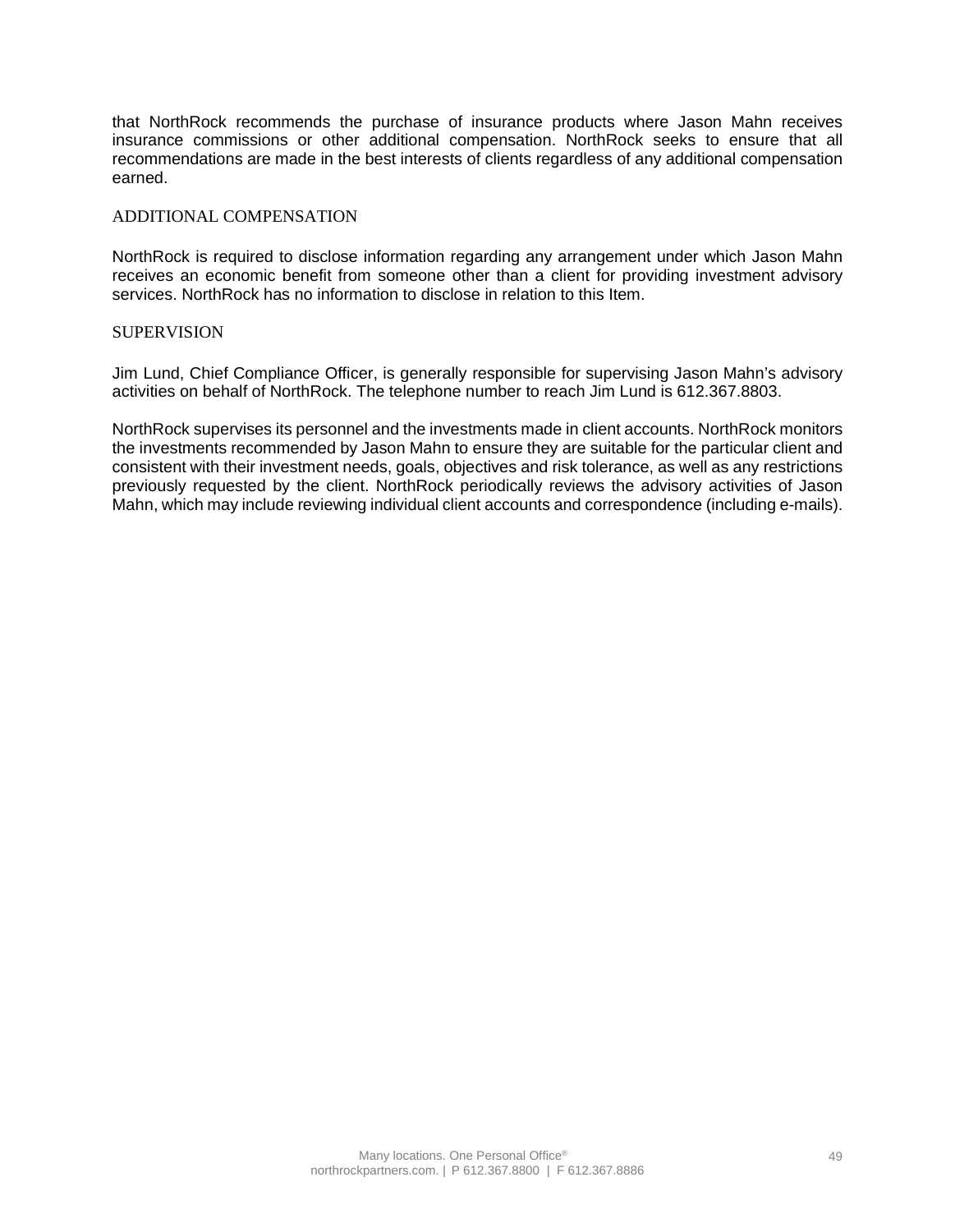## **Anthony D. Mlachnik**

## EDUCATIONAL BACKGROUND AND BUSINESS EXPERIENCE

Born 1984

## **Post-Secondary Education**

University of Wisconsin-Whitewater │ Bachelor of Business Administration │ 2007

University of Wisconsin-Whitewater │ Masters in Business Finance/Management │ 2009

## **Recent Business Background**

NorthRock Partners, LLC │ Private Wealth Advisor│ August 2019 – Present

Ameriprise Financial Services, Inc. │ Private Wealth Advisor │ 2011 – August 2019

US Bank │ Investment Analyst │ 2008 –2011

## **Professional Designations**

Anthony D. Mlachnik holds the following professional designations:

- Certified Investment Management Analyst (CIMA) since 2017, and
- Behavioral Financial Advisor (BFA)

The CIMA designation is an investments credential awarded by the Investments & Wealth Institute to individuals who satisfy its work experience and ethics requirements. Recipients of the CIMA certification have completed three years of full-time financial services experience, successfully completed the in-class educational component offered by an approved education provider and completed a qualification and certification exam. In order to maintain the designation, CIMA holders must satisfy ongoing requirements which include at least 40 hours of continuing education every two years.

The BFA designation is offered by Kaplan Financial Education and is awarded after the completion of two courses related to behavioral finance, as well as a final certification exam. Continuing education requirements include 20 hours every two years.

For additional information about these credentials, please refer directly to the website of the issuing organization.

### DISCIPLINARY INFORMATION

NorthRock is required to disclose information regarding any legal or disciplinary events material to a client's evaluation of Anthony D. Mlachnik. NorthRock has no information to disclose in relation to this Item.

### OTHER BUSINESS ACTIVITIES

NorthRock is required to disclose information regarding any investment-related business or occupation in which Anthony D. Mlachnik is actively engaged. NorthRock has no information to disclose in relation to this Item.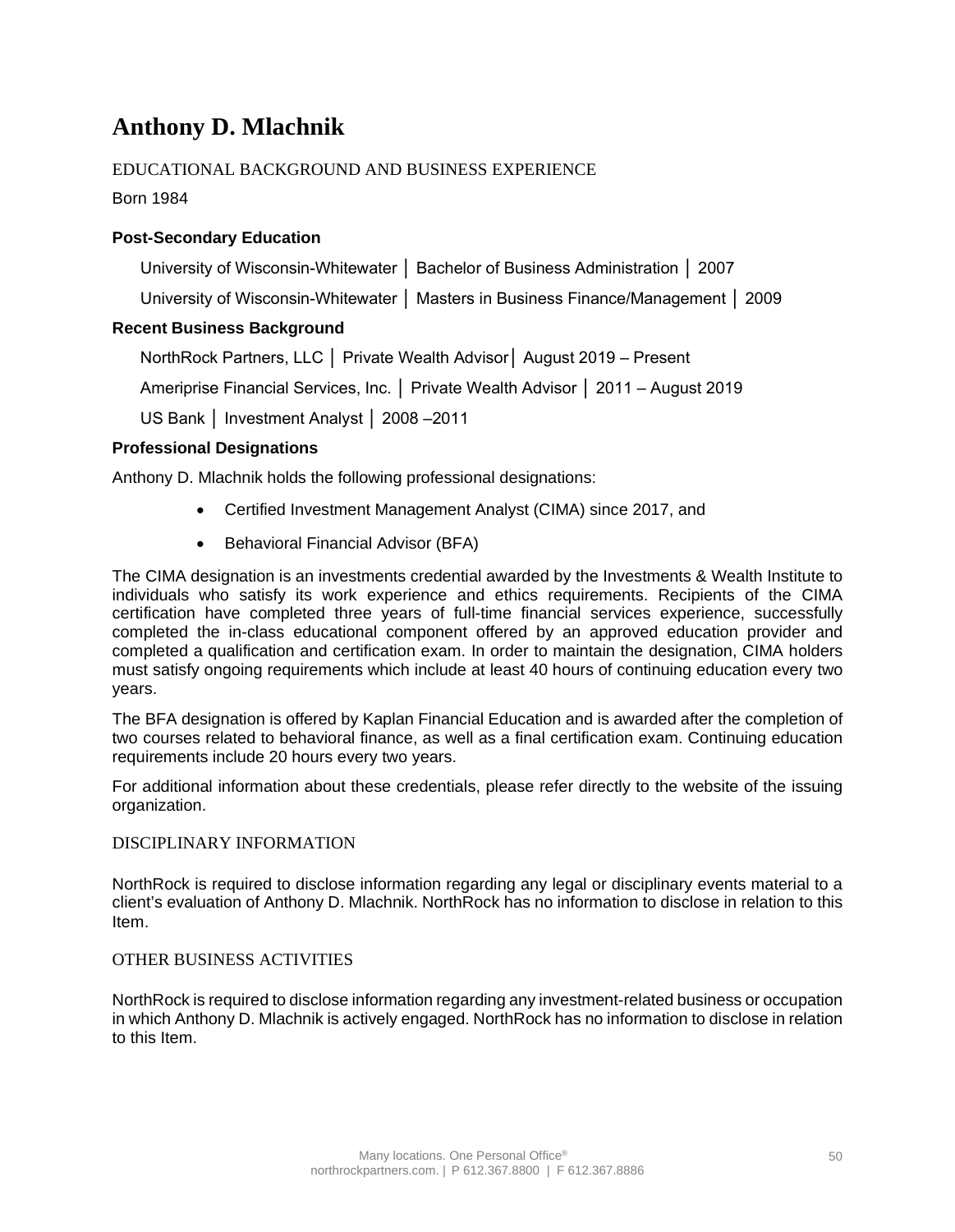### LICENSED INSURANCE AGENT

Anthony D. Mlachnik is a licensed insurance agent and in such capacity may recommend, on a fullydisclosed commission basis, the purchase of certain insurance products. A conflict of interest exists to the extent that NorthRock recommends the purchase of insurance products where Anthony D. Mlachnik receives insurance commissions or other additional compensation. NorthRock seeks to ensure that all recommendations are made in the best interests of clients regardless of any additional compensation earned.

### ADDITIONAL COMPENSATION

NorthRock is required to disclose information regarding any arrangement under which Anthony D. Mlachnik receives an economic benefit from someone other than a client for providing investment advisory services. NorthRock has no information to disclose in relation to this Item.

#### **SUPERVISION**

Jim Lund, Chief Compliance Officer, is generally responsible for supervising Anthony D. Mlachnik's advisory activities on behalf of NorthRock. The telephone number to reach Jim Lund is 612.367.8803.

NorthRock supervises its personnel and the investments made in client accounts. NorthRock monitors the investments recommended by Anthony D. Mlachnik to ensure they are suitable for the particular client and consistent with their investment needs, goals, objectives and risk tolerance, as well as any restrictions previously requested by the client. NorthRock periodically reviews the advisory activities of Anthony D. Mlachnik, which may include reviewing individual client accounts and correspondence (including e-mails).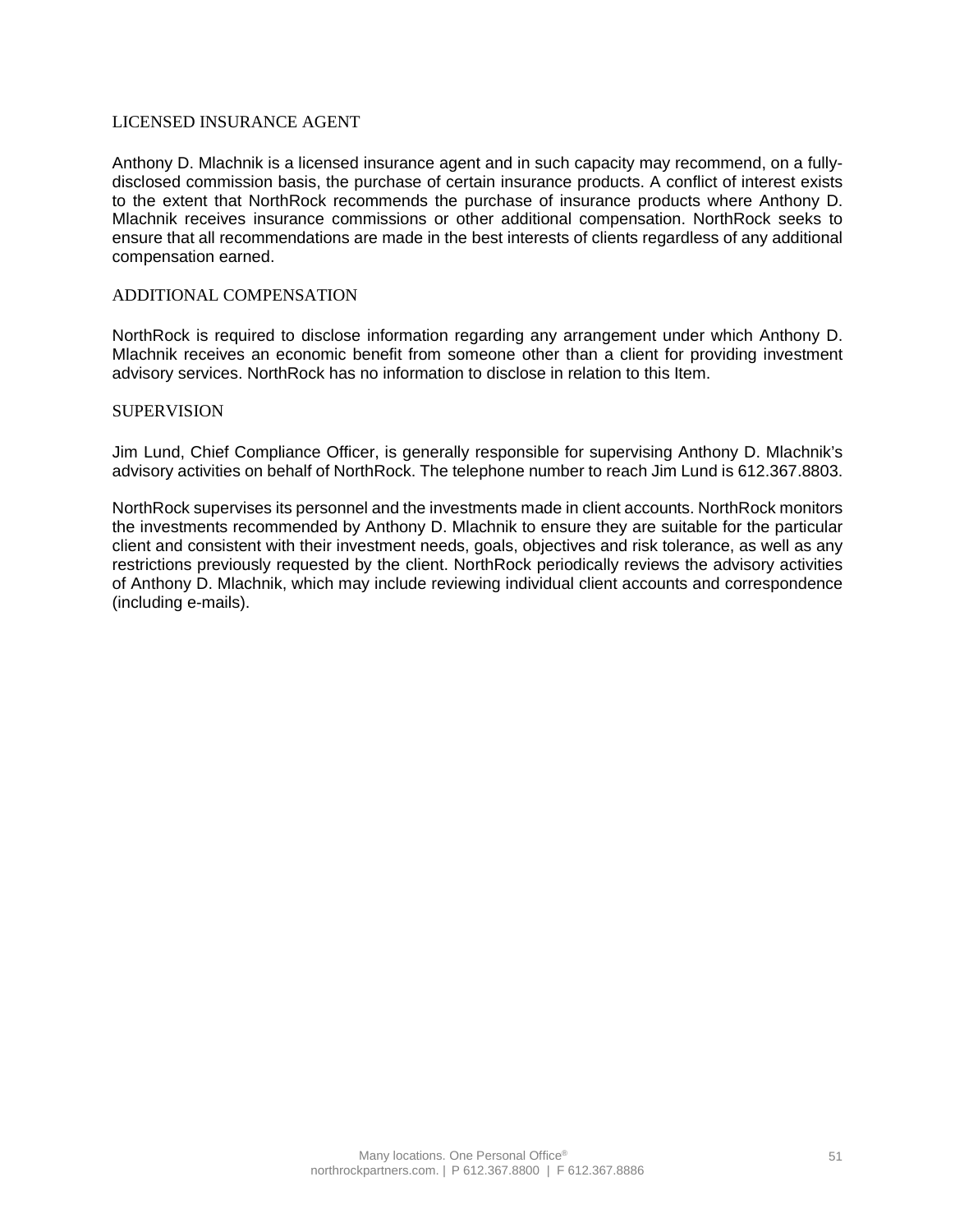## **Lori O'Connor**

## EDUCATIONAL BACKGROUND AND BUSINESS EXPERIENCE

Born 1974

## **Post-Secondary Education**

Truman State University │ B.A., Philosophy and Religion │ 1996

University of Cincinnati │ Masters of Business Administration │ 2004

## **Recent Business Background**

NorthRock Partners, LLC │ Investment Analyst│ 2011 – Present

Dawn Jurkovich │Paraplanner │ 2008 - 2011

Ameriprise Financial Services, Inc. │ Paraplanner│ 2005 – 2008

## **Professional Designation**

Lori O'Connor holds the professional designation of Chartered Financial Analyst ("CFA<sup>®"</sup>), which was obtained in 2019.

A Chartered Financial Analyst is a globally-recognized professional designation awarded by the CFA Institute. To obtain the CFA charter, candidates must pass three sequential, six-hour examination; have at least four years of qualified professional investment experience, and commit to abide by, and annually reaffirm, their adherence to the CFA Institute Code of Ethics and Standards of Professional Conduct as a member in good-standing. The CFA Program curriculum provides a comprehensive framework of knowledge for investment decision making and is firmly grounded in the knowledge and skills used every day in the investment profession. The three levels of the CFA Program test a proficiency with a wide range of fundamental and advanced investment topics, including ethical and professional standards, fixed-income and equity analysis, alternative and derivative investments, economics, financial reporting standards, portfolio management, and wealth planning.

For additional information about this credential, please refer directly to the website of the issuing organization.

## DISCIPLINARY INFORMATION

NorthRock is required to disclose information regarding any legal or disciplinary events material to a client's evaluation of Lori O'Connor. NorthRock has no information to disclose in relation to this Item.

### OTHER BUSINESS ACTIVITIES

NorthRock is required to disclose information regarding any investment-related business or occupation in which Lori O'Connor is actively engaged. NorthRock has no information to disclose in relation to this Item.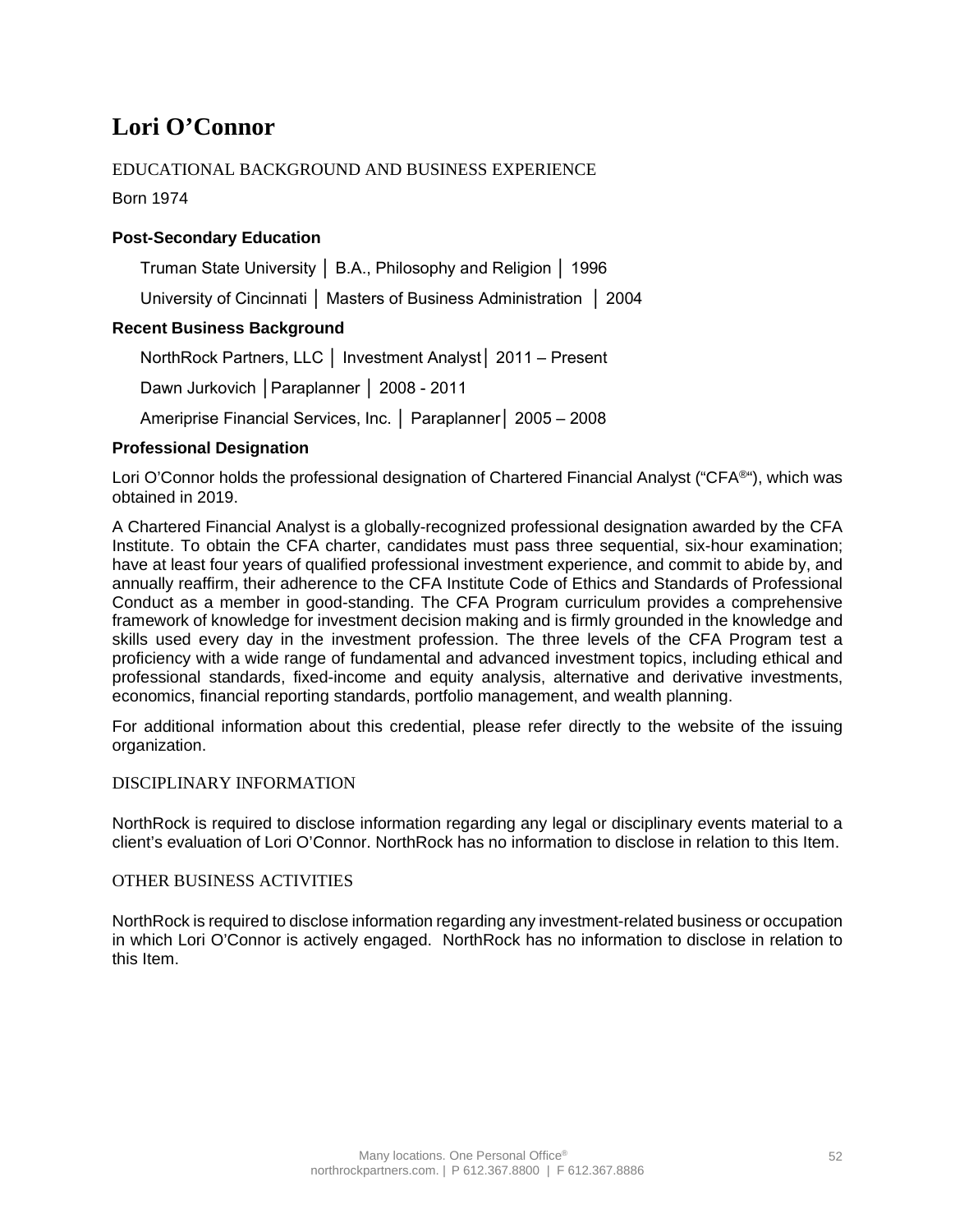### ADDITIONAL COMPENSATION

NorthRock is required to disclose information regarding any arrangement under Lori O'Connor receives an economic benefit from someone other than a client for providing investment advisory services. NorthRock has no information to disclose in relation to this Item.

### **SUPERVISION**

Jim Lund, Chief Compliance Officer, is generally responsible for supervising Lori O'Connor's advisory activities on behalf of NorthRock. The telephone number to reach Jim Lund is 612.367.8803.

NorthRock supervises its personnel and the investments made in client accounts. NorthRock monitors the investments recommended by Lori O'Connor to ensure they are suitable for the particular client and consistent with their investment needs, goals, objectives and risk tolerance, as well as any restrictions previously requested by the client. NorthRock periodically reviews the advisory activities of Lori O'Connor, which may include reviewing individual client accounts and correspondence (including e-mails).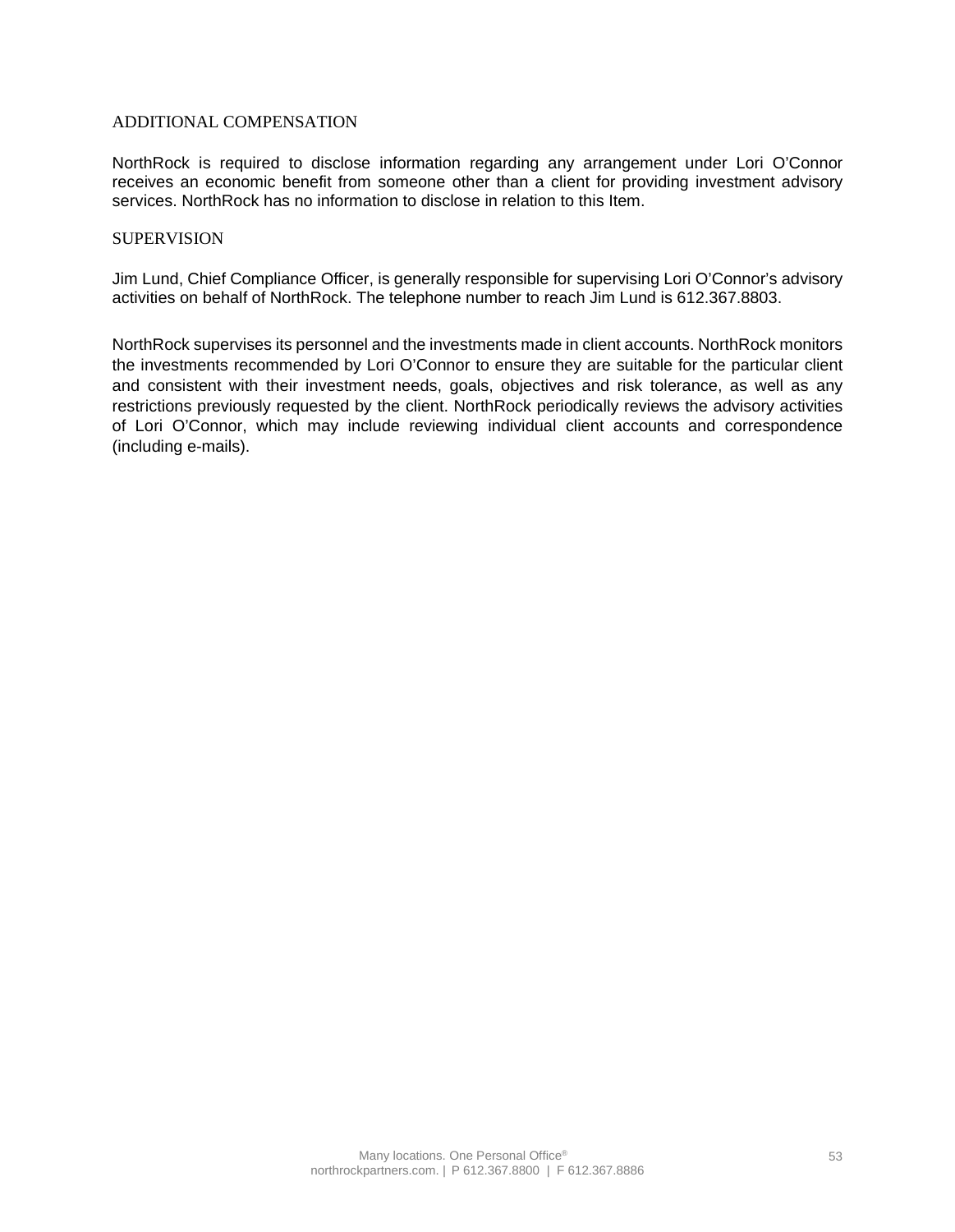## **Ryan Peckskamp**

## EDUCATIONAL BACKGROUND AND BUSINESS EXPERIENCE

Born 1985

## **Post-Secondary Education**

St. Cloud State University │ Bachelor of Arts, Marketing and Business │ 2010

## **Recent Business Background**

NorthRock Partners, LLC │ Associate Advisor│ September 2021 – Present Modus Advisors, LLC │ Financial Advisors │ December 2019 – September 2021 Somerset Group LLC │ Financial Advisors │ 2017 –2019 Northwestern Mutual Wealth Management │ Representative │ 2016 – 2017 Northwestern Mutual Investment Services │ Registered Representative │ 2011 – 2017 Northwestern Mutual Life Insurance Co. │ Agent │ 2010 – 2017

## DISCIPLINARY INFORMATION

NorthRock is required to disclose information regarding any legal or disciplinary events material to a client's evaluation of Ryan Peckskamp. NorthRock has no information to disclose in relation to this Item.

### OTHER BUSINESS ACTIVITIES

NorthRock is required to disclose information regarding any investment-related business or occupation in which Ryan Peckskamp is actively engaged. NorthRock has no information to disclose in relation to this Item.

### LICENSED INSURANCE AGENT

Ryan Peckskamp is a licensed insurance agent and in such capacity may recommend, on a fullydisclosed commission basis, the purchase of certain insurance products. A conflict of interest exists to the extent that NorthRock recommends the purchase of insurance products where Ryan Peckskamp receives insurance commissions or other additional compensation. NorthRock seeks to ensure that all recommendations are made in the best interests of clients regardless of any additional compensation earned.

### ADDITIONAL COMPENSATION

NorthRock is required to disclose information regarding any arrangement under which Ryan Peckskamp receives an economic benefit from someone other than a client for providing investment advisory services. NorthRock has no information to disclose in relation to this Item.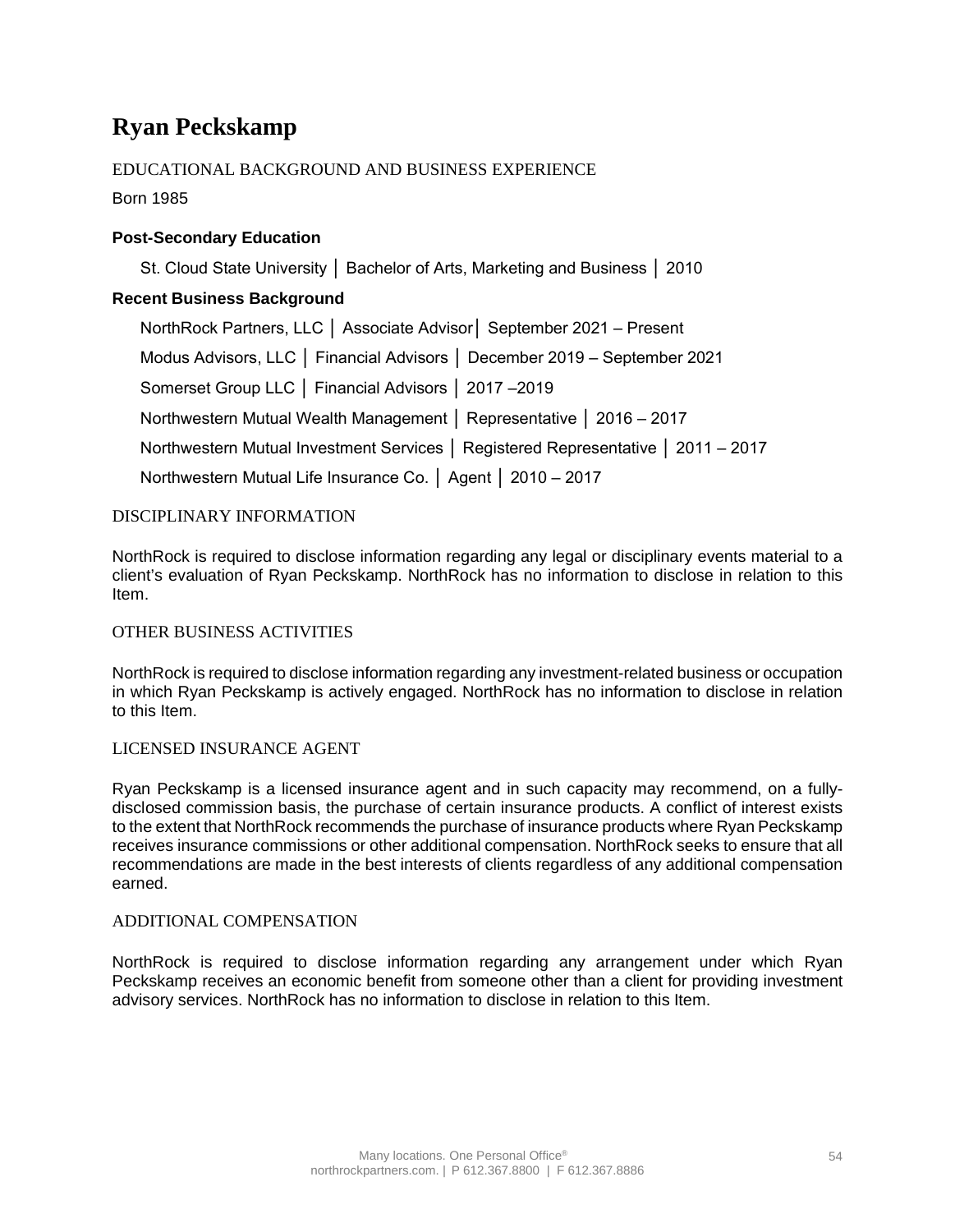### **SUPERVISION**

Jim Lund, Chief Compliance Officer, is generally responsible for supervising Ryan Peckskamp's advisory activities on behalf of NorthRock. The telephone number to reach Jim Lund is 612.367.8803.

NorthRock supervises its personnel and the investments made in client accounts. NorthRock monitors the investments recommended by Ryan Peckskamp to ensure they are suitable for the particular client and consistent with their investment needs, goals, objectives and risk tolerance, as well as any restrictions previously requested by the client. NorthRock periodically reviews the advisory activities of Ryan Peckskamp, which may include reviewing individual client accounts and correspondence (including e-mails).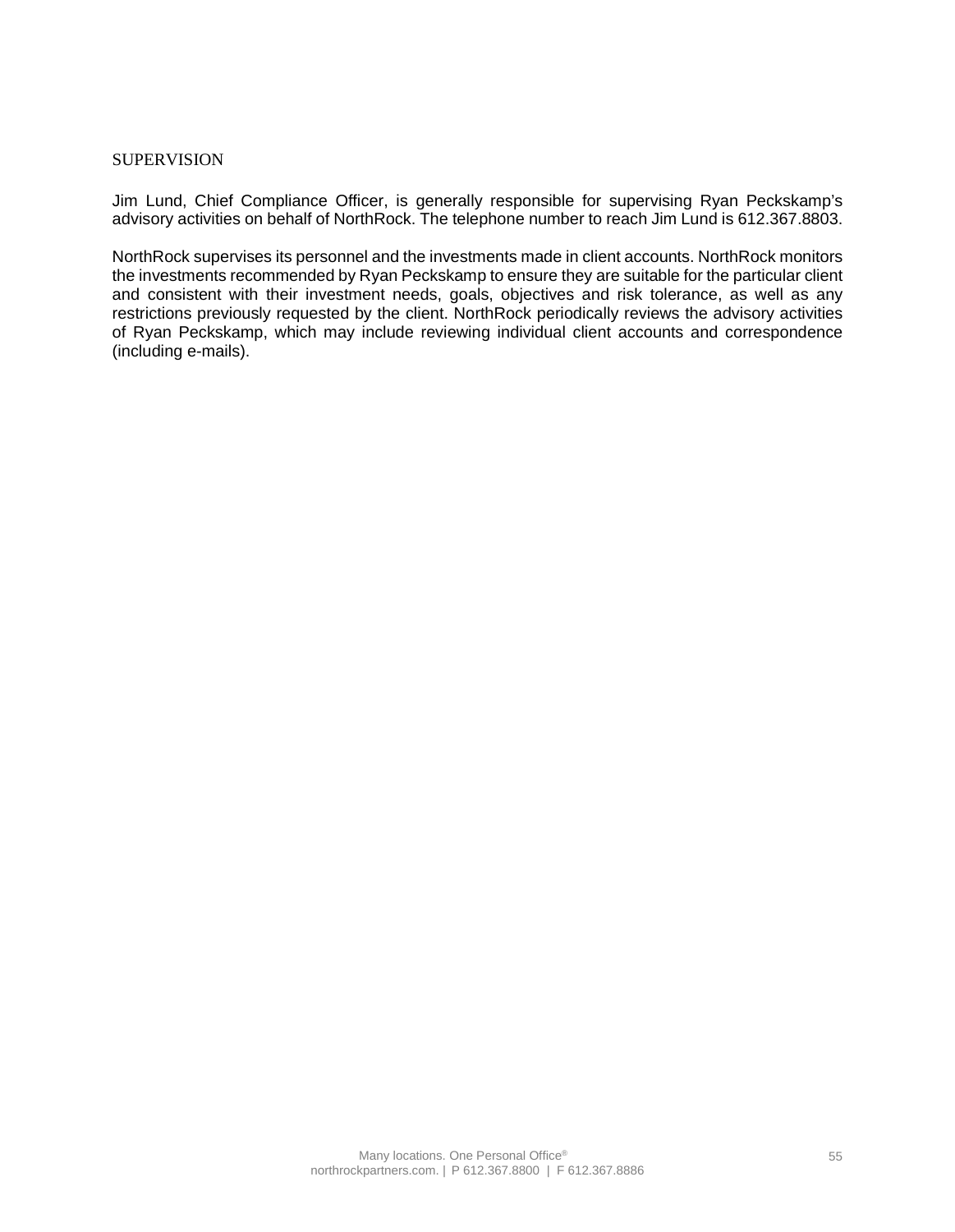## **Brent T. Putz**

## EDUCATIONAL BACKGROUND AND BUSINESS EXPERIENCE

Born 1983

## **Post-Secondary Education**

St. John's University │ B.A., Business Management │ 2006

## **Recent Business Background**

NorthRock Partners, LLC │ Private Wealth Advisor │ January 2017 – Present

- Northwestern Mutual Wealth Management Company │ Representative │ January 2016 January 2017
- Northwestern Mutual Investment Services, LLC │ Registered Representative │ May 2006 January 2017

Northwestern Mutual Life Insurance Company │ Agent │ April 2006 – January 2017

### DISCIPLINARY INFORMATION

NorthRock is required to disclose information regarding any legal or disciplinary events material to a client's evaluation of Brent T. Putz. NorthRock has no information to disclose in relation to this Item.

### OTHER BUSINESS ACTIVITIES

NorthRock is required to disclose information regarding any investment-related business or occupation in which Brent T. Putz is actively engaged. NorthRock has no information to disclose in relation to this Item.

### LICENSED INSURANCE AGENT

Brent T. Putz is a licensed insurance agent and in such capacity may recommend, on a fully-disclosed commission basis, the purchase of certain insurance products. A conflict of interest exists to the extent that NorthRock recommends the purchase of insurance products where Brent T. Putz receives insurance commissions or other additional compensation. NorthRock seeks to ensure that all recommendations are made in the best interests of clients regardless of any additional compensation earned.

### ADDITIONAL COMPENSATION

NorthRock is required to disclose information regarding any arrangement under which Brent T. Putz receives an economic benefit from someone other than a client for providing investment advisory services. NorthRock has no information to disclose in relation to this Item.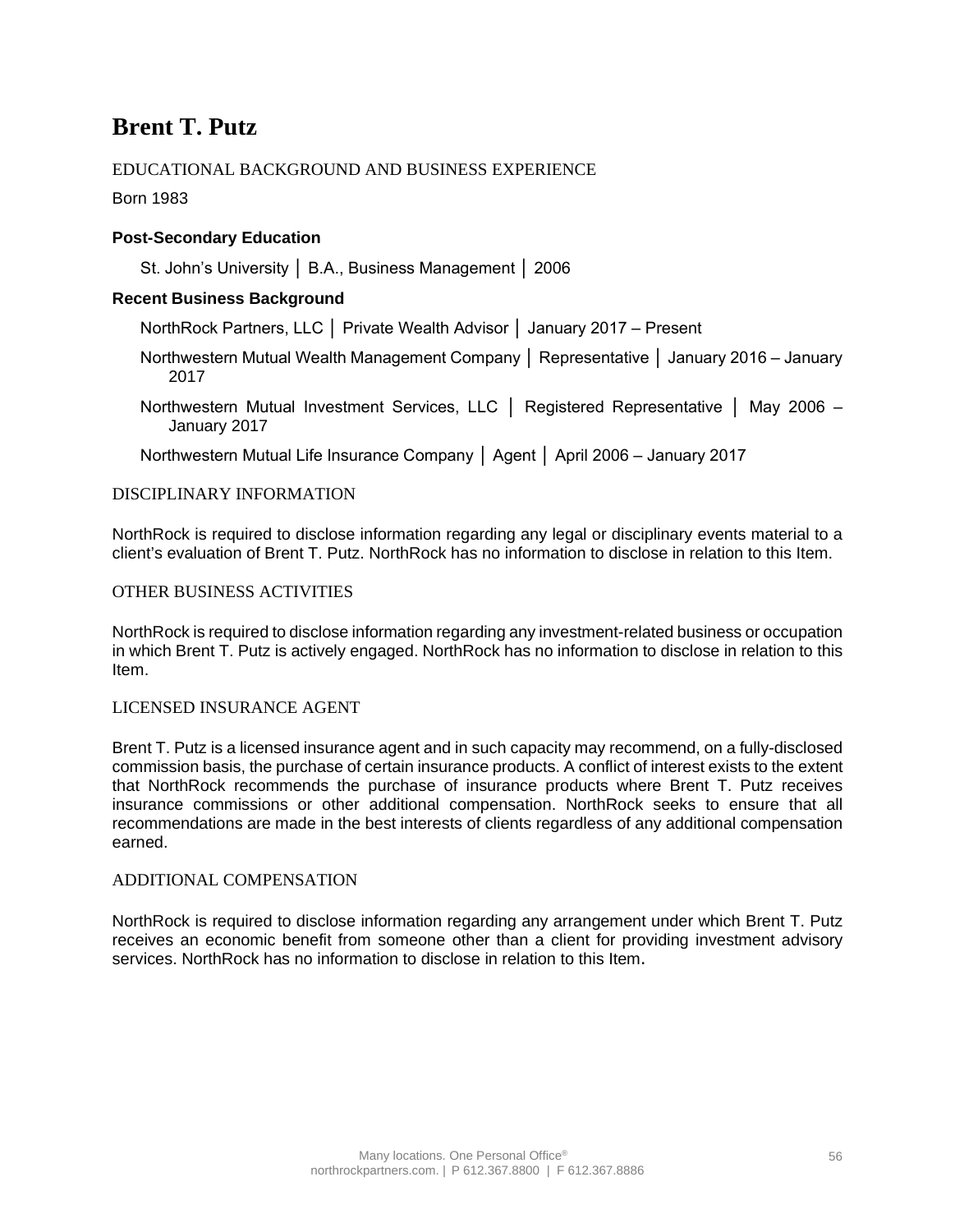### **SUPERVISION**

Jim Lund, Chief Compliance Officer, is generally responsible for supervising Brent T. Putz's advisory activities on behalf of NorthRock. The telephone number to reach Jim Lund is 612.367.8803.

NorthRock supervises its personnel and the investments made in client accounts. NorthRock monitors the investments recommended by Brent T. Putz to ensure they are suitable for the particular client and consistent with their investment needs, goals, objectives and risk tolerance, as well as any restrictions previously requested by the client. NorthRock periodically reviews the advisory activities of Brent T. Putz, which may include reviewing individual client accounts and correspondence (including e-mails).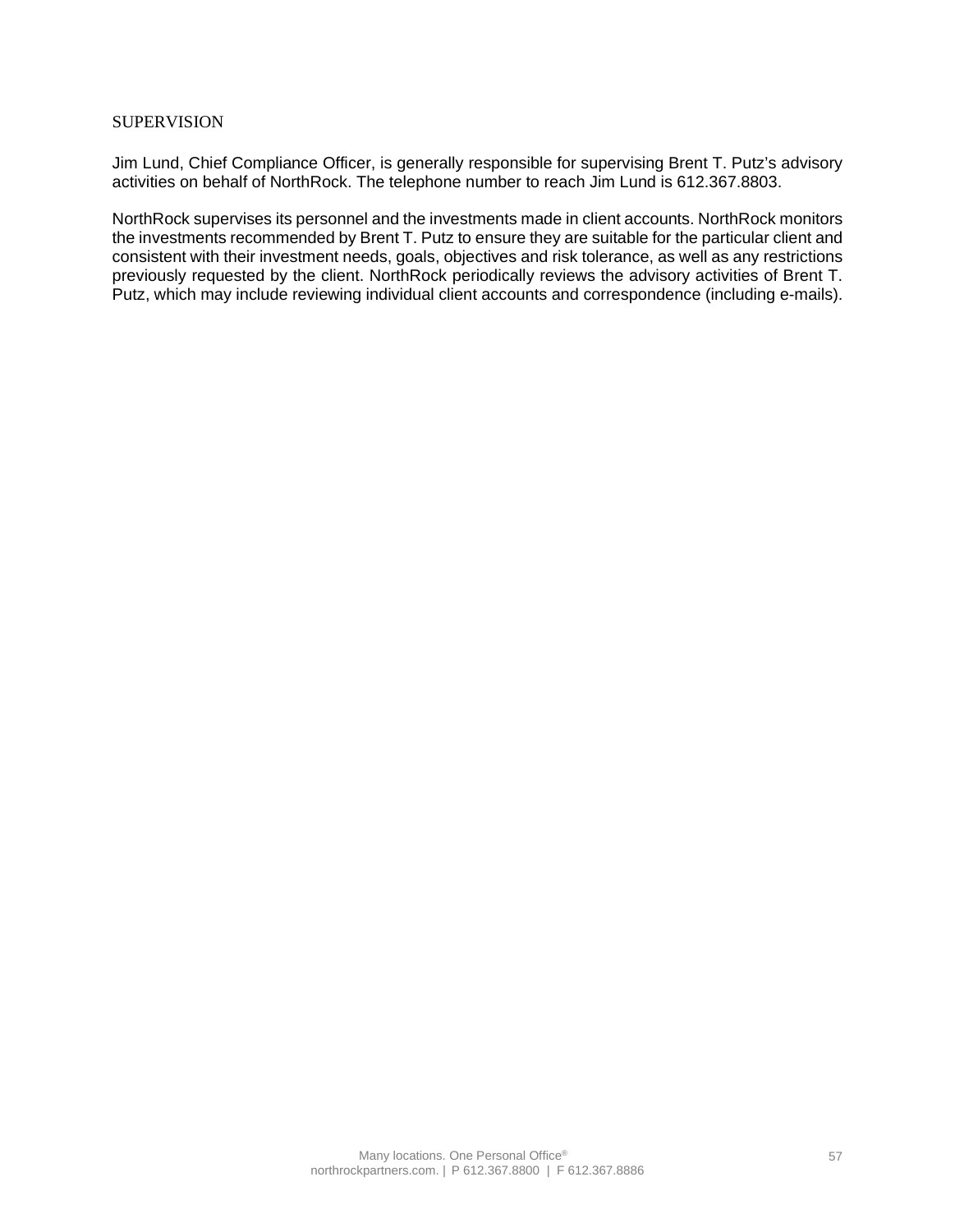## **Elliot Risbrudt**

## EDUCATIONAL BACKGROUND AND BUSINESS EXPERIENCE

Born 1988

## **Post-Secondary Education**

Bethel University │ Business concentration│ 2009 – 2011

Jamestown University │ Business concentration│ 2007 - 2008

## **Recent Business Background**

NorthRock Partners, LLC │ Advisor │ November 2019 – Present

Thrivent Financial for Lutherans │ Financial Associate │ October 2013 – October 2019

Erpelding Wealth Management │Financial Representative Associate │ August 2013 – September 2013

Northwestern Mutual Investment Services │ Financial Representative │ March 2011 – September 2013

DISCIPLINARY INFORMATION

NorthRock is required to disclose information regarding any legal or disciplinary events material to a client's evaluation of Elliot Risbrudt. NorthRock has no information to disclose in relation to this Item.

### OTHER BUSINESS ACTIVITIES

NorthRock is required to disclose information regarding any investment-related business or occupation in which Elliot Risbrudt is actively engaged. NorthRock has no information to disclose in relation to this Item.

### LICENSED INSURANCE AGENT

Elliot Risbrudt is a licensed insurance agent and in such capacity may recommend, on a fully-disclosed commission basis, the purchase of certain insurance products. A conflict of interest exists to the extent that NorthRock recommends the purchase of insurance products where Elliot Risbrudt receives insurance commissions or other additional compensation. NorthRock seeks to ensure that all recommendations are made in the best interests of clients regardless of any additional compensation earned.

### ADDITIONAL COMPENSATION

NorthRock is required to disclose information regarding any arrangement under which Elliot Risbrudt receives an economic benefit from someone other than a client for providing investment advisory services. NorthRock has no information to disclose in relation to this Item.

#### SUPERVISION

Jim Lund, Chief Compliance Officer, is generally responsible for supervising Elliot Risbrudt's advisory activities on behalf of NorthRock. The telephone number to reach Jim Lund is 612.367.8803.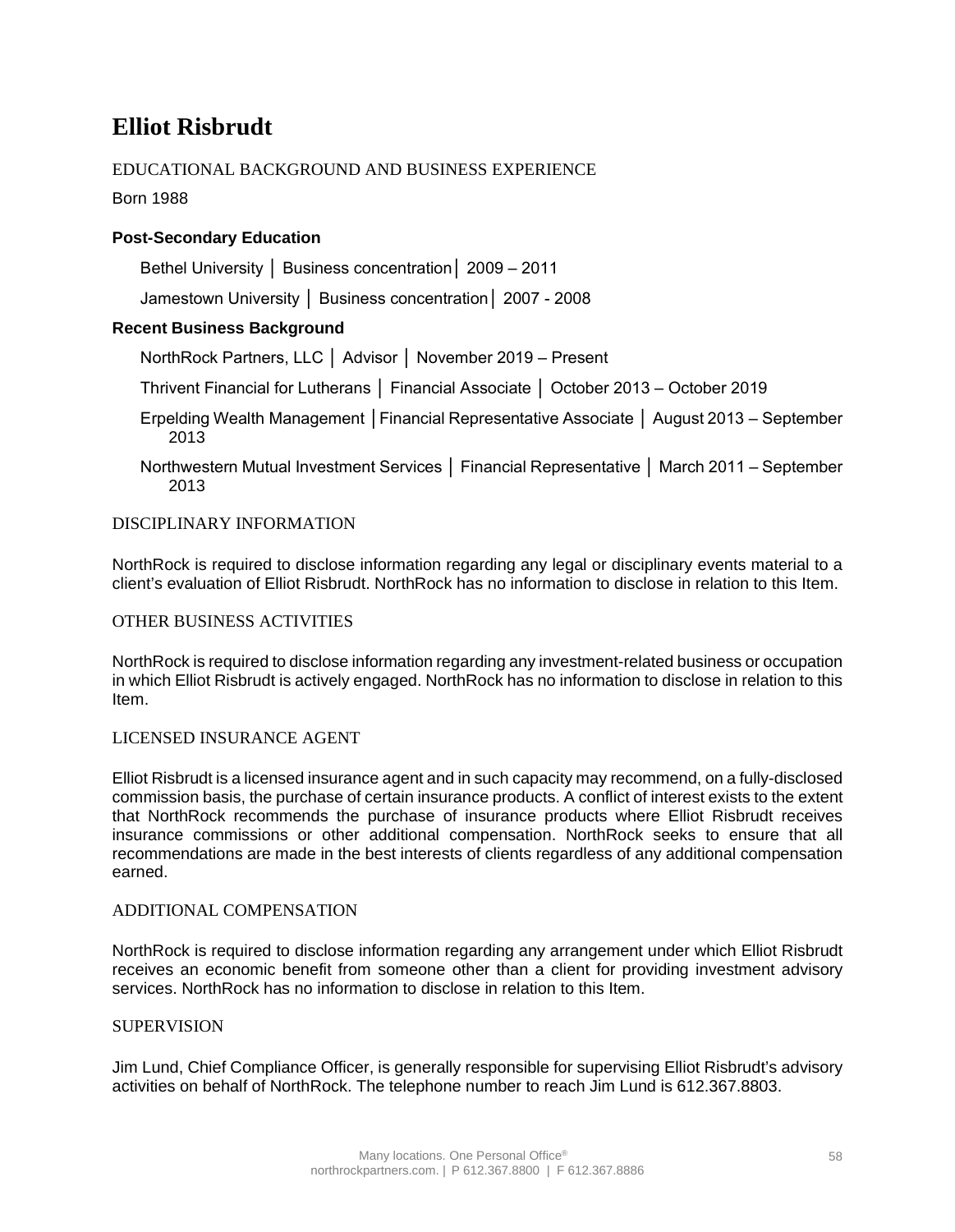NorthRock supervises its personnel and the investments made in client accounts. NorthRock monitors the investments recommended by Elliot Risbrudt to ensure they are suitable for the particular client and consistent with their investment needs, goals, objectives and risk tolerance, as well as any restrictions previously requested by the client. NorthRock periodically reviews the advisory activities of Elliot Risbrudt, which may include reviewing individual client accounts and correspondence (including e-mails).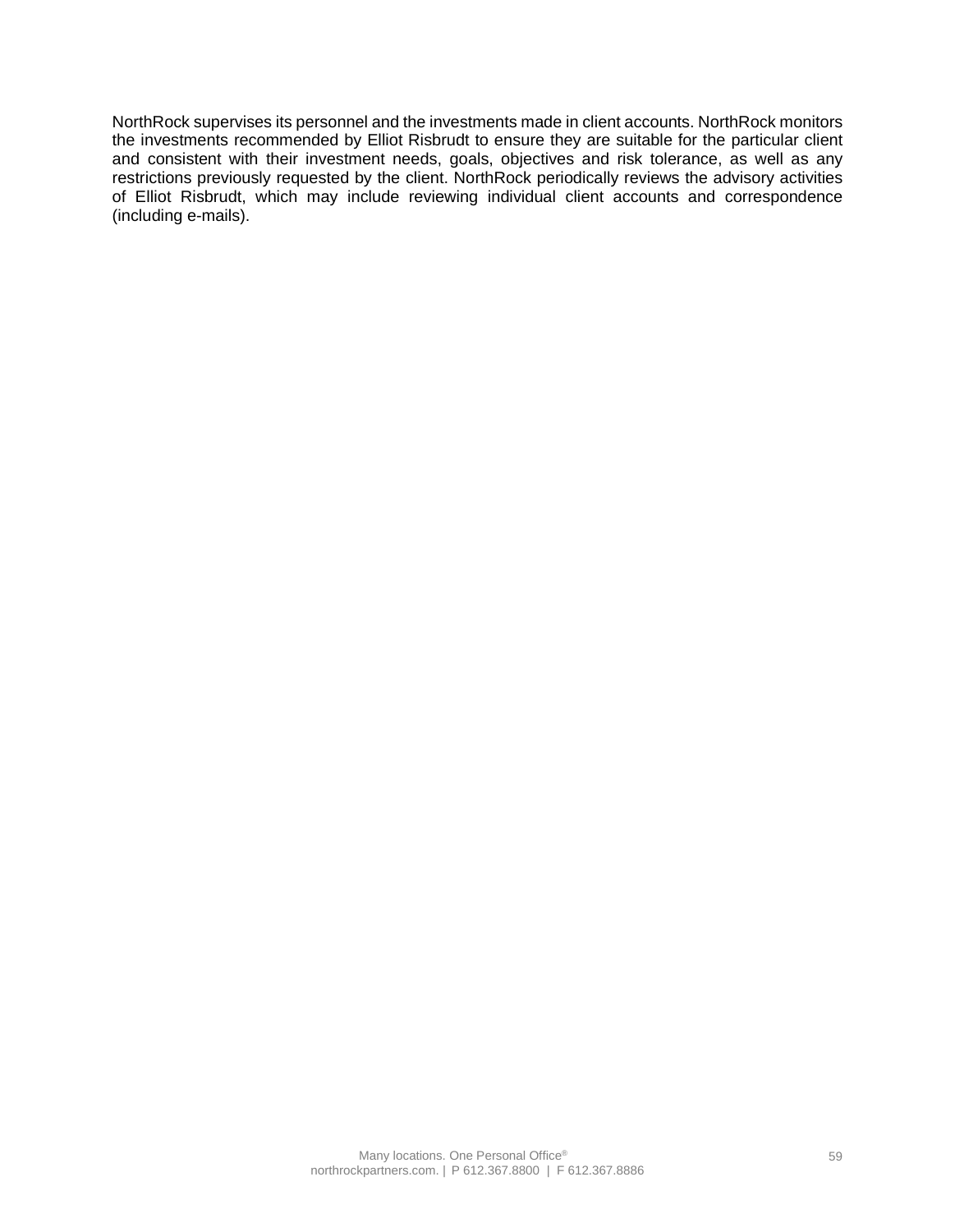## **Dylan Seubert**

## EDUCATIONAL BACKGROUND AND BUSINESS EXPERIENCE

Born 1987

## **Post-Secondary Education**

University of Wisconsin – Madison │ Personal Finance │ 2010

## **Recent Business Background**

NorthRock Partners, LLC │ Advisor │ February 2022 – Present

RBC Wealth Management │ Financial Advisor│ June 2017 – February 2022

RBC Capital Markets, Inc. │ Registered Representative│ June 2017 – February 2022

Russell Investments │ Regional Sales Consultant │ 2012 – May 2017

## **Professional Designation**

Dylan Seubert holds the professional designations:

- Certified Financial Planner™ ("CFP®") since 2013, and
- Certified Private Wealth Advisor (CPWA®) since 2022 and
- Certified Investment Management Analyst (CIMA<sup>®</sup>) since 2015.

The CFP® certification is a financial planning credential awarded by the Certified Financial Planner Board of Standards Inc. (the "CFP Board") to individuals who meet its education, examination, experience and ethics requirements. Eligible candidates are generally required to have three years of financial planning related experience and possess a bachelor's degree from an accredited U.S. college or university. Certificates are further required to complete a CFP Board-Registered Education Program (or possess a qualifying professional credential), clear a personal and professional background check, and pass the CFP® Certification Examination, a ten-hour multiple choice exam divided into three separate sessions. In order to maintain the certification, CFP® designees must also complete at least 30 hours of continuing education every two years on an ongoing basis.

The CPWA® certification is a financial planning credential awarded by Investment & Wealth Institute® to individuals who meet its education, examination, professional experience and code of ethics requirements. Eligible candidates are generally required to have five years of experience in financial services at the time of certification and possess a bachelor's degree from an accredited college or university or possess a qualifying professional credential. CPWA® designees must also complete 40 hours of continuing education within a two-year certification period; two of the 40 hours are dedicated to ethics and one hour towards local tax or regulation content.

The CIMA<sup>®</sup> designation is an investments credential awarded by the Investments  $\&$  Wealth Institute to individuals who satisfy its work experience and ethics requirements. Recipients of the CIMA® certification have completed three years of full-time financial services experience, successfully completed the in-class educational component offered by an approved education provider and completed a qualification and certification exam. In order to maintain the designation, CIMA® holders must satisfy ongoing requirements which include at least 40 hours of continuing education every two years.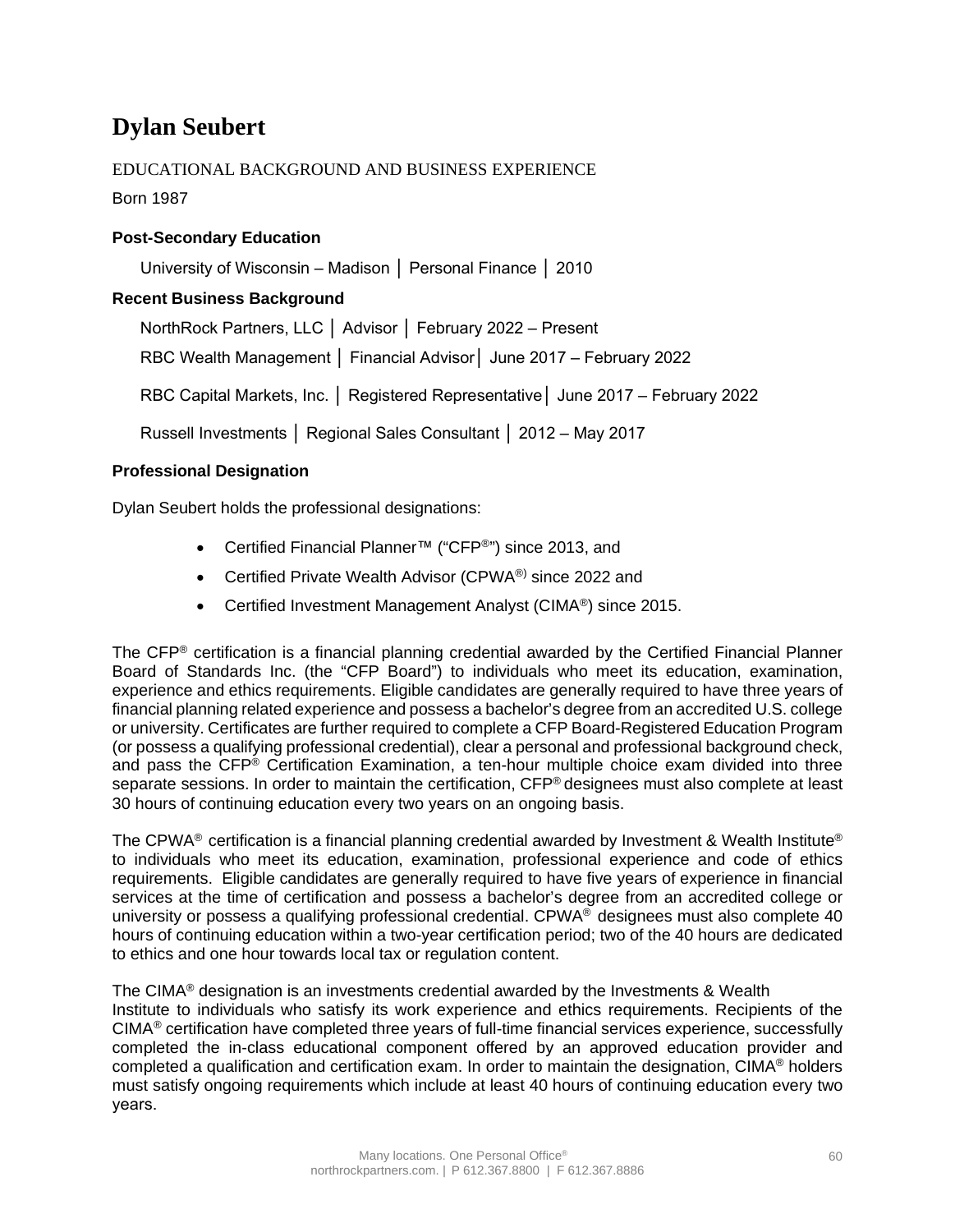For additional information about these credentials, please refer directly to the website of the issuing organization.

#### DISCIPLINARY INFORMATION

NorthRock is required to disclose information regarding any legal or disciplinary events material to a client's evaluation of Dylan Seubert. NorthRock has no information to disclose in relation to this Item.

#### OTHER BUSINESS ACTIVITIES

NorthRock is required to disclose information regarding any investment-related business or occupation in which Dylan Seubert is actively engaged. NorthRock has no information to disclose in relation to this Item.

#### LICENSED INSURANCE AGENT

Dylan Seubert is a licensed insurance agent and in such capacity may recommend, on a fullydisclosed commission basis, the purchase of certain insurance products. A conflict of interest exists to the extent that NorthRock recommends the purchase of insurance products where Dylan Seubert receives insurance commissions or other additional compensation. NorthRock seeks to ensure that all recommendations are made in the best interests of clients regardless of any additional compensation earned.

### ADDITIONAL COMPENSATION

NorthRock is required to disclose information regarding any arrangement under which Dylan Seubert receives an economic benefit from someone other than a client for providing investment advisory services. NorthRock has no information to disclose in relation to this Item.

### **SUPERVISION**

Jim Lund, Chief Compliance Officer, is generally responsible for supervising Dylan Seubert's advisory activities on behalf of NorthRock. The telephone number to reach Jim Lund is 612.367.8803.

NorthRock supervises its personnel and the investments made in client accounts. NorthRock monitors the investments recommended by Dylan Seubert to ensure they are suitable for the particular client and consistent with their investment needs, goals, objectives and risk tolerance, as well as any restrictions previously requested by the client. NorthRock periodically reviews the advisory activities of Dylan Seubert, which may include reviewing individual client accounts and correspondence (including e-mails).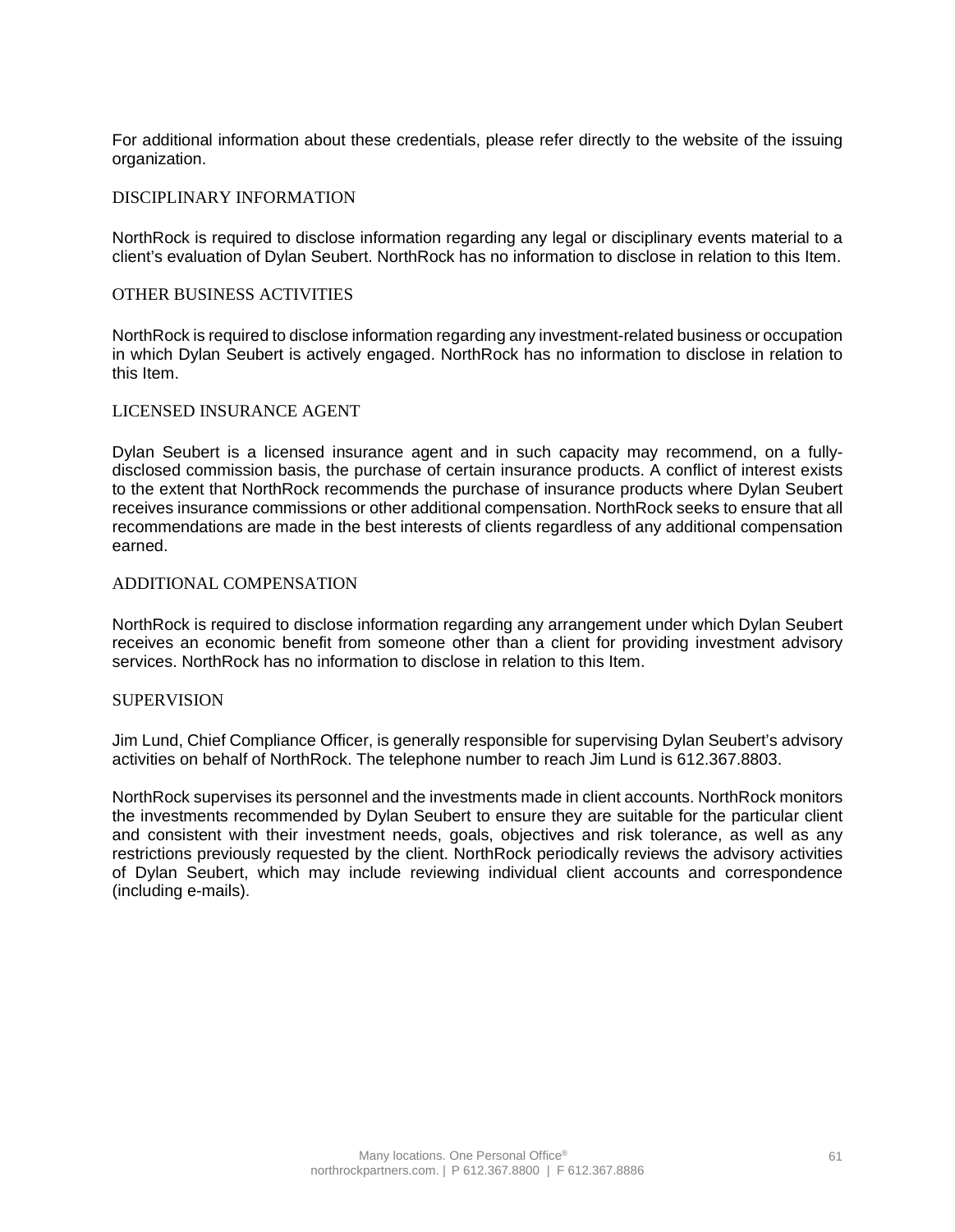## **Mark Steffen**

## EDUCATIONAL BACKGROUND AND BUSINESS EXPERIENCE

Born 1975

## **Post-Secondary Education**

St. Cloud State University │ B.S., Finance │ 1996

### **Recent Business Background**

NorthRock Partners, LLC │ Senior Investment Analyst│ 2020 – Present

RBC Wealth Management │ Senior Analyst, Alternatives Manager│ 2000 – 2019

Dain Rauscher │ Associate, Analyst │ 1997 - 2000

### **Professional Designation**

Mark Steffen holds the professional designations:

- Chartered Financial Analyst ("CFA<sup>®"</sup>), which was obtained in 2002, and
- Chartered Alternative Investment Analyst ("CAIA"), which was obtained in 2009.

A Chartered Financial Analyst is a globally-recognized professional designation awarded by the CFA Institute. To obtain the CFA charter, candidates must pass three sequential, six-hour examination; have at least four years of qualified professional investment experience, and commit to abide by, and annually reaffirm, their adherence to the CFA Institute Code of Ethics and Standards of Professional Conduct as a member in good-standing. The CFA Program curriculum provides a comprehensive framework of knowledge for investment decision making and is firmly grounded in the knowledge and skills used every day in the investment profession. The three levels of the CFA Program test a proficiency with a wide range of fundamental and advanced investment topics, including ethical and professional standards, fixed-income and equity analysis, alternative and derivative investments, economics, financial reporting standards, portfolio management, and wealth planning.

The Chartered Alternative Investment Analyst designation is offered by the CAIA Association. The curriculum is dedicated to alternative investments, seeking greater alignment, transparency, and knowledge for all investors. The member-driven organization represents professionals in more than 95 countries, and advocates for the industry through events, publications, and credential programs. The program is divided into two levels. The Level I curriculum focuses on fundamentals of alternative investment markets, while Level II concentrates on advanced topics in alternative investments. Both levels take a global perspective and incorporate issues of ethics and professional conduct.

For additional information about these credentials, please refer directly to the website of the issuing organizations.

### DISCIPLINARY INFORMATION

NorthRock is required to disclose information regarding any legal or disciplinary events material to a client's evaluation of Mark Steffen. NorthRock has no information to disclose in relation to this Item.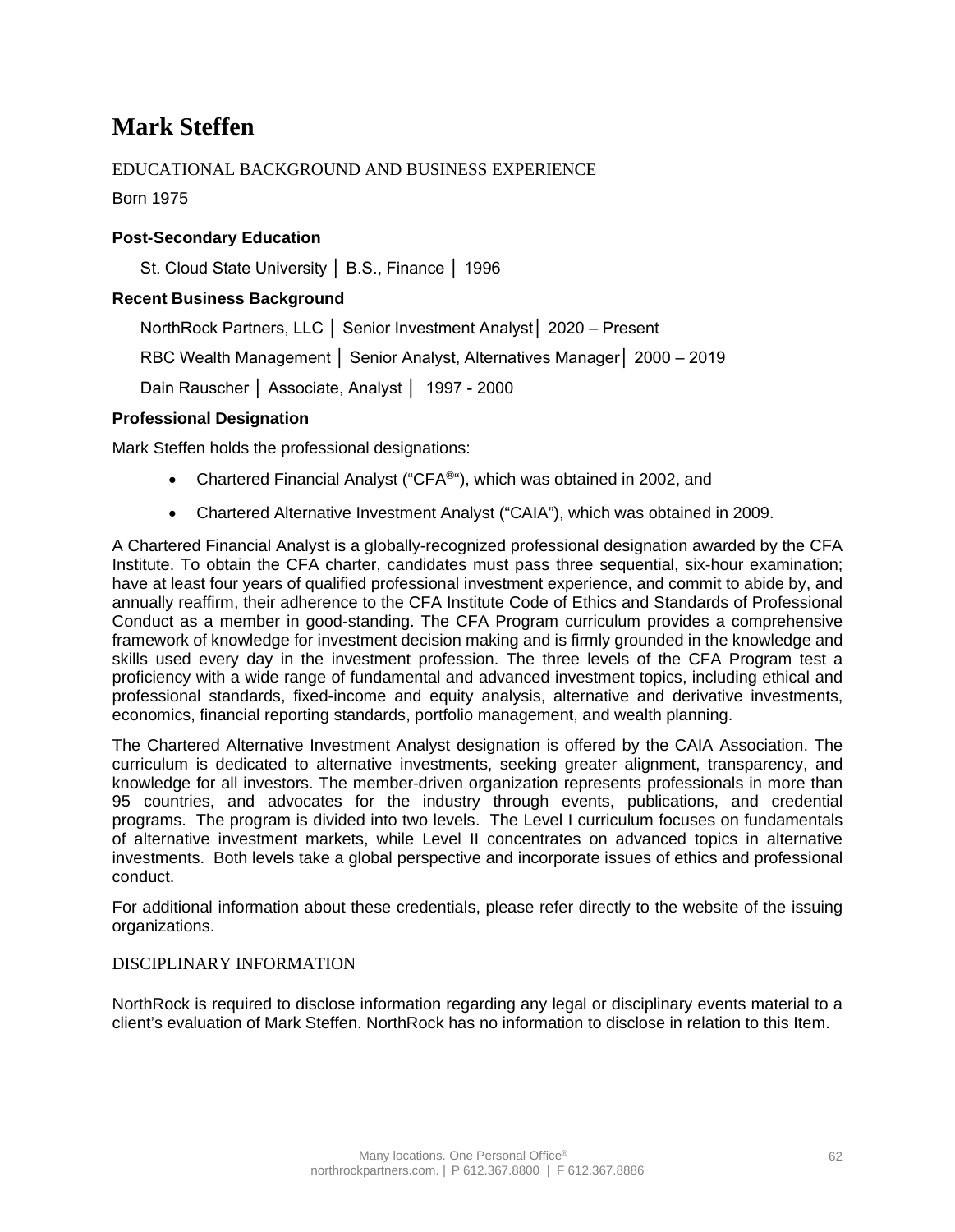### OTHER BUSINESS ACTIVITIES

NorthRock is required to disclose information regarding any investment-related business or occupation in which Mark Steffen is actively engaged. NorthRock has no information to disclose in relation to this Item.

### ADDITIONAL COMPENSATION

NorthRock is required to disclose information regarding any arrangement under Mark Steffen receives an economic benefit from someone other than a client for providing investment advisory services. NorthRock has no information to disclose in relation to this Item.

### SUPERVISION

Jim Lund, Chief Compliance Officer, is generally responsible for supervising Mark Steffen's advisory activities on behalf of NorthRock. The telephone number to reach Jim Lund is 612.367.8803.

NorthRock supervises its personnel and the investments made in client accounts. NorthRock monitors the investments recommended by Mark Steffen to ensure they are suitable for the particular client and consistent with their investment needs, goals, objectives and risk tolerance, as well as any restrictions previously requested by the client. NorthRock periodically reviews the advisory activities of Mark Steffen, which may include reviewing individual client accounts and correspondence (including emails).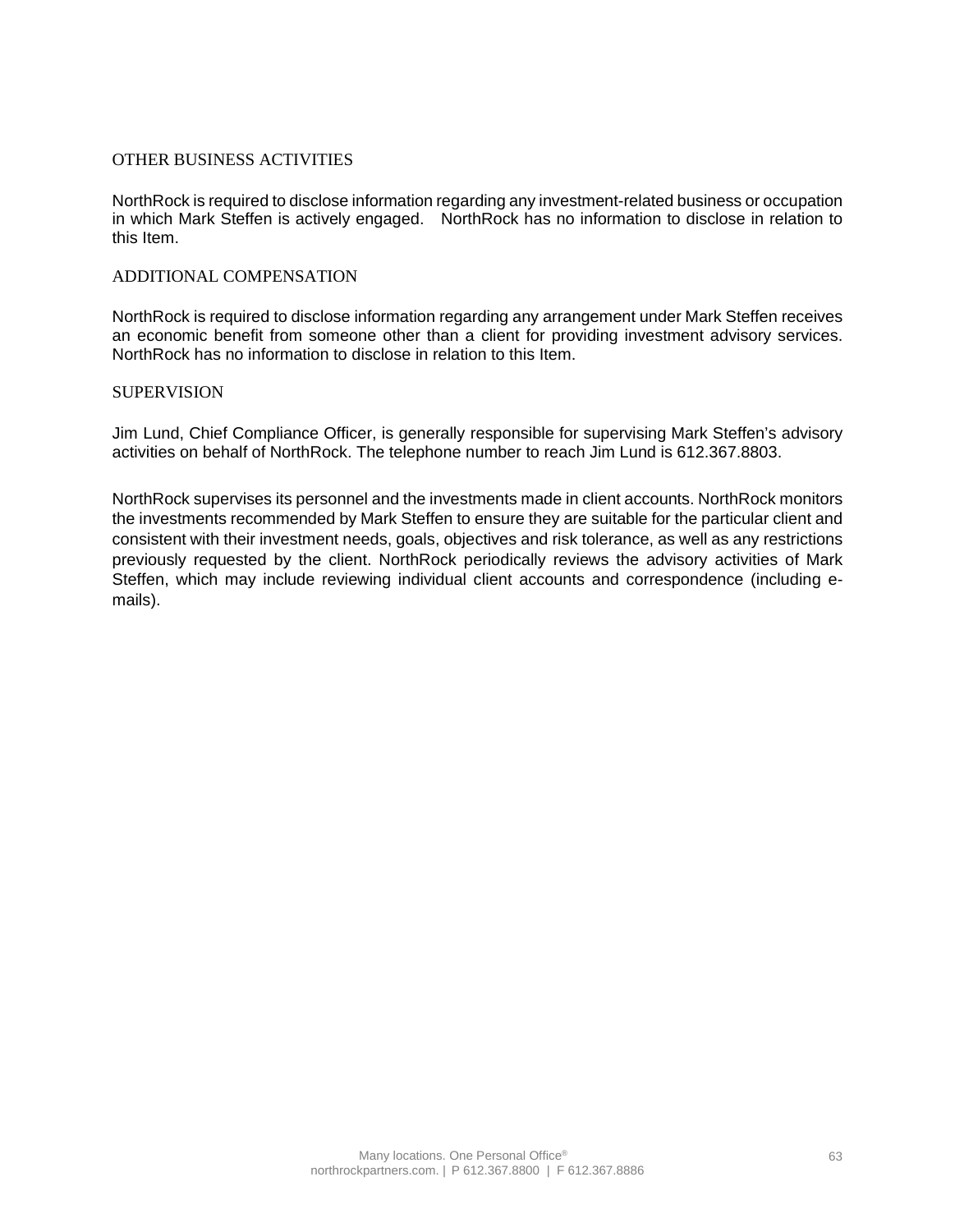## **Chad Thalheimer**

## EDUCATIONAL BACKGROUND AND BUSINESS EXPERIENCE

Born 1980

## **Post-Secondary Education**

University of Richmond │ B.S., Business Administration │ 2003

## **Recent Business Background**

NorthRock Partners, LLC │ Private Wealth Advisor │ August 2019 – Present

Ameriprise Financial Services, Inc. │ Private Wealth Advisor │ June 2009 – August 2019

Merrill Lynch │ Representative │ 2006-2009

## **Professional Designations**

Chad Thalheimer holds the following professional designations:

- Chartered Retirement Planning Counselor (CRPC) since 2008,
- Certified Financial Planner ("CFP<sup>®</sup>") since 2011, and
- Certified Private Wealth Advisor (CPWA) since 2018

The CRPC designation is a financial planning credential issued by the College for Financial Planning. There are no prerequisites other than a self-study course and final designation exam. In order to maintain the designation, CRPC holders must satisfy ongoing requirements which include at least 16 hours of continuing education every two years.

The CFP® designation is a financial planning credential awarded by the Certified Financial Planner Board of Standards, Inc. to individuals who satisfy its educational, work experience and ethics requirements. Recipients of the CFP® certification hold a bachelor's degree (or higher) from an accredited college or university, have completed three years of full-time personal financial planning experience and successfully completed the CFP® Certification Exam. In order to maintain the designation, CFP® holders must satisfy ongoing requirements which include at least 30 hours of continuing education every two years.

The CPWA designation is an investment credential awarded by the Investments and Wealth Institute to individuals who satisfy its educational, work experience and ethics requirements. Recipients of the CPWA certification have completed a six-monthly pre-study educational component and an in-class program at The University of Chicago Booth School of Business or an online program through Yale School of Management. After successfully completing a final exam, CPWA holders must satisfy 40 hours of continuing education at least every two years.

For additional information about these credentials, please refer directly to the website of the issuing organization.

## DISCIPLINARY INFORMATION

NorthRock is required to disclose information regarding any legal or disciplinary events material to a client's evaluation of Chad Thalheimer. NorthRock has no information to disclose in relation to this Item.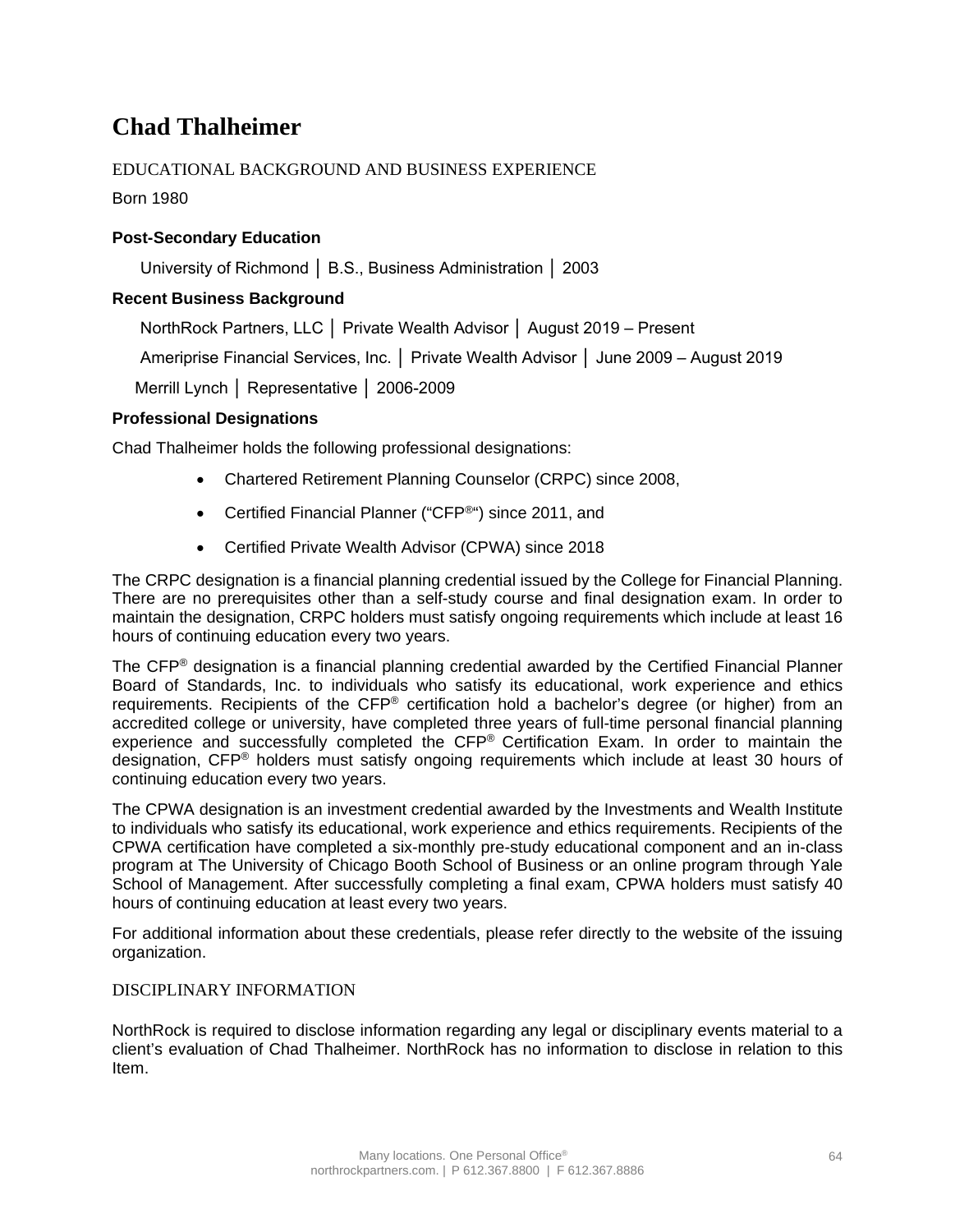### OTHER BUSINESS ACTIVITIES

NorthRock is required to disclose information regarding any investment-related business or occupation in which Chad Thalheimer is actively engaged. NorthRock has no information to disclose in relation to this Item.

### LICENSED INSURANCE AGENT

Chad Thalheimer is a licensed insurance agent and in such capacity may recommend, on a fullydisclosed commission basis, the purchase of certain insurance products. A conflict of interest exists to the extent that NorthRock recommends the purchase of insurance products where Chad Thalheimer receives insurance commissions or other additional compensation. NorthRock seeks to ensure that all recommendations are made in the best interests of clients regardless of any additional compensation earned.

#### ADDITIONAL COMPENSATION

NorthRock is required to disclose information regarding any arrangement under Chad Thalheimer receives an economic benefit from someone other than a client for providing investment advisory services. NorthRock has no information to disclose in relation to this Item.

### **SUPERVISION**

Jim Lund, Chief Compliance Officer, is generally responsible for supervising Chad Thalheimer's advisory activities on behalf of NorthRock. The telephone number to reach Jim Lund is 612.367.8803.

NorthRock supervises its personnel and the investments made in client accounts. NorthRock monitors the investments recommended by Chad Thalheimer to ensure they are suitable for the particular client and consistent with their investment needs, goals, objectives and risk tolerance, as well as any restrictions previously requested by the client. NorthRock periodically reviews the advisory activities of Chad Thalheimer, which may include reviewing individual client accounts and correspondence (including e-mails).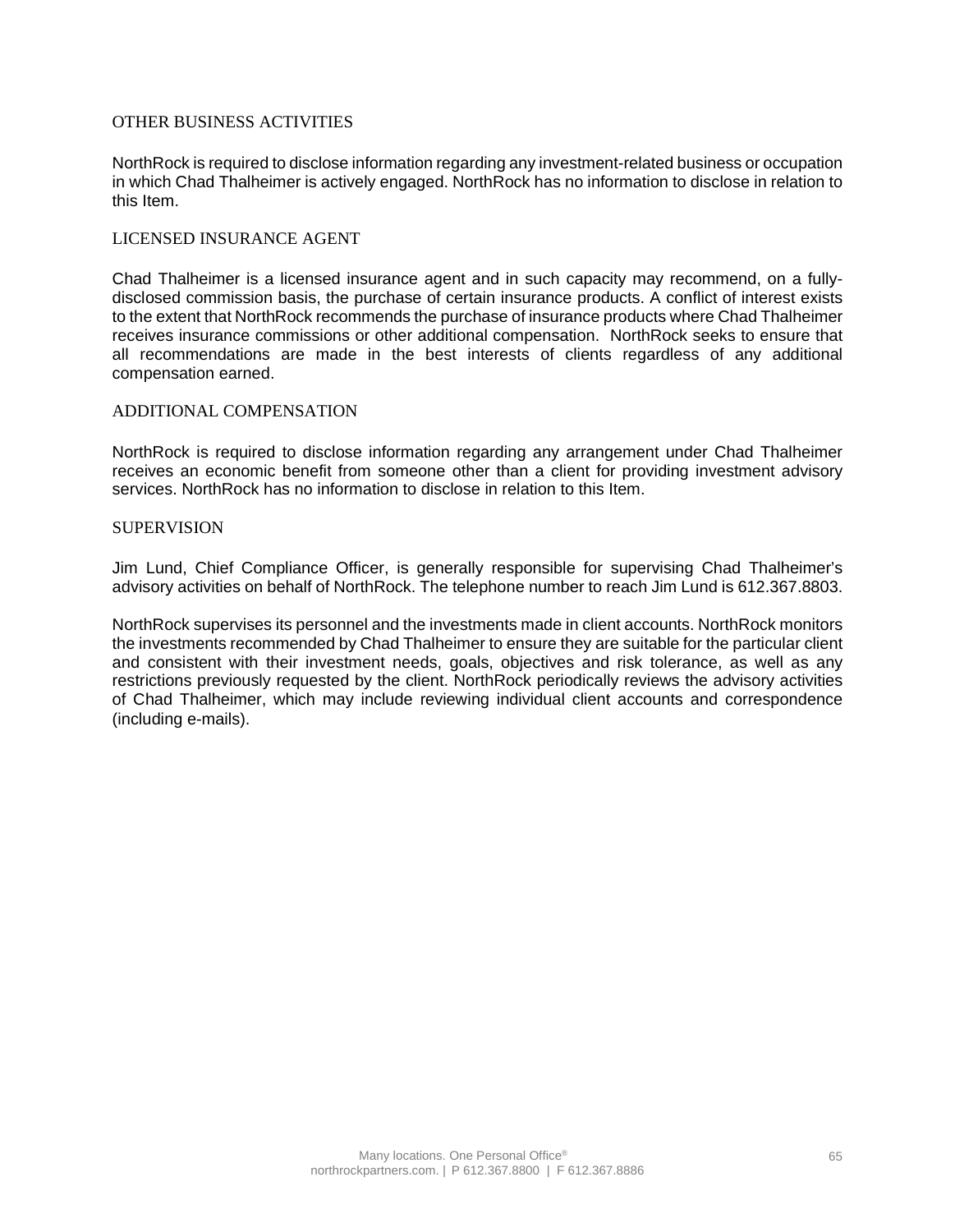## **Ryan Wirth**

## EDUCATIONAL BACKGROUND AND BUSINESS EXPERIENCE

Born 1987

## **Post-Secondary Education**

University of Wisconsin – Eau Claire │ Bachelor of Business Administration │ 2010

### **Recent Business Background**

NorthRock Partners, LLC │ Advisor│ February 2022 – Present RBC Wealth Management │ Financial Advisor│ July 2016 - February 2022

RBC Capital Markets, Inc. │ Registered Representative│ July 2016 - February 2022

Mueller Yurgae & Associate │ Retail Sales Manager │ 2010 – 2016

## **Professional Designations**

Ryan Wirth holds the following professional designations:

- Chartered Financial Consultant ("ChFC<sup>®</sup>") since 2020, and
- Retirement Income Certified Professional ("RICP®") since 2020.

The ChFC® designation is a financial planning credential awarded by the American College to individuals who satisfy its educational, work experience and ethics requirements. Recipients of the ChFC® certification have completed at least seven mandatory college-level courses in the areas of financial, insurance, retirement and/or estate planning, as well as income taxation and/or investments. Additionally, recipients have completed at least two elective courses on the financial system, estate planning applications, executive compensation, and/or retirement decisions. In order to maintain the designation, ChFC® holders must satisfy the ongoing requirements of the Professional Achievement in Continuing Education ("PACE") Recertification Program, which includes 30 hours of continuing education at least every two years.

The  $RIC^{\circ}$  designation is a financial planning credential awarded by the American College to individuals who satisfy its educational and work experience requirements. Recipients of the RICP<sup>®</sup> certification have completed at least three years of professional experience and a mandatory three courses in the area of financial planning. Recipients concentrate on retirement strategies with senior clients that include portfolio withdrawal advice, retirement income planning, long term care funding, and legacy planning.

For additional information about this credential, please refer directly to the website of the issuing organization.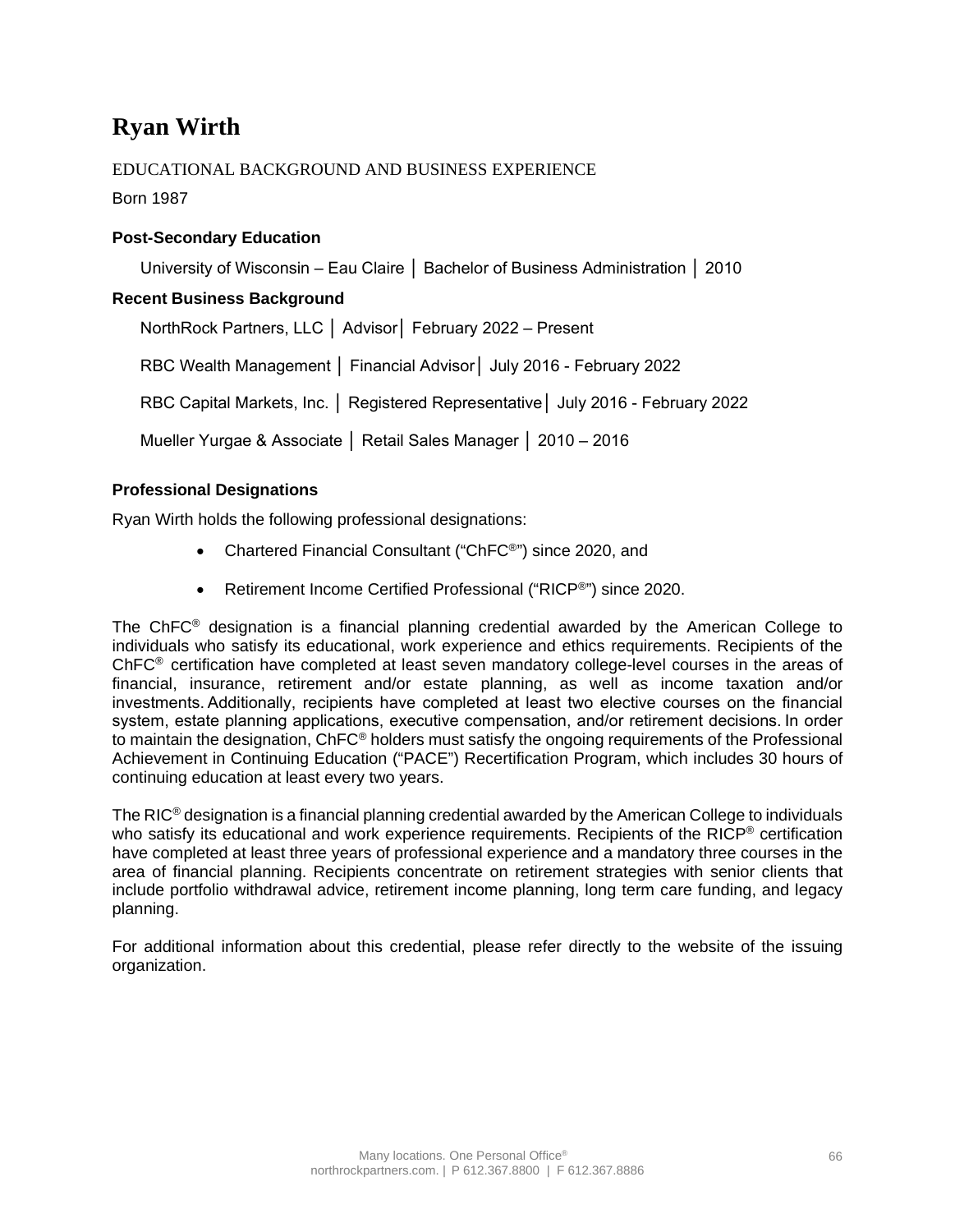### DISCIPLINARY INFORMATION

NorthRock is required to disclose information regarding any legal or disciplinary events material to a client's evaluation of Ryan Wirth. NorthRock has no information to disclose in relation to this Item.

### OTHER BUSINESS ACTIVITIES

NorthRock is required to disclose information regarding any investment-related business or occupation in which Ryan Wirth is actively engaged. NorthRock has no information to disclose in relation to this Item.

### LICENSED INSURANCE AGENT

Ryan Wirth is a licensed insurance agent and in such capacity may recommend, on a fully-disclosed commission basis, the purchase of certain insurance products. A conflict of interest exists to the extent that NorthRock recommends the purchase of insurance products where Ryan Wirth receives insurance commissions or other additional compensation. NorthRock seeks to ensure that all recommendations are made in the best interests of clients regardless of any additional compensation earned.

### ADDITIONAL COMPENSATION

NorthRock is required to disclose information regarding any arrangement under Ryan Wirth receives an economic benefit from someone other than a client for providing investment advisory services. NorthRock has no information to disclose in relation to this Item.

#### SUPERVISION

Jim Lund, Chief Compliance Officer, is generally responsible for supervising Ryan Wirth's advisory activities on behalf of NorthRock. The telephone number to reach Jim Lund is 612.367.8803.

NorthRock supervises its personnel and the investments made in client accounts. NorthRock monitors the investments recommended by Ryan Wirth to ensure they are suitable for the particular client and consistent with their investment needs, goals, objectives and risk tolerance, as well as any restrictions previously requested by the client. NorthRock periodically reviews the advisory activities of Ryan Wirth, which may include reviewing individual client accounts and correspondence (including e-mails).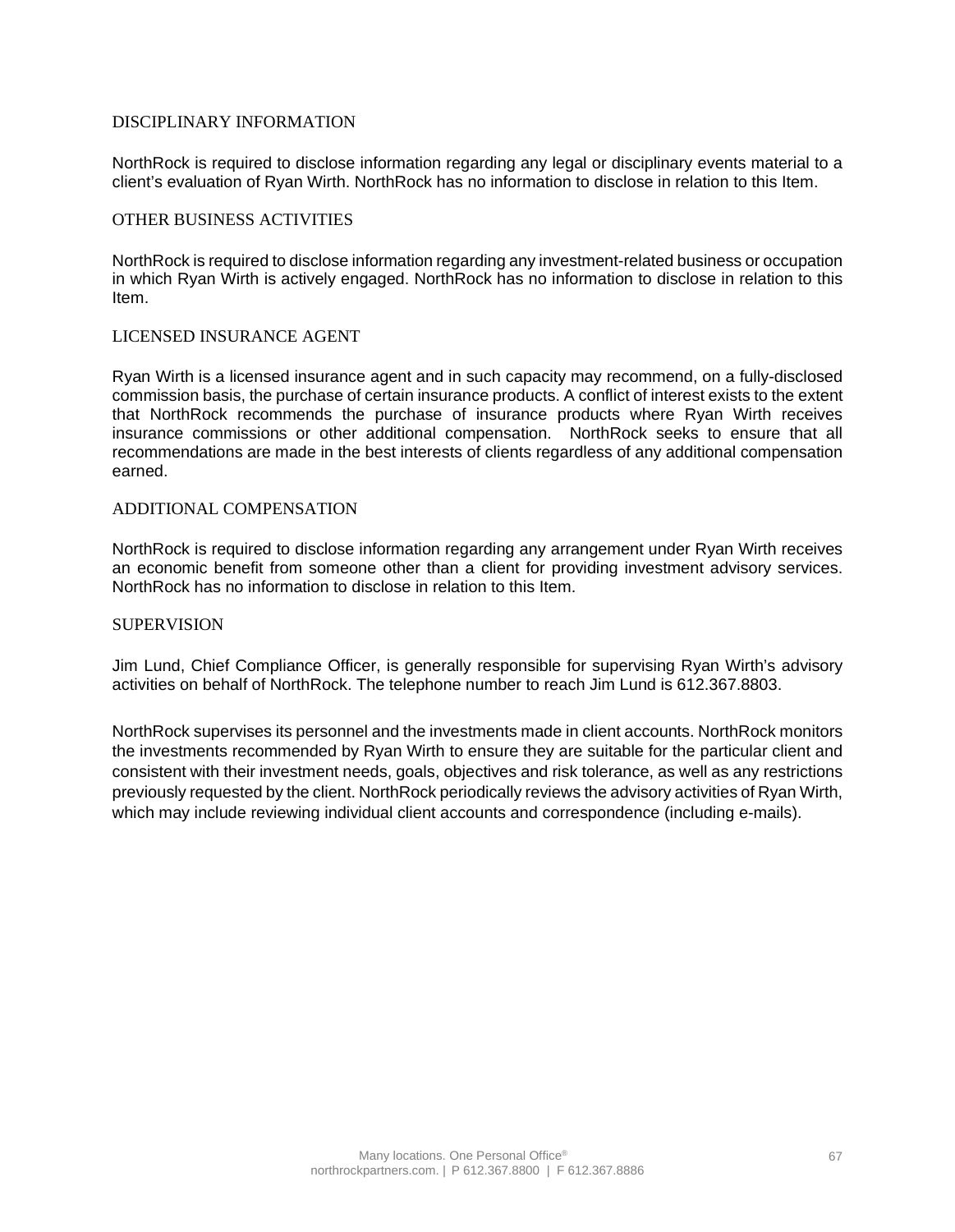## **Dylan Wondra**

## EDUCATIONAL BACKGROUND AND BUSINESS EXPERIENCE

Born 1991

## **Post-Secondary Education**

College for Financial Planning │Certified Financial Planner (CFP®)│ 2018

University of Minnesota - Duluth │ Finance│ 2016

## **Recent Business Background**

NorthRock Partners, LLC │ Associate Advisor │ January 2021 – Present

Redhawk Wealth Advisors, Inc. │ Investment Advisor Representative │ February 2018 – January 2021

Ameriprise Financial Services, Inc.│ Financial Advisor│ March 2017 – February 2018

## **Professional Designations**

Dylan Wondra holds the professional designation of Certified Financial Planner™ ("CFP®").

The CFP® designation is a financial planning credential awarded by the Certified Financial Planner Board of Standards, Inc. to individuals who satisfy its educational, work experience and ethics requirements. Recipients of the CFP® certification hold a bachelor's degree (or higher) from an accredited college or university, have completed three years of full-time personal financial planning experience and successfully completed the CFP® Certification Exam. In order to maintain the designation, CFP® holders must satisfy ongoing requirements which include at least 30 hours of continuing education every two years.

For additional information about these credentials, please refer directly to the website of the issuing organization.

### DISCIPLINARY INFORMATION

NorthRock is required to disclose information regarding any legal or disciplinary events material to a client's evaluation of Dylan Wondra. NorthRock has no information to disclose in relation to this Item.

### OTHER BUSINESS ACTIVITIES

NorthRock is required to disclose information regarding any investment-related business or occupation in which Dylan Wondra is actively engaged. NorthRock has no information to disclose in relation to this Item.

### LICENSED INSURANCE AGENT

Dylan Wondra is a licensed insurance agent and in such capacity may recommend, on a fullydisclosed commission basis, the purchase of certain insurance products. A conflict of interest exists to the extent that NorthRock recommends the purchase of insurance products where Dylan Wondra receives insurance commissions or other additional compensation. NorthRock seeks to ensure that all recommendations are made in the best interests of clients regardless of any additional compensation earned.